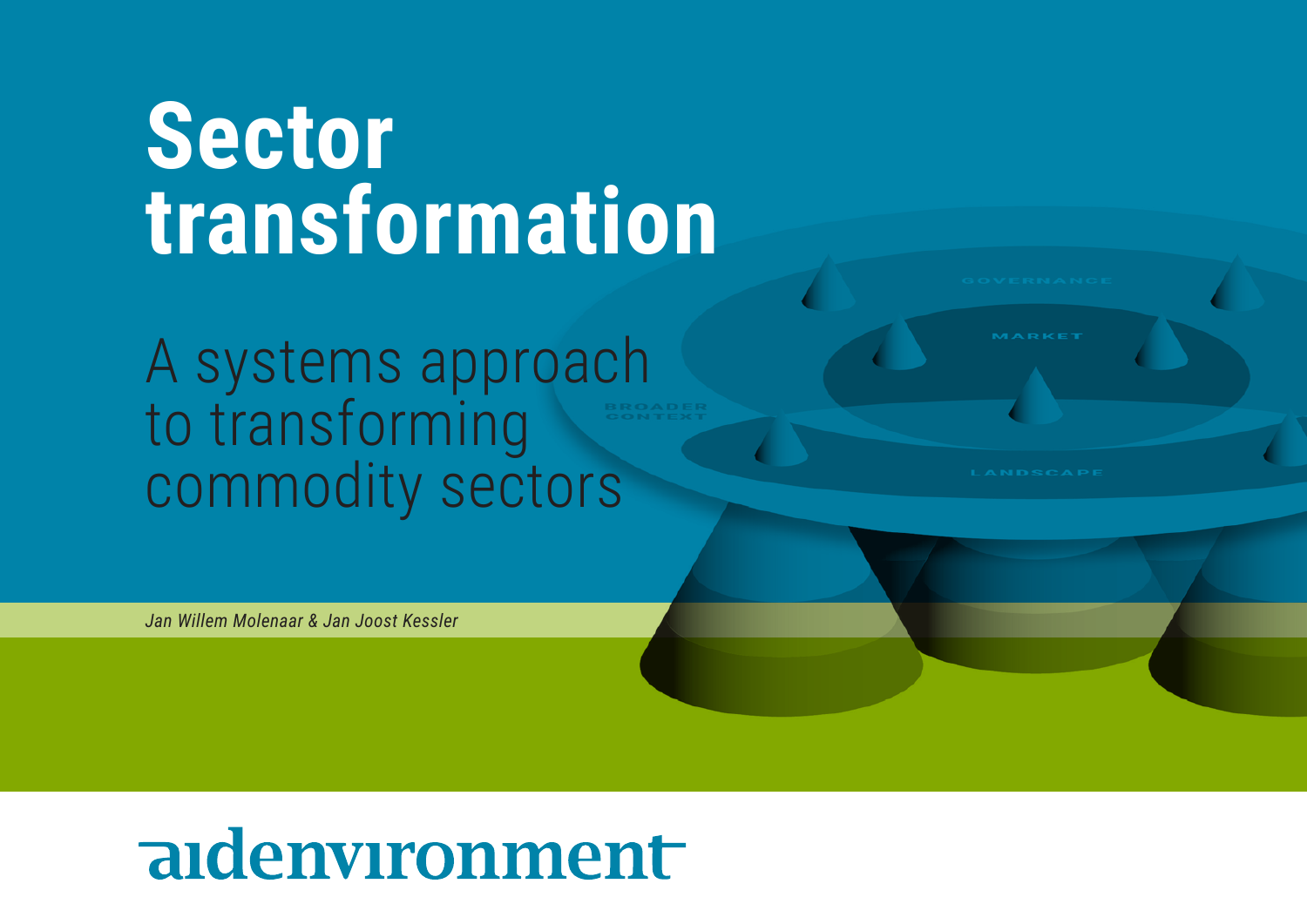# **Contents**

<span id="page-1-0"></span>

| Why?<br>1. Structural weaknesses<br>2. Systems approach                                                                               | <b>Executive</b><br><b>Summary</b><br>3                                                 | Why?<br>The need for a systems<br>approach to sector<br>transformation                               | What?<br>The characteristics of a<br>transformed sector from<br>a systems perspective                     | Who?<br>Roles stakeholders<br>can play | How?<br>Practical guidelines<br>for sector<br>transformation                                                                                |
|---------------------------------------------------------------------------------------------------------------------------------------|-----------------------------------------------------------------------------------------|------------------------------------------------------------------------------------------------------|-----------------------------------------------------------------------------------------------------------|----------------------------------------|---------------------------------------------------------------------------------------------------------------------------------------------|
| <b>What?</b><br>1. Defining performance<br>2. Components & context<br>3. Landscape system<br>4. Market system<br>5. Governance system | Acknowledge-<br>ments<br>6                                                              | 1. Structural weaknesses<br>undermine the<br>performance of<br>commodity sectors and<br>value chains | 1. Defining sector<br>performance<br>2. Breaking down a sector in<br>system components and<br>its context |                                        | 1. Sector transformation<br>requires a paradigm shift<br>2. Three steps to pursue<br>sector transformation<br>3. Step 1: Sector diagnostics |
| Who?<br>How?<br>1. Sector transformation<br>2. Three steps<br>3. Sector diagnostics<br>4. Vision and strategy<br>5. Managing          | <b>Introduction</b><br><b>Appendix</b><br>System characteristics<br>and context factors | 2. Sector transformation<br>requires a systems<br>approach                                           | 3. Landscape system<br>components<br>4. Market system<br>components<br>5. Governance system<br>components |                                        | 4. Step 2: Vision and<br>strategy development<br>5. Step 3: Managing for<br>transformation                                                  |
| <b>Appendix</b>                                                                                                                       | 35                                                                                      | 8                                                                                                    | 12                                                                                                        | 23                                     | 24                                                                                                                                          |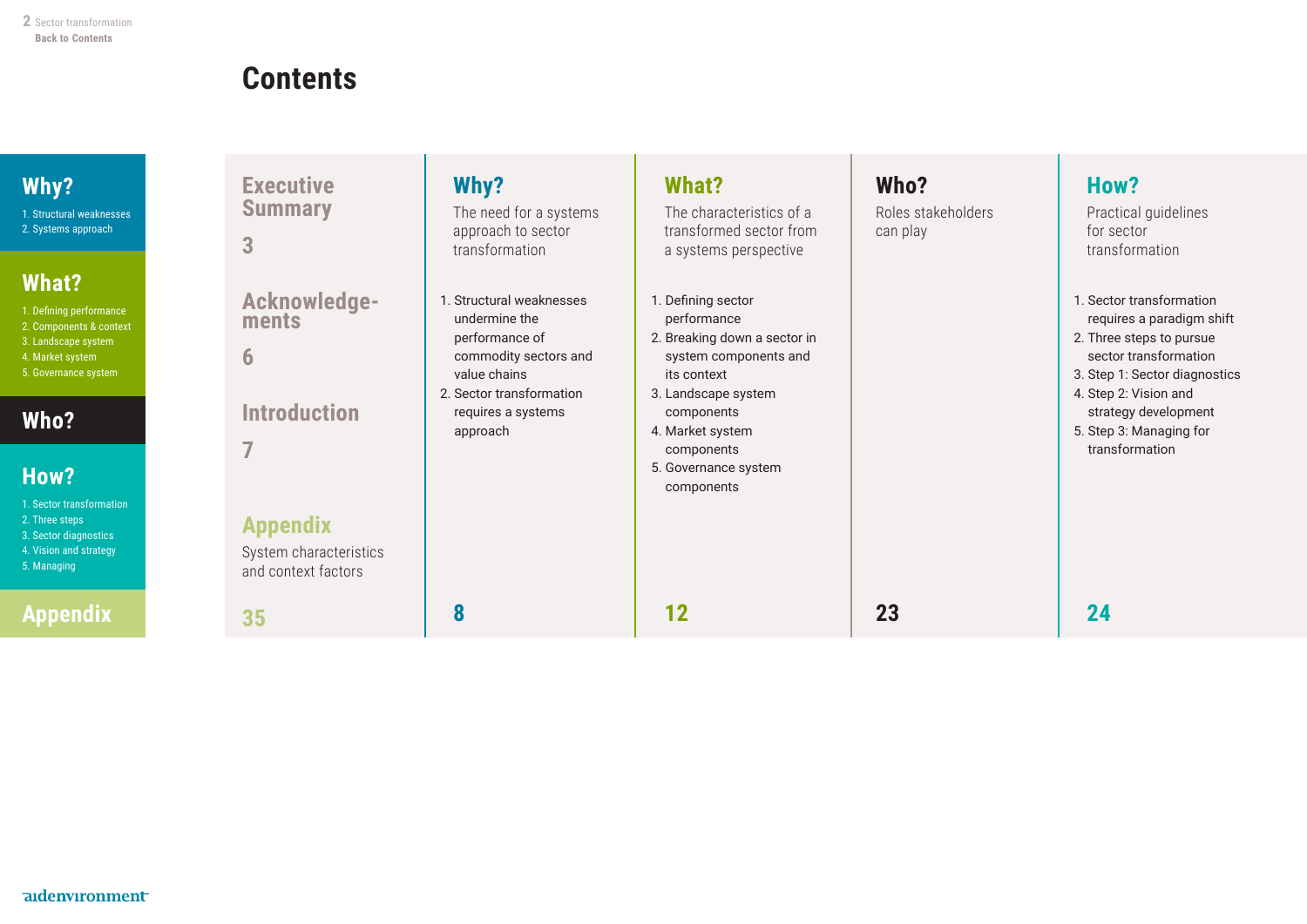# **Executive Summary**

# <span id="page-2-0"></span>**[Why?](#page-7-0)**

[1. Structural weaknesses](#page-7-0) [2. Systems approach](#page-8-0)

# **[What?](#page-11-0)**

- [1. Defining performance](#page-11-0) [2. Components & context](#page-12-0) [3. Landscape system](#page-14-0) [4. Market system](#page-16-0)
- [5. Governance system](#page-19-0)

# **[Who?](#page-22-0)**

# **[How?](#page-23-0)**

[1. Sector transformation](#page-23-0) [2. Three steps](#page-24-0) [3. Sector diagnostics](#page-25-0) [4. Vision and strategy](#page-27-0) [5. Managing](#page-31-0)

### **[Appendix](#page-35-0)**

This document presents the underlying theory, accompanied by practical guidelines, that you need to understand to identify the key elements of complex systems, and to then develop an effective sector transformation strategy, towards competitiveness, sustainability at scale, and resilience over time. It targets actors that have the ambition to improve the performance of a national commodity sector as a whole, rather than only creating local success stories. The thinking presented in this document is based on a range of experiences. Its application can take the perspective of a sector consisting of a single commodity (such as coffee) on the national level, and is applicable at different intervention levels (e.g., a subnational jurisdiction or landscape) and for different categories of commodities (e.g., vegetables).

**Why?** The need for a systems approach to sector transformation

The production and trade of commodities are key drivers for prosperity, but involve persistent sustainability problems. In response to these problems in the last two decades, there has been an increasing emphasis on approaches driven by valuechains, which aim to promote sustainability. Despite the successes, value-chain-driven approaches tend to remain 'islands of success': they remain limited in scale or do not sustain over time. The truth is that many sectors have structural weaknesses, in other words weaknesses in their underlying systems. Examples of structural weaknesses include price volatility, natural resource depletion, poor organization of the production base, and the absence of services. To improve the performance of a sector as a whole, there is need for a coordinated systems approach that aims at real transformation.

Sector transformation requires the ongoing process of addressing the root causes of all the relevant structural weaknesses (referred to as systemic issues) that undermine the performance of a sector. Systemic issues are identified and addressed using the following perspectives:

- **•** Systems perspective: addressing the systemic issues present in the overall system that determine scaling and allow good performance to be sustained.
- Root cause perspective: addressing the explicit (or tangible) and implicit (or intangible) root causes of underperformance in an integrated way.

In addition, sector transformation is a dynamic and iterative process that requires a continuous assessment of progress and an adaptation to changes within both the system and its broader context.

**What?** The characteristics of a transformed sector from a systems perspective

A sector can be said to perform when it is competitive and sustainable at scale, while also possessing the resilience to remain so. This requires a well-functioning system. As systems can be complex, this document breaks the sector as a system down into ten distinctive and interconnected system components divided over three interconnected spaces: landscape, market, and governance:

- The landscape space represents the location (origins) of the production unit (which may be farms, forests, or mines) and its relationship with the surrounding communities and ecosystems.
- The market space refers to the relationships between producers, their organizations, service providers, value chains, and consumers within a sector.
- The governance space refers to the policy and regulatory environment, as well as the capability of the sector to collect revenue and reinvest it in a strategic manner. It also involves coordinating and aligning of stakeholders.

The model recognizes the dependency of the sector upon the broader context of political, economic, environmental, sociocultural, and technological factors. Any strategy that aims at sector-wide transformation must ensure that all (or at least most of) these system components are aligned with the vision of a competitive and sustainable sector.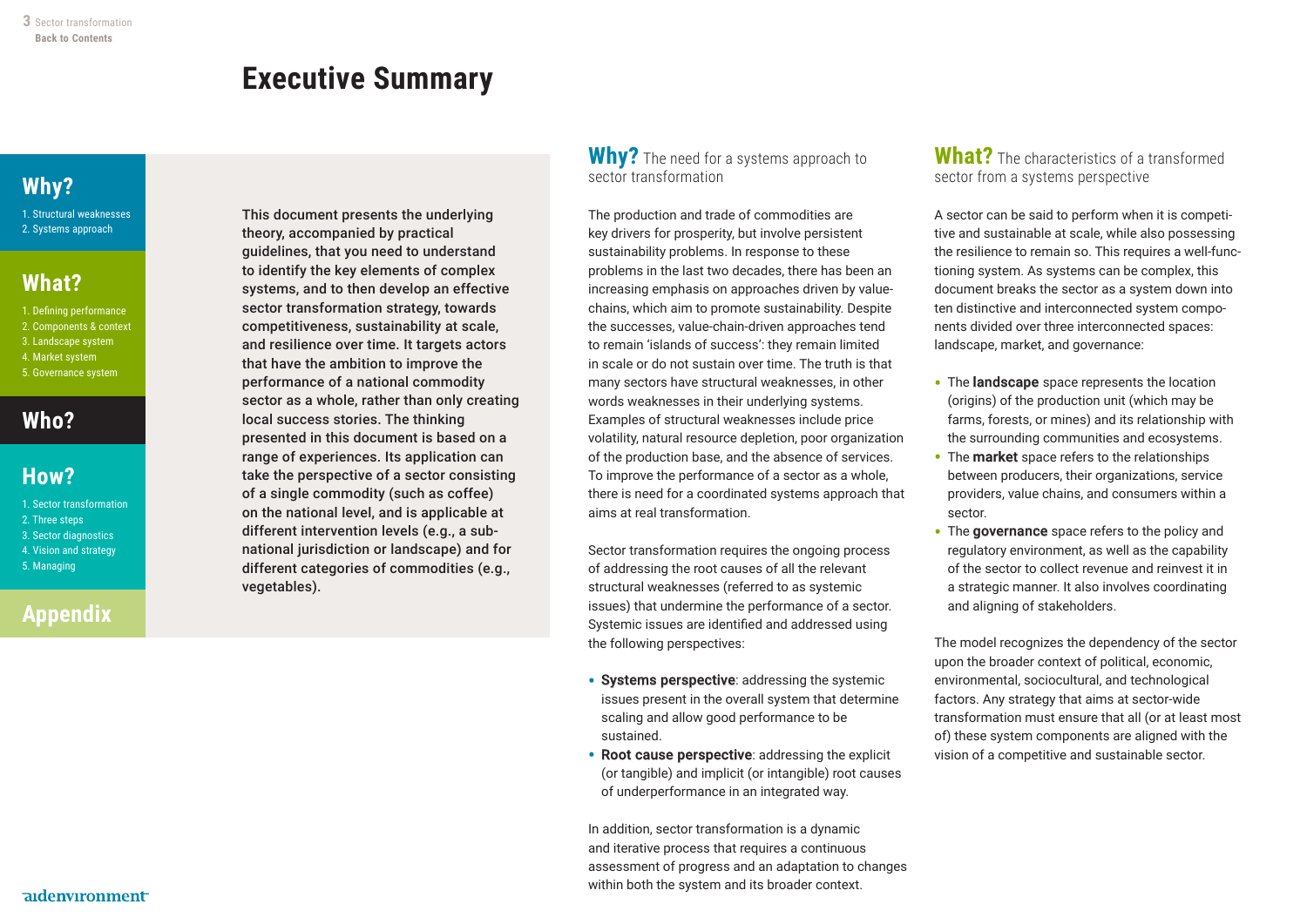[1. Structural weaknesses](#page-7-0) [2. Systems approach](#page-8-0)

# **[What?](#page-11-0)**

- [1. Defining performance](#page-11-0) [2. Components & context](#page-12-0) [3. Landscape system](#page-14-0)
- [4. Market system](#page-16-0)
- [5. Governance system](#page-19-0)

# **[Who?](#page-22-0)**

# **[How?](#page-23-0)**

- [1. Sector transformation](#page-23-0) [2. Three steps](#page-24-0) [3. Sector diagnostics](#page-25-0)
- [4. Vision and strategy](#page-27-0)
- [5. Managing](#page-31-0)

### **[Appendix](#page-35-0)**

### **Who?** Roles stakeholders can play

Sector transformation requires the stakeholders in the sector to address systemic issues by adopting better practices through three levels of root causes, being improved policies and resources, improved relationships, and new mindsets, keeping in mind the vision of a competitive and sustainable sector. In doing so, stakeholders have specific roles to play. This document presents roles that are typical of public, private, and civil society actors, as well as for research, service providers, and financial institutions.

*The ten system components of a sector and the five broader context factors*



This section presents practical guidelines which should help you to understand and to identify the key elements of complex systems, and to then develop strategies that will transform the sector. To achieve this, a participatory, coordinated, and iterative process is needed with the key stakeholders in the sector. This is to make efficient use of their knowledge, and to generate a common understanding of the concept of transformation, and to agree upon the vision for the transformed sector.

*The three levels of root causes of underperformance that need to be addressed for transformative change*



The guidelines follow three steps:

- 1. Sector diagnostics: Creating a shared understanding of the system and its broader context by assessing the performance of the system components and the root causes of underperformance. The sector transformation and root-cause models will then serve as frameworks to structure the diagnostics.
- 2. Vision and strategy development: Formulating a vision shared by the key stakeholders of the desired future state of sector performance, and agreeing on an effective strategy to drive the transformation of the sector towards this vision. Effective strategies are vision-oriented, integrate the system's perspective, and are truly transformative in that they address the three levels of root causes for the identified systemic issues.
- 3. Managing for transformation: Describing the success factors for coordinating the sector transformation process, such as quality of participation, convening and goal-setting. Understanding the value of small wins in addressing complex systemic issues. Sector transformation also requires a continuous and iterative process of change backed up by sustained funding. Step 3 also includes guidelines for monitoring sector transformation as a basis for learning, continuous improvement, and (most importantly) adaptive management.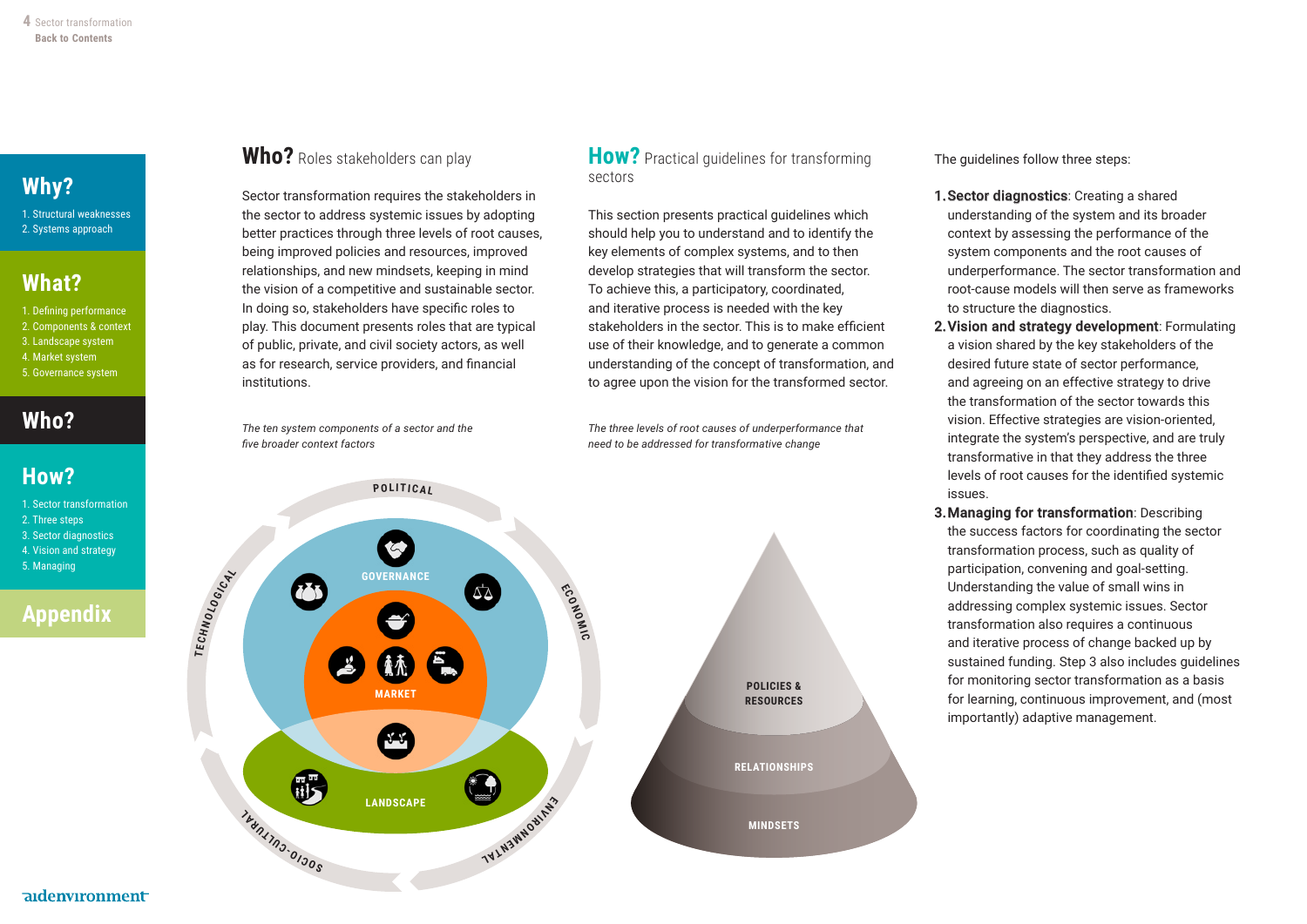[1. Structural weaknesses](#page-7-0) [2. Systems approach](#page-8-0)

# **[What?](#page-11-0)**

- [1. Defining performance](#page-11-0) [2. Components & context](#page-12-0)
- [3. Landscape system](#page-14-0)
- [4. Market system](#page-16-0)
- [5. Governance system](#page-19-0)

# **[Who?](#page-22-0)**

# **[How?](#page-23-0)**

[5. Managing](#page-31-0)

- [1. Sector transformation](#page-23-0) [2. Three steps](#page-24-0) [3. Sector diagnostics](#page-25-0) [4. Vision and strategy](#page-27-0)
- **[Appendix](#page-35-0)**

The theory and guidelines presented in this document offer input for a coordinated and systematic process that will transform commodity sectors. They require a paradigm shift from the 'traditional' development thinking, which is presented in the following table.

#### *Paradigm shifts for sector transformation*

|                               | <b>Goal setting</b>                                                 |                                                                                        |  |
|-------------------------------|---------------------------------------------------------------------|----------------------------------------------------------------------------------------|--|
| From solving today's problems |                                                                     | to working towards a future vision                                                     |  |
|                               | From addressing symptoms                                            | to addressing root causes                                                              |  |
|                               | From short-term results                                             | to long-term solutions to systemic issues                                              |  |
|                               | From small-scale impact (islands of success)                        | to large-scale impact (seas of change)                                                 |  |
|                               | <b>Strategy</b>                                                     |                                                                                        |  |
|                               | From an exclusive or narrow focus                                   | to a holistic view                                                                     |  |
|                               | From individual projects                                            | to aligned, complementary multi-actor,<br>multi-level interventions                    |  |
|                               | From ready-made solutions                                           | to context-specific strategic processes                                                |  |
|                               | From tangible outcomes                                              | to tangible and intangible outcomes                                                    |  |
|                               | From certainty and strong sphere of influence                       | to uncertainty and addressing issues<br>in a broader context                           |  |
|                               | From logframe and linear thinking                                   | to theory of changes, pathways of change,<br>and adaptive management                   |  |
|                               | <b>Implementation</b>                                               |                                                                                        |  |
|                               | From individual project cycles                                      | to a continuous process of coordinated<br>implementation between key stakeholders      |  |
|                               | From fixed budgets to achieve<br>predefined results                 | to the inclusion of flexible budgets to take new<br>opportunities into account         |  |
|                               | From monitoring as separate activity<br>for accountability purposes | to monitoring embedded in the management<br>cycle for learning and adaptive management |  |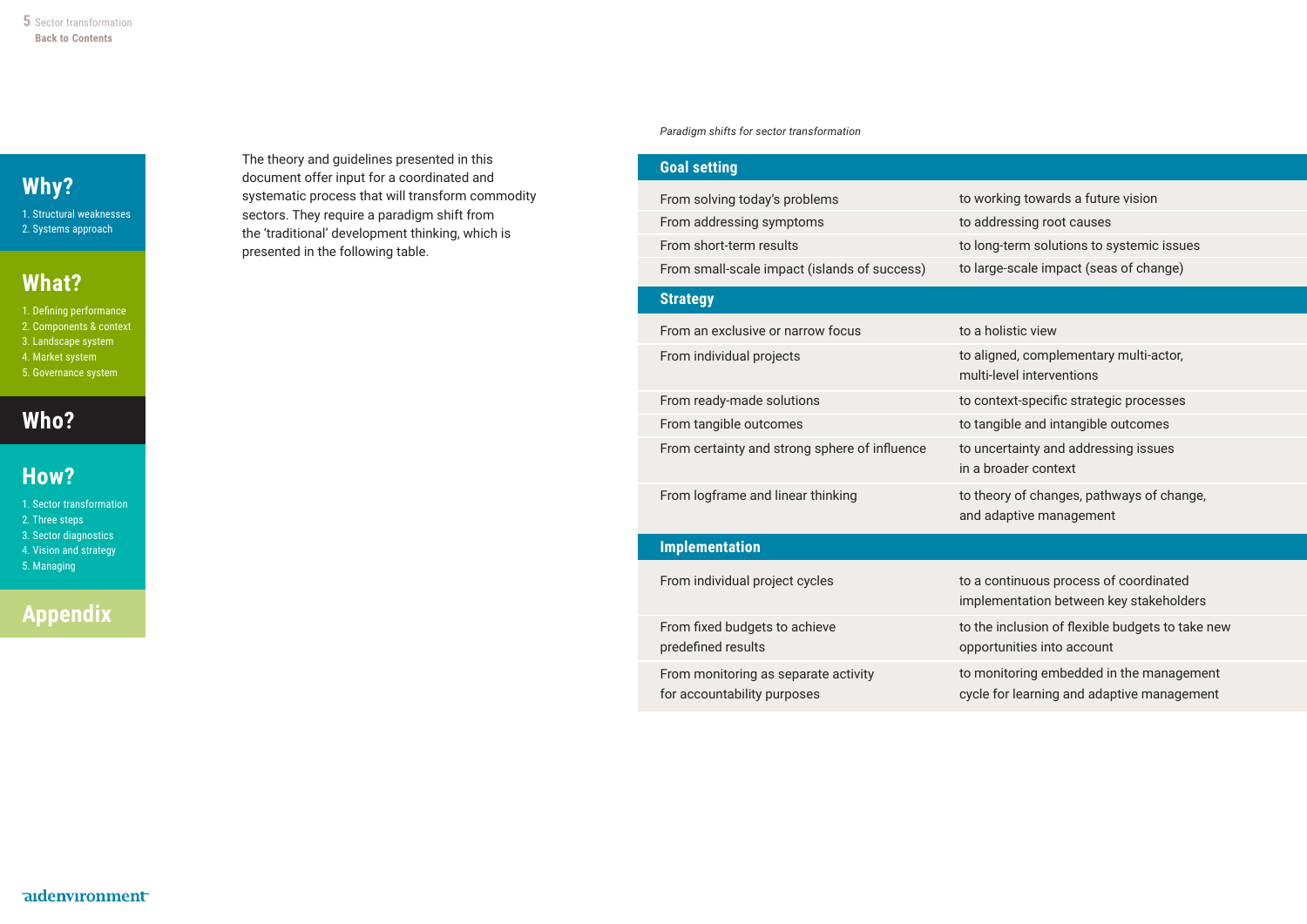# **Acknowledgements**

# <span id="page-5-0"></span>**[Why?](#page-7-0)**

[1. Structural weaknesses](#page-7-0) [2. Systems approach](#page-8-0)

# **[What?](#page-11-0)**

- [1. Defining performance](#page-11-0) [2. Components & context](#page-12-0) [3. Landscape system](#page-14-0) [4. Market system](#page-16-0)
- [5. Governance system](#page-19-0)

# **[Who?](#page-22-0)**

### **[How?](#page-23-0)**

[1. Sector transformation](#page-23-0) [2. Three steps](#page-24-0) [3. Sector diagnostics](#page-25-0) [4. Vision and strategy](#page-27-0) [5. Managing](#page-31-0)

### **[Appendix](#page-35-0)**

### This document presents the underlying theory, along with practical guidelines, needed to give some momentum to the transformation of commodity sectors into more competitive and sustainable forms. This document has been developed by Aidenvironment, but is the result of accumulated collaborations with experts from a number of organizations, notably IIED, NewForesight, Sustainable Food Lab, the Wageningen Centre for Development Innovations, SNV, ISEAL Alliance, and Natural Resources Institute, University of Greenwich.<sup>1</sup> It has also benefited from insights arising from numerous assignments that have allowed this thinking to be tested and further developed. These assignments were for GIZ, IDH Sustainable Trade Initiative, International Finance Corporation (IFC), Solidaridad, and the World Wildlife Fund (WWF), among others.

### **Definitions**

The following definitions are used in this document:

- **Sector:** A sector is defined in a pragmatic way, depending upon the goals and scope of the initiative, and its sphere of influence. Thus, a sector can be interpreted broadly (say, the fruit vegetable sector), or more specifically (for instance, the onion sector). This document defines sector boundaries on the national level, but local, regional, or international geographical boundaries could also be employed.
- **Sector performance:** the ability of a sector to be competitive and sustainable at scale, and the resilience to remain so.
- **Sector transformation:** Sector transformation refers to the process of identifying and addressing all relevant structural weaknesses (referred to as systemic issues) that undermine the performance of a sector.
- **System:** A system is a set of actors and factors that determine the prevailing way of working or operating in a certain domain. This document unpacks systems into spaces, components, and functions, which represent increasingly specific units of analysis and intervention.
- **Systemic issue:** A structural weakness at the system level that hampers sector performance. In most cases, there are clusters of closely interrelated systemic issues, and some are causes of others.
- **Root cause:** The fundamental causes of underperformance of a (cluster of) systemic issue(s), which can be found on three interrelated levels: policies and resources, relationships, and mindsets.

*1] This document particularly builds on the following two publications:* 

*<sup>(1)</sup> Molenaar, J.W., Gorter, J., Heilbron, L., Simons, L., Vorley, B., Blackmore, E., Dallinger, J. 2015. Sustainable Sector Transformation: How to drive sustainability performance in smallholder-dominated agricultural sectors? White Paper 1. Published by Aidenvironment, New Foresight and IIED. Commissioned by IFC. Available at: https://pubs.iied.org/16584IIED* 

*<sup>(2)</sup> Molenaar, J.W., Vorley, B., Blackmore, E. Reaching beyond the value chain: How sector governance can improve the performance of agricultural commodity sectors, published by IIED, Aidenvironment, Sustainable Food Lab. Available at https://sustainablefoodlab.org/wpcontentuploads201705sector-governance-full-report\_may2017-pdf-2/*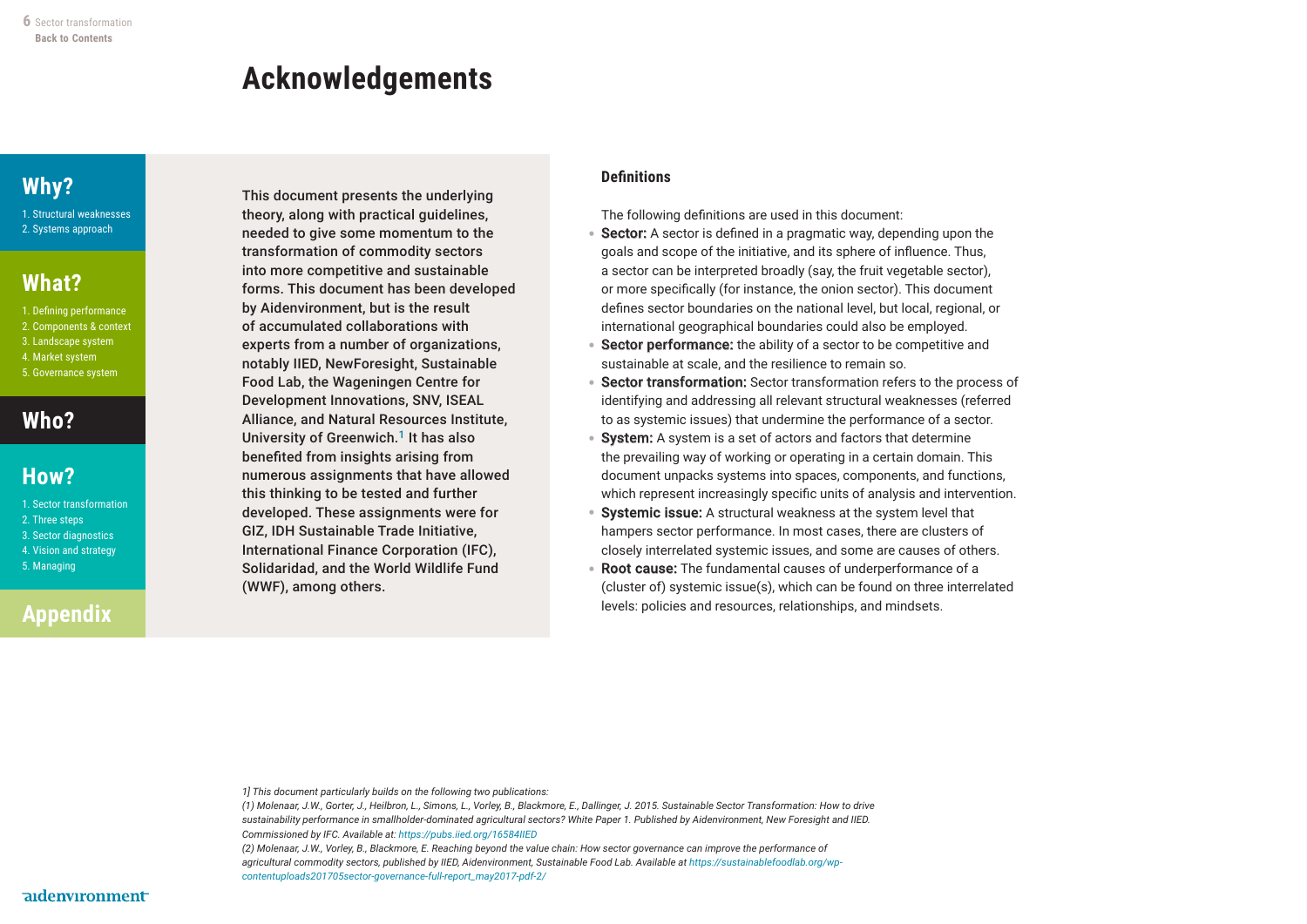<span id="page-6-0"></span>[1. Structural weaknesses](#page-7-0) [2. Systems approach](#page-8-0)

# **[What?](#page-11-0)**

- [1. Defining performance](#page-11-0) [2. Components & context](#page-12-0) [3. Landscape system](#page-14-0) [4. Market system](#page-16-0)
- [5. Governance system](#page-19-0)

# **[Who?](#page-22-0)**

### **[How?](#page-23-0)**

- [1. Sector transformation](#page-23-0) [2. Three steps](#page-24-0) [3. Sector diagnostics](#page-25-0) [4. Vision and strategy](#page-27-0)
- [5. Managing](#page-31-0)

# **[Appendix](#page-35-0)**

# **Introduction**

#### Persistent problems with sustainability in commodity production and trade call for a coordinated systems approach that aims at

sector transformation. All agricultural, forestry, fishery, and mining sectors have structural weaknesses that undermine the long-term success and scaling of individual projects that address them. Examples of such weaknesses are price volatility, natural resource depletion, or poor organization of producers. Increasing the performance of a whole sector, and not just of a few isolated frontrunners, means addressing the underlying structural weaknesses and their root causes. These are often found on a systems level and in the broader context. However, understanding systems and defining systemic issues, never mind changing them, can be a complex endeavor. There are many actors, relationships, factors, and root causes that directly and indirectly affect the performance of sectors. Where can we start looking? Where can we kickstart transformational change? What would an effective transformation strategy look like?

#### This document presents the underlying theory, along with practical guidelines, that you need to understand and identify the key elements of complex systems, and to then develop strategies for transforming sectors.

It helps to understand the wider system and its specific functions in an efficient and effective way (without getting lost in a 'analysis paralysis') and then identify the root causes that are undermining the performance of a sector. These insights can help in developing strategies that can drive the transformation of the sector as a whole. The framework also offers a common language.

### This document is for actors who aim to improve the performance of a sector as a whole, rather than simply creating local

success stories. Such actors may be governments or sector coordination bodies with a public mandate to govern sectors. Or they may be multistakeholder platforms where sector stakeholders congregate around one or more commodities and pursue sector transformation. Donors and development organizations interested in supporting the systemic changes required to create a 'sea of change', rather than 'islands of success', are also targeted. This document may also prove useful to private-sector, research, and civil-society actors with an interest in better understanding how a commodity sector works and the role they could play in improving its performance.

### The thinking presented here has been developed from the perspective of a single-commodity sector (such as coffee)

on the national level. The experiences and applications mainly relate to smallholder-dominated agricultural sectors in low-income and mediumincome countries. However, we believe that this framework could also be applied on different intervention levels, such as subnational jurisdiction and landscape levels, and for different categories of commodities, such as vegetables.

### The structure of this document is organized around the WHY, WHAT, WHO, and HOW

questions. Chapter 1 explains WHY many of the current initiatives in commodity sectors fail to improve the performance of sectors as a whole, and WHY a systems approach can overcome the challenges. Chapter 2 describes WHAT a transformed sector can look like. Chapter 3 describes WHO plays what role in the transformed sector. Chapter 4 introduces practical guidelines on HOW to understand and identify the key elements of complex systems and then develop and manage strategies for transforming the sector.

#### This document helps you to:

- Understand the importance of a systems approach in creating large-scale and long-term changes in commodity sector performance;
- Better understand a commodity sector from the system perspective
- Identify elements for a future vision of a competitive and sustainable sector
- Design a process that aims at sector transformation
- Manage and monitor systemic changes and sector transformation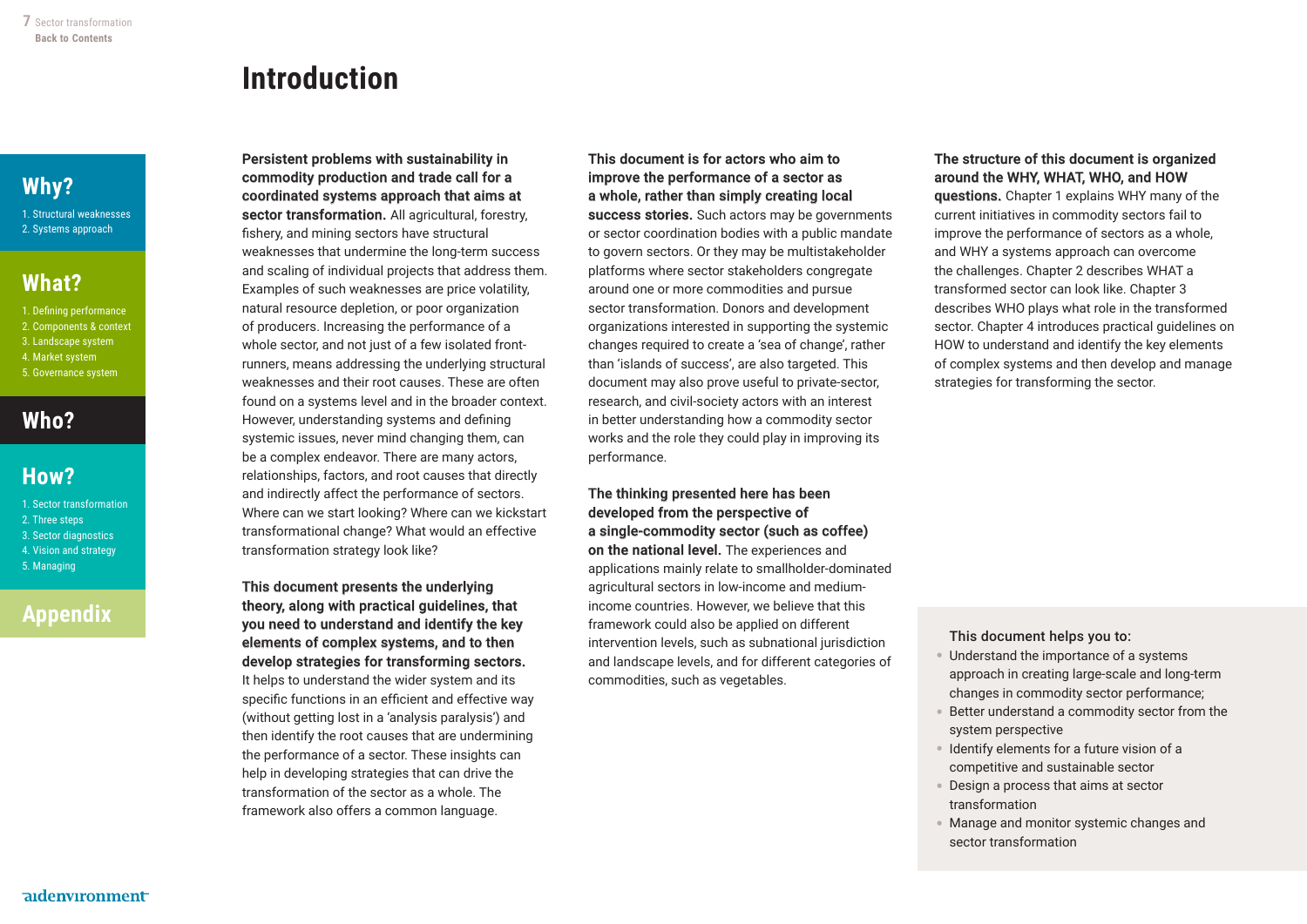# **Why?** The need for a systems approach to sector transformation

1. Structural weaknesses **1. Structural weaknesses** 2. Sector transformation

### **[What?](#page-11-0)**

[1. Defining performance](#page-11-0) [2. Components & context](#page-12-0) [3. Landscape system](#page-14-0) [4. Market system](#page-16-0)

[5. Governance system](#page-19-0)

# **[Who?](#page-22-0)**

### **[How?](#page-23-0)**

[1. Sector transformation](#page-23-0) [2. Three steps](#page-24-0) [3. Sector diagnostics](#page-25-0) [4. Vision and strategy](#page-27-0) [5. Managing](#page-31-0)

### **[Appendix](#page-35-0)**

# <span id="page-7-0"></span>**1. Structural weaknesses undermine the performance Why? of commodity sectors and value chains**

This chapter looks at why many current initiatives in commodity sectors fail to improve the performance of sectors as a whole, and why a systems approach can overcome the challenges.

#### The production and trade of commodities are key drivers for prosperity, but involve persistent sustainability problems. The production and

trade of agricultural, forestry, fishery and mining products will increase to meet the growing demands of the world's population and to contribute to stronger national economies. Yet this production and trade also entails persistent socioeconomic and environmental problems, such as poverty, deforestation, pollution, climate change, natural resource depletion, and violations of labor rights and human rights.

### In response to these problems, there has been increasing emphasis on value-chain-driven approaches to promote sustainability in recent

decades. Such approaches include adopting voluntary sustainability standards or company codes-of-conduct (such as zero-deforestation policies), building inclusive supply chains, and investing in producer support of all kinds. These initiatives have sometimes achieved remarkable success, creating more transparent trading relationships and providing benefits to both farmers and commercial partners. The benefits to farmers include better market access, as well as support services that improve productivity, sustainability, and income. The benefits to companies include a secure source of supply, increased brand value, and increased reputation.

#### Approaches driven by the value chain tend to create 'islands of success' that remain limited in scale to specific portions of the production base, or which fail to sustain over

time. The high cost of the interventions used by value-chain projects can be limiting when donor funding is withdrawn or when pilot projects are scaled up. A temporary 'pilot project' lifespan can limit the longevity of interventions. The result is a tendency to pick the low-hanging fruit—the part of the production base that is already more accessible, better capacitated, and better organized. The results of these initiatives generally do not last, because they have not addressed the underlying structural weaknesses that affect the performance of the

sector as a whole. Consequently, the problems of sustainability mentioned above generally remain unresolved.

### The truth is that many sectors have structural weaknesses: that is, weaknesses at the level

of the underlying systems. Examples of such structural weaknesses include price volatility, natural resource depletion, weak producer organization, an absence of services, and issues relating to elite capture and rent-seeking. In production sectors with persistent weaknesses on the systems level, valuechain initiatives are unlikely to lead to large-scale or long-term impact. The root causes of structural weaknesses lie in policies and resources, and in the relationships and mindsets of the actors involved.

To improve the performance of a sector as a whole, there is need for a coordinated and iterative systems approach that aims at sector transformation. This means addressing the systemic issues and the root causes of their persistence in the whole system.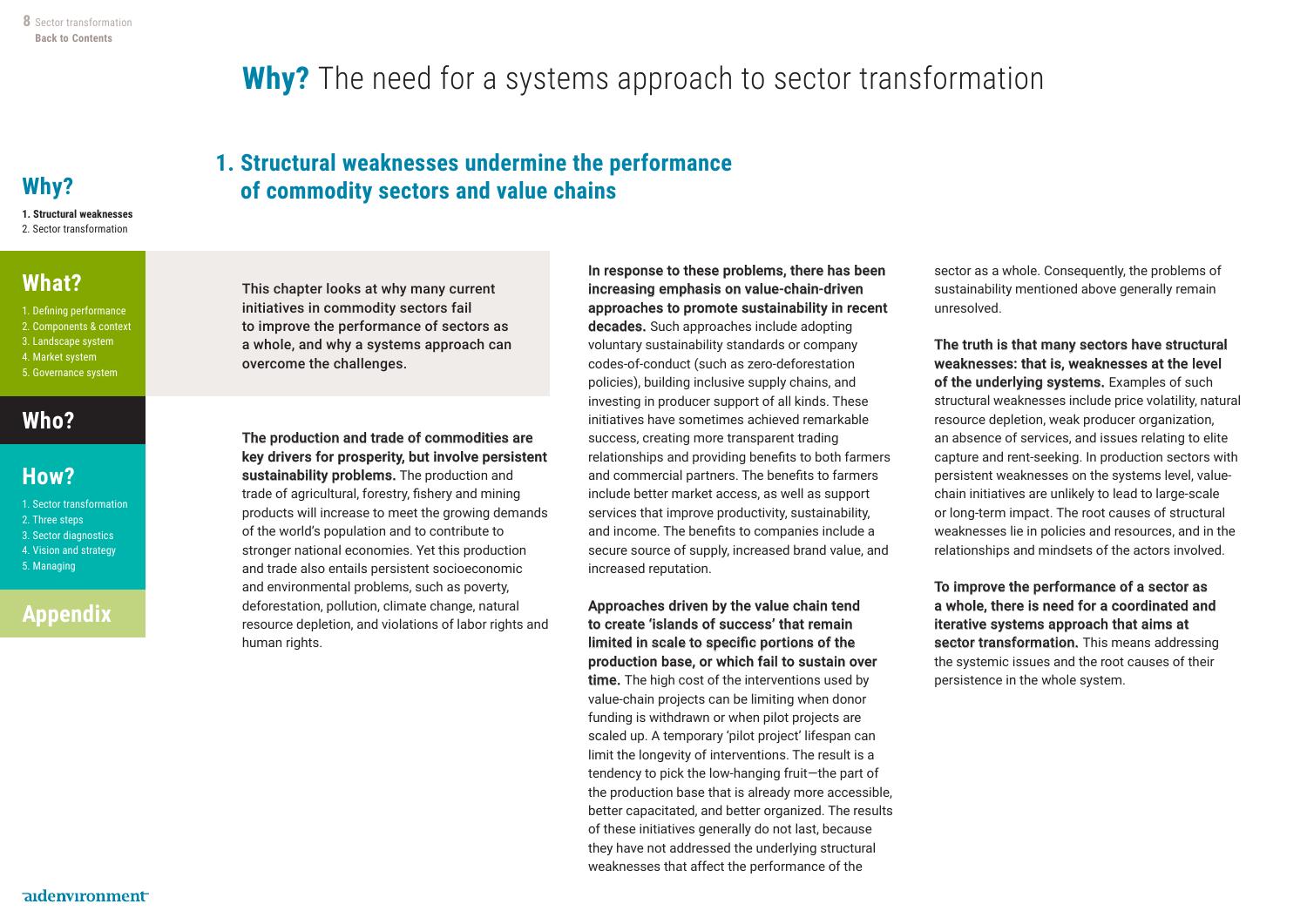<span id="page-8-0"></span>[1. Structural weaknesses](#page-7-0) 2. Sector transformation

# **[What?](#page-11-0)**

[1. Defining performance](#page-11-0) [2. Components & context](#page-12-0) [3. Landscape system](#page-14-0) [4. Market system](#page-16-0) [5. Governance system](#page-19-0)

# **[Who?](#page-22-0)**

### **[How?](#page-23-0)**

[5. Managing](#page-31-0)

[1. Sector transformation](#page-23-0) [2. Three steps](#page-24-0) [3. Sector diagnostics](#page-25-0) [4. Vision and strategy](#page-27-0)

# **[Appendix](#page-35-0)**

*Figure 1: Sector transformation works wide (is broad) and on the root causes (is deep)*

### **2. Sector transformation requires a systems approach**

Transformative change refers to changes that are at scale (e.g., affecting the whole sector) and that can be sustained over time. To achieve this, the changes need to take place at the level of the underlying system. What do we mean by a system?

#### A system is a set of relationships, actors, mindsets, and factors that determine the prevailing way of working or operating in

a certain domain. In line with the concept of systems thinking, the system includes not only the production system (like the food production system), but also the main social, political, cultural, technological, economic, and ecological subsystems that affect the system's performance.

### Sector transformation refers to the continuous and iterative process of identifying and addressing all relevant structural weaknesses, referred to as systemic issues, that undermine the performance of a sector. A sector, such as coffee in Colombia or dairy in Kenya, is transformed if it is competitive and sustainable at scale and can remain so over a long time span.



Transformational change could also be referred to as the creation of a 'new normal'. This does not refer to a static or stable situation, but to a stage where the actors in a sector have policies and resources, relationships, and mindsets that enable them to be resilient, and thus to remain competitive and sustainable through innovation and adaptation to changes within the system and its broader context.

Systemic issues are identified and addressed from two perspectives (Figure 1):

- **•** The systems perspective, from the system and its broader context to structural weaknesses or systemic issues that determine scaling and allow good performance to be maintained.
- **•** The root-cause perspective, from issues of underperformance to the deeper root causes of underperformance.

#### In essence, sector transformation requires strategies that address the root causes of the systemic issues identified in the sector's system. This requires an approach with a scope that is both broader and deeper than many

traditional development initiatives. The 'broader' perspective means looking at the interrelated system components on the structural and strategic levels that affect the performance of the sector as a whole. This will result in a multi-actor focus because, for example, value-chain actors, service providers, and public regulators are all key actors that affect the performance of the system. Addressing these systemic issues will help create the conditions that enable scaling and sustaining good performance. However, in order to 'solve' the systemic issues that are identified, their root causes need to be addressed. The 'deeper' perspective involves identifying the root causes

of underperformance of the multiple actors. There are both explicit and implicit types of root causes. These two complementary perspectives are explained next.

#### *Perspective 1: The systems perspective, looking at the system and its broader context to identify the systemic issues that determine scaling and good performance sustained in time*

### Traditional development initiatives have tended to focus directly on the primary actors, ignoring the system and its broader context, which enable change at scale that can be sustained over time. In many initiatives, the context in which primary actors operate is considered as 'beyond influence', with relevant contextual influences formulated as assumptions. However, such a narrow perspective will not result in sector transformation. Actors do not operate in a vacuum. For example, producers operate in a sociocultural and ecological context that will affect what production can take place and how it can happen. Producer performance will also depend on the availability of services such as knowledge, input, and finance services. The availability and quality of these services can depend on the regulatory environment. For example, certain inputs may be absent because of import restrictions, or inaccessible because of price barriers. Many of these constraints depend upon interdependencies between different actors. The trading relationship between producers and value-chain actors may depend partly upon further system conditions, such as rule of law and respect for contracts, trade policies, and strategies for balancing supply with demand.

aidenvironment

**Root cause perspective**

Root cause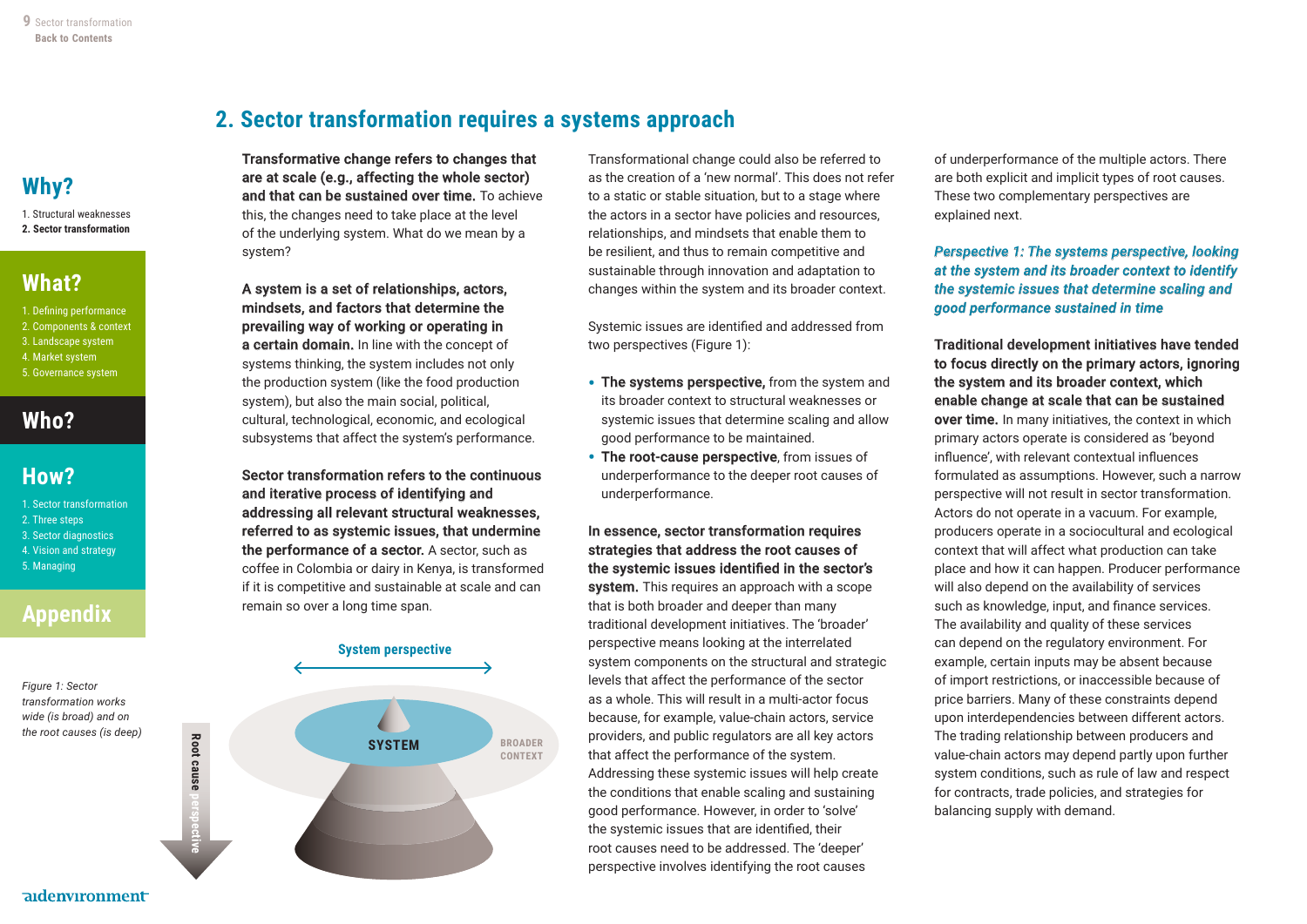*Table 1: Examples of systemic issues and the relationships they have with the system and the broader context (horizontal relations)*

# **[Why?](#page-7-0)**

[1. Structural weaknesses](#page-7-0) 2. Systems approach **[2. Sector transformat](#page-8-0)ion**

# **[What?](#page-11-0)**

[1. Defining performance](#page-11-0) [2. Components & context](#page-12-0) [3. Landscape system](#page-14-0)

- [4. Market system](#page-16-0)
- [5. Governance system](#page-19-0)

# **[Who?](#page-22-0)**

# **[How?](#page-23-0)**

- [1. Sector transformation](#page-23-0) [2. Three steps](#page-24-0)
- [3. Sector diagnostics](#page-25-0) [4. Vision and strategy](#page-27-0)
- [5. Managing](#page-31-0)

# **[Appendix](#page-35-0)**

| <b>Systemic issue</b>                             | <b>System</b>                                                                     | >>                                                             | <b>Broader context</b>                                                                                        |
|---------------------------------------------------|-----------------------------------------------------------------------------------|----------------------------------------------------------------|---------------------------------------------------------------------------------------------------------------|
| Low farm productivity                             | Farmers do not use quality seed                                                   | Seed distributors lack access to<br>quality seed               | Government and private funding for<br>agricultural research institutes to develop new<br>varieties is lacking |
| Prevalence of child labor in<br>value chain X     | Farmers use their children to carry out<br>work at peak season during school time | Low quality of education and poor<br>infrastructure of schools | Lack of funds available for education in<br>remote areas                                                      |
| Lack of trusted landscape<br>governance mechanism | Public, private, and community actors<br>do not engage on landscape issues        | Lack of effective landscape<br>governance mechanism            | Absence of public mandate for<br>multistakeholder engagement in landscape<br>management                       |

In other words, to fundamentally improve the performance of producers, it is also necessary to improve the performance of service providers and value-chain actors, which may require creating an enabling public policy and regulatory context. Some examples of these horizontal relations are given in Table 1.

#### Sector transformation requires identifying and addressing systemic issues throughout the

entire system. This can be done by unpacking the system into spaces, components, and functions, in order to locate the weaknesses. Large-scale, longterm impact is only possible when all the prominent issues in the system have been significantly improved. Chapter 2 presents a model that describes the system and its broader context.

### *Perspective 2: Root cause perspective, looking at systemic issues to identify the root causes of underperformance.*

### Many traditional development initiatives have tended to focus on explicit changes for targeted actors while ignoring the root causes of underperformance, particularly when these

causes are implicit. Traditional strategies typically directly target practice adoption by targeting actors through building capacity (training) or providing incentives (e.g., standards). However, initiatives have tended to pay less attention to improving relationships between actors or institutions, and the implicit power relations that can hamper transformative change. For example, an initiative may support producers to increase their incomes by adopting good practices, while ignoring the nature of their trading relationships with buyers, and how this may undermine the producer's profitability. Similarly, few initiatives explicitly aim to change the mindsets and belief systems that determine whether target actors adopt and maintain the desired behavior. For example, a new attitude to child labor can be introduced through certification programs, but so long as sociocultural norms do not change, it is unlikely that there will be any fundamental improvement.

### Transformative change requires strategies that address both the explicit (or tangible) and implicit (or intangible) root causes of underperformance in an integrated way. In

describing root causes, we have been inspired by the framework developed by FSG,*2* which refers to conditions for systems change which are believed to be fundamental for holding a systemic issue in place. Instead of conditions, we refer to root causes (as we are following a problem-solving approach). Root causes refer to the drivers behind practice adoption of target actors. Root causes determine why an actor maintains a practice contributing to underperformance, and may hamper the adoption of better practices that improve performance. We define root causes on three different levels, ranging from the explicit or tangible to the implicit or intangible. These root causes are generally intertwined with each other and interact, and this interaction may be mutually reinforcing or counteracting.

*2] FSG, 2018. The Water of Systems Change. By: Kania, J., Kramer, M., Senge, P.: https://www.fsg.org/publications/ water\_of\_systems\_change*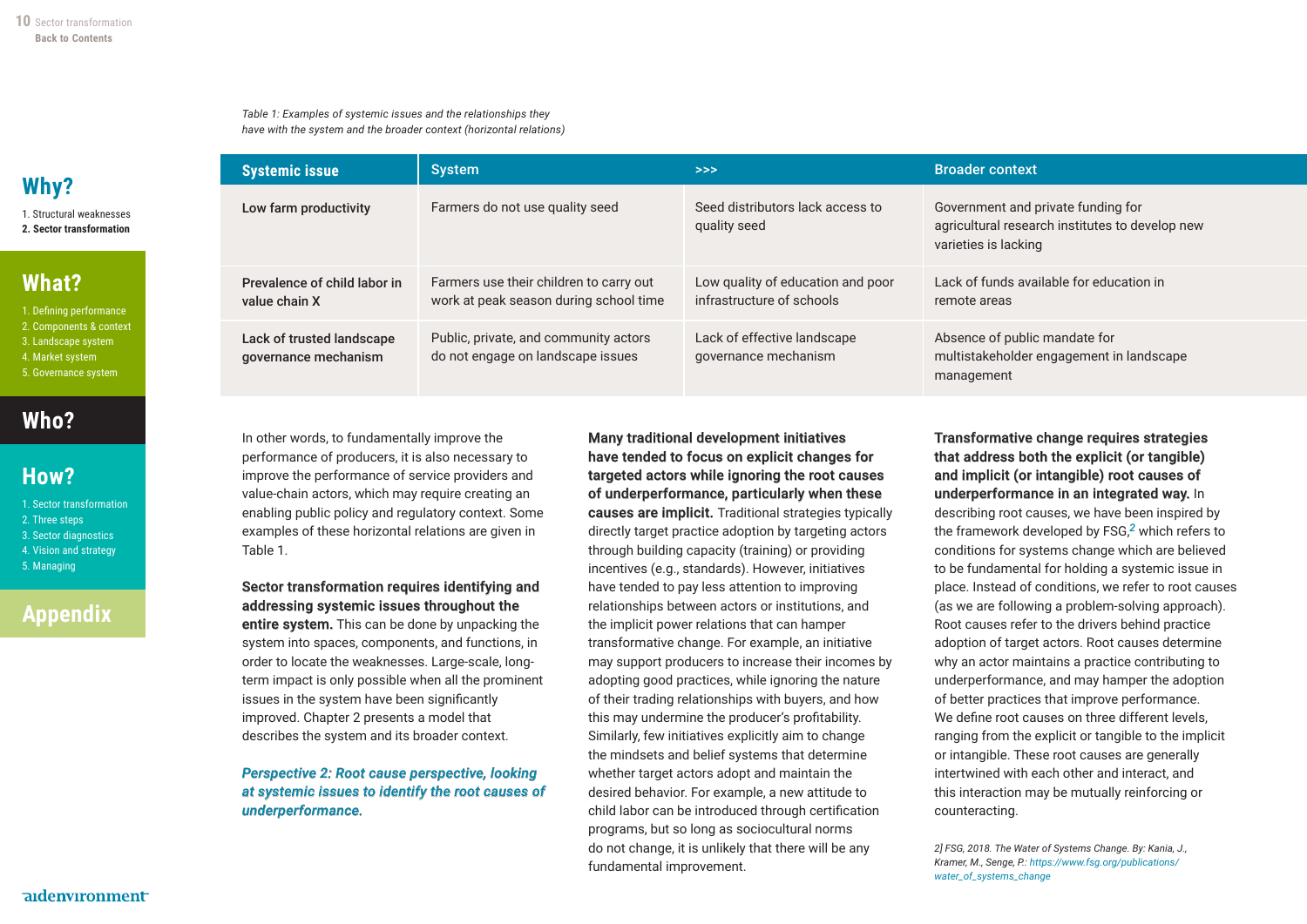[1. Structural weaknesses](#page-7-0) 2. Systems approach **[2. Sector transformat](#page-8-0)ion**

### **[What?](#page-11-0)**

[1. Defining performance](#page-11-0) [2. Components & context](#page-12-0) [3. Landscape system](#page-14-0) [4. Market system](#page-16-0) [5. Governance system](#page-19-0)

# **[Who?](#page-22-0)**

### **[How?](#page-23-0)**

[1. Sector transformation](#page-23-0) [2. Three steps](#page-24-0) [3. Sector diagnostics](#page-25-0) [4. Vision and strategy](#page-27-0) [5. Managing](#page-31-0)

# **[Appendix](#page-35-0)**

Three levels of root causes of underperformance need to be addressed by any strategy for sector transformation (Figure 2):

#### 1. The level of explicit policies and resources

of the actors. Policies refer to the policies, strategies, management systems (including processes and procedures) and incentive mechanisms which give direction to which practices are adopted by actors. Resources refer to human resources (knowledge, skills), financial resources, and other resources including the underlying business models, which influence the capability of actors to adopt practices.

*Figure 2: Three levels of root causes of system underperformance that need to be addressed for transformative change*



#### 2. The (partly explicit) level of relationships and power relations between actors. This

basically includes the relationships and networks between actors in a continuum between conflicts and cooperation. It also includes the way actors interact (their transparency and accountability).

### 3. The (often implicit) underlying mental models, mindsets, norms, values, and belief

systems. These aspects are considered the most fundamental elements in driving and sustaining transformational change, but are often neglected and, indeed, are the most difficult to change.

A systems approach of the type described in this section will require long-term engagement and more complex multi-actor and multi-level changes than traditional initiatives. The process of sector transformation is dynamic and iterative and requires a continuous assessment of progress and adaptation to changes within both the system and its broader context. To create oversight in this complexity, the next chapter presents a framework which looks at the sector from a systems perspective.

*Table 2: Examples of root causes on the three levels for particular systemic issues (vertical relations)*

| <b>Systemic</b><br><b>issue</b>                                    | Low farm<br>productivity                                                              | <b>Prevalence of child labor</b><br>in value chain X                                                       | <b>Lack of trusted landscape</b><br>governance mechanism                                                      |
|--------------------------------------------------------------------|---------------------------------------------------------------------------------------|------------------------------------------------------------------------------------------------------------|---------------------------------------------------------------------------------------------------------------|
| <b>Practices leading</b><br>to under-<br>performance               | Farmers do not invest<br>in quality seed                                              | Producers use their children<br>to carry out work at peak<br>season during school time                     | Ecosystem users act<br>against each other's long-<br>term interest                                            |
| <b>Root causes</b>                                                 |                                                                                       |                                                                                                            |                                                                                                               |
| Policies and<br>resources                                          | Farmers do not have<br>the knowledge and<br>resources to invest in<br>improved seeds  | Child labor policies are<br>not enforced by local<br>governments, so that<br>practices remain 'wrong'      | Absence of policies and<br>related practices on<br>landscape governance and<br>management                     |
| Farmers do not trust<br><b>Relationships</b><br>the seed providers |                                                                                       | Lack of community-based<br>structures and collaboration<br>with local government to<br>monitor child labor | Existence of conflicts<br>and lack of trust between<br>landscape stakeholders                                 |
| <b>Mental models</b>                                               | Farmers are risk-<br>averse and prefer<br>local varieties for<br>taste and resilience | Sociocultural norms in favor<br>of child labor to gain an<br>income                                        | Belief system among<br>communities that companies<br>can only be part of the<br>problem, and not the solution |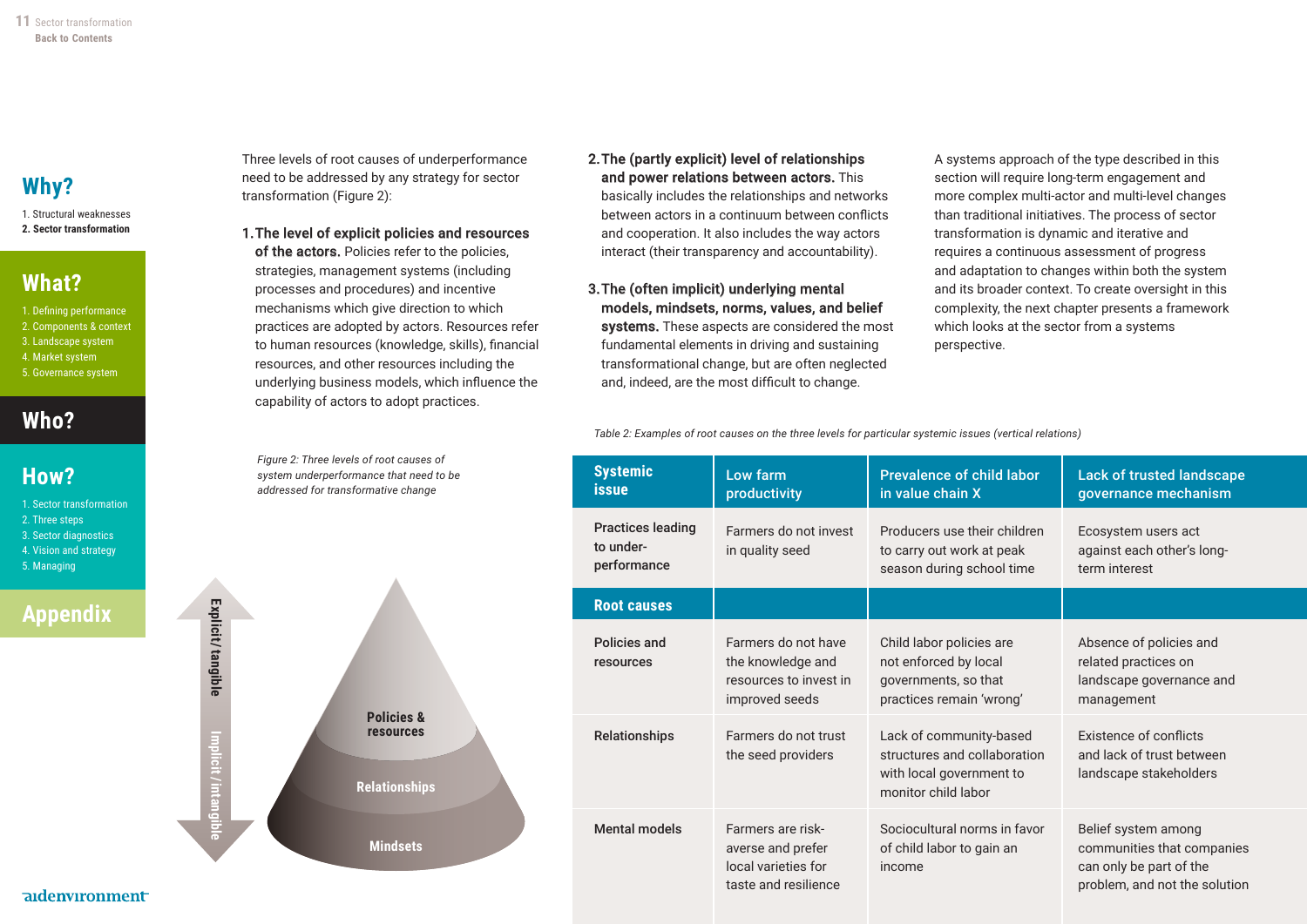# **What?** The characteristics of a transformed sector from a systems perspective

### <span id="page-11-0"></span>**[Why?](#page-7-0)**

[1. Structural weaknesses](#page-7-0) [2. Systems approach](#page-8-0)

# **What?**

1. Defining performance **1. Defining performance** [2. Components & context](#page-12-0) [3. Landscape system](#page-14-0) [4. Market system](#page-16-0) [5. Governance system](#page-19-0)

# **[Who?](#page-22-0)**

# **[How?](#page-23-0)**

[1. Sector transformation](#page-23-0) [2. Three steps](#page-24-0) [3. Sector diagnostics](#page-25-0) [4. Vision and strategy](#page-27-0) [5. Managing](#page-31-0)

# **[Appendix](#page-35-0)**

### **1. Defining sector performance**

The previous chapter argued that sector transformation requires systems change, and that implementing system changes required taking a look at the root causes of underperformance in the system and its broader context. This chapter presents a framework which can help define the system and the broader context, with the aim of facilitating this analysis of systemic issues and their root causes.

Sector transformation begins with a shared vision of what the transformed sector's performance should look like.

We define performance of a transformed sector as one that is competitive and sustainable at scale, and which has the resilience to remain so (Figure 3):

**Competitive** refers to economic viability and the sector's ability to generate value. A competitive sector can serve consumers consistently with safe and quality products at affordable prices. In the case of food products, this also includes the ability to produce nutritious food. Competitive sectors are productive, efficient, and adaptive. Their production and value chain systems generate sufficient value to enable reinvestment for further improvement.

**Sustainability** refers on the one hand to doing no harm through mitigating negative social and environmental risks (e.g., labor issues and natural resource depletion) in production, processing, trade, and consumption. On the other hand, it also refers to deliberately doing more good—for example, by promoting inclusiveness, food security or by restoring a natural resource base. It also refers to whether sectors are inclusive, whether they contribute to livelihood opportunities for low-income and disadvantaged social groups (e.g. based upon gender, age, ethnicity or religion), and whether the values and risks are fairly distributed across stakeholders. Both social and environmental sustainability values and norms will need to be further defined for every specific sector or situation.

**Resilience** refers to the sector being able to remain competitive and sustainable in the face of changes or shocks regarding market dynamics, political and social developments, and climate change. It thus also includes the capacity to innovate.

.

*Figure 3: Characteristics of a high-performing sector*

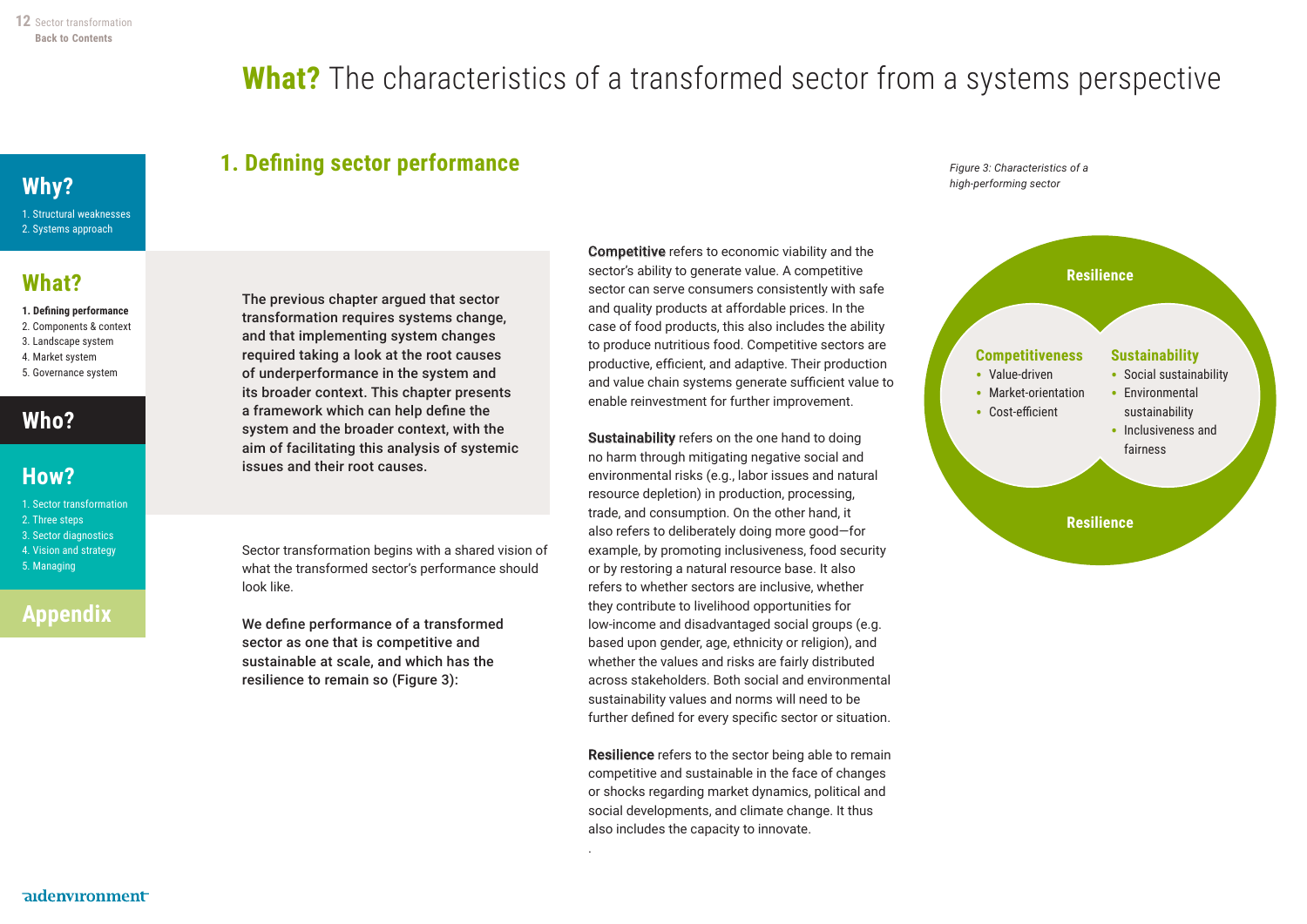### **2. Breaking a sector down into system components and context**

# <span id="page-12-0"></span>**[Why?](#page-7-0)**

[1. Structural weaknesses](#page-7-0) [2. Systems approach](#page-8-0)

# **[What?](#page-11-0)**

[1. Defining performance](#page-11-0) 2. Components & context **2. Components & context** [3. Landscape system](#page-14-0) [4. Market system](#page-16-0) [5. Governance system](#page-19-0)

# **[Who?](#page-22-0)**

# **[How?](#page-23-0)**

[1. Sector transformation](#page-23-0) [2. Three steps](#page-24-0) [3. Sector diagnostics](#page-25-0) [4. Vision and strategy](#page-27-0) [5. Managing](#page-31-0)

# **[Appendix](#page-35-0)**

This section presents a holistic model which breaks a sector down into ten system components and a broader context in support of realizing a vision. This allows better understanding of the sector from the systems perspective and helps identify systemic issues. The model (Figure 4) consists of three distinct but interconnected spaces: landscape, market, and governance. Each space is subdivided into system components:

- The landscape space represents the location (origins) of the production unit (such as farms, forests, or mines) and its relationship with the surrounding communities and ecosystems.
- The market space refers to the relationship between producers, value chains, consumers, and service providers within the sector. It also includes the organization of producers or other value-chain actors.
- The **governance** space refers to the policy and regulatory environment and the capability of a sector to collect revenues and to reinvest them strategically. It also includes the coordination and alignment of stakeholders.

#### The model also recognizes the dependency of the sector on the broader context. These

contextual factors, presented by the outer ring in Figure 4, may constitute barriers to addressing systemic issues, or may offer opportunities to do so. For example, politics may be strongly against transformative changes because it is not in the interest of the politicians in charge to support structural changes. Yet shortly after new elections, newly powerful politicians may be keen to support transformative strategies.

Typical context factors include:

- Political: (inter)national policy frameworks, rule of law, institutional strength, politics.
- Economic: supply–demand balance, price volatility, interest rates, exchange rates.
- Environmental: topography, weather events, climate change.
- Sociocultural: demographics, religion, cultural norms, conflicts, security issues.
- Technological: transport, electricity, communication, information technology.

### Influential factors in the broader context may be within or outside the sphere of influence of the proposed initiative. If it is within the sphere of influence, it can be considered a systemic issue whose root causes need to

be addressed. It is not always straightforward to determine whether a factor should be classified as a context factor or part of the system. A rule of thumb is that when a factor is outside your sphere of influence, it can be considered a context factor. For example, price volatility may be considered a context factor when it depends on international market dynamics and weather events. If price volatility constitutes a barrier to the transformation of a national sector, the sector transformation strategy should find ways to mitigate its effect, such as by promoting crop diversification or creating a price stabilization fund. However, when the root causes of price volatility largely depend upon national production and demand dynamics, then a sector transformation strategy could address the root causes of this barrier, such as through production control measures. Similar challenges exist in classifying sociocultural norms, institutional strength, and politics. In some sector initiatives, these could be seen as context factors that are

very difficult to change, while in others they may be within the scope of influence. It should be clear that such classification also depends on the scale of the sector—whether local, national, or international. The classification may also change over time, as the sector transformation strategy shows progress and new factors come within your sphere of influence.

#### A strategy for sector-wide transformation must ensure that all (or at least most) of these components are aligned with the vision of a competitive and sustainable sector. The performance in one component depends partly on the performance in the other components. For example, building fair and competitive value chains may only be possible if producers receive services that help improve their performance, and if the regulatory environment creates a level playing field, including ways to manage landscapes sustainably.

The ten system components will now be further unpacked into explicit system functions. On this level, we can assess whether the relevant functions perform in a desirable way—that is, whether they are aligned with the goals of the sector, being both competitive and sustainable.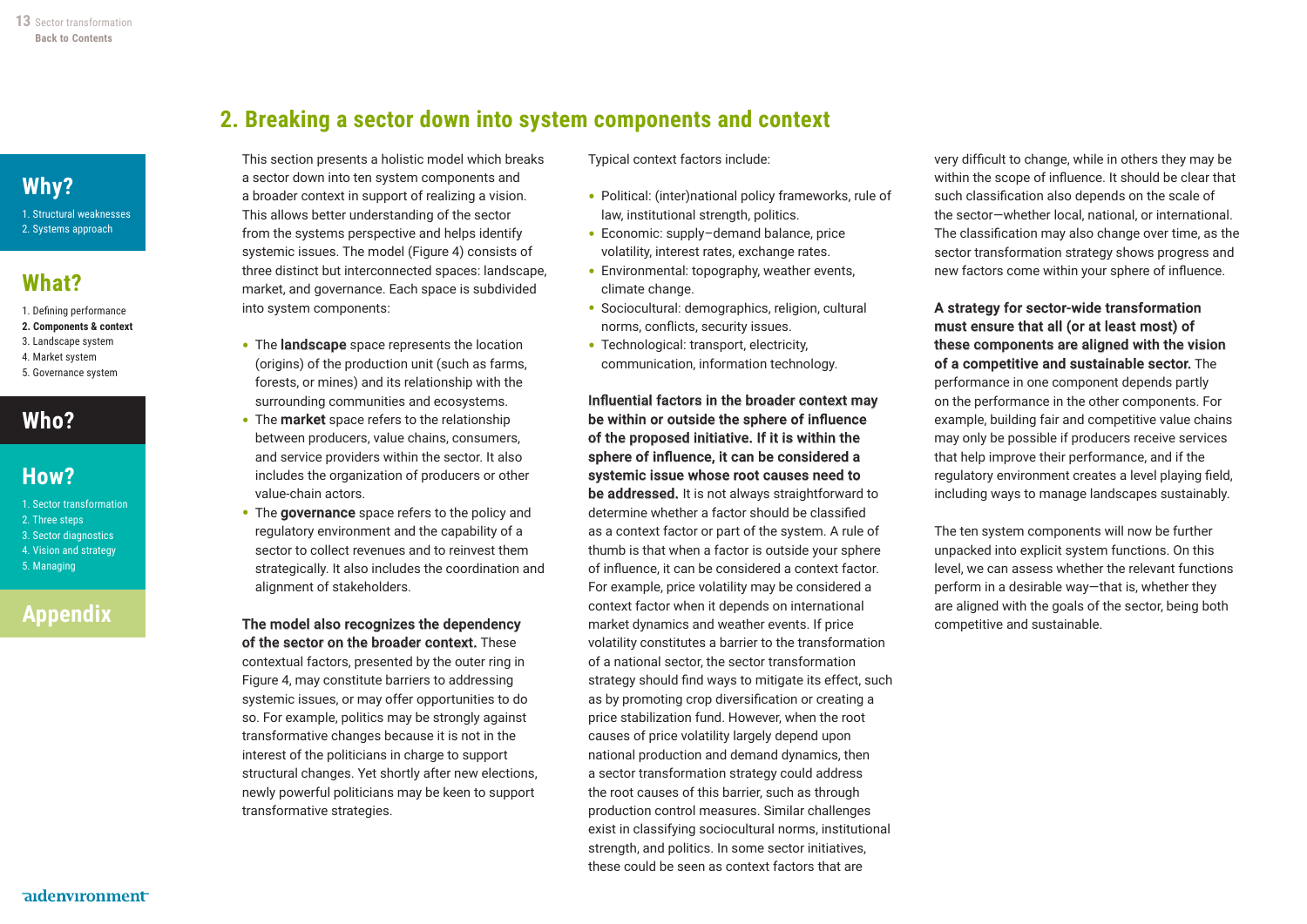*Figure 4: The ten system components of a sector and the system functions of each component (figure design by [Rainbow Collection\)](https://rainbowcollection.nl)*



[1. Structural weaknesses](#page-7-0) [2. Systems approach](#page-8-0)

# **[What?](#page-11-0)**

[1. Defining performance](#page-11-0) [2. Components & context](#page-12-0) **2. Components & context** [3. Landscape system](#page-14-0) [4. Market system](#page-16-0)

### [5. Governance system](#page-19-0)

# **[Who?](#page-22-0)**

# **[How?](#page-23-0)**

- [1. Sector transformation](#page-23-0) [2. Three steps](#page-24-0) [3. Sector diagnostics](#page-25-0)
- [4. Vision and strategy](#page-27-0) [5. Managing](#page-31-0)

# **[Appendix](#page-35-0)**



### **GOVERNANCE**

#### **8 Coordination**

- **•** Sector dialogue and coordination
- **•** Shared vision, strategy. and tools
- **•** Monitoring and learning

### **9 Policy & Regulation**

- Sector relevant policies, laws, and regulation
- Policy implementation and law enforcement

#### **10 Investment**

- Revenue generation and reinvestment mechanisms
- **•** Investor attractiveness

### **LANDSCAPE**

**MARKET**

**5 Services**

**•** Service delivery

**6 Value chains**

**7 Consumption •** Consumer demand

**4 Producer organization**

**•** Empowerment and agency

**•** Research and development

**•** Linking supply with demand **•** Value and risk sharing **•** Value addition

**•** Losses and waste reduction

#### **1 Production systems**

- **•** Production and supply
- **•** Income
- **•** Social and environmental capital

#### **•** Sociocultural norms **•** Livelihood opportunities

**•** Basic services and infrastructure **•** Community engagement

**2 Communities**

### **3 Ecosystems**

- **•** Landscape governance
- **•** Natural resource management
- **•** Conservation and restoration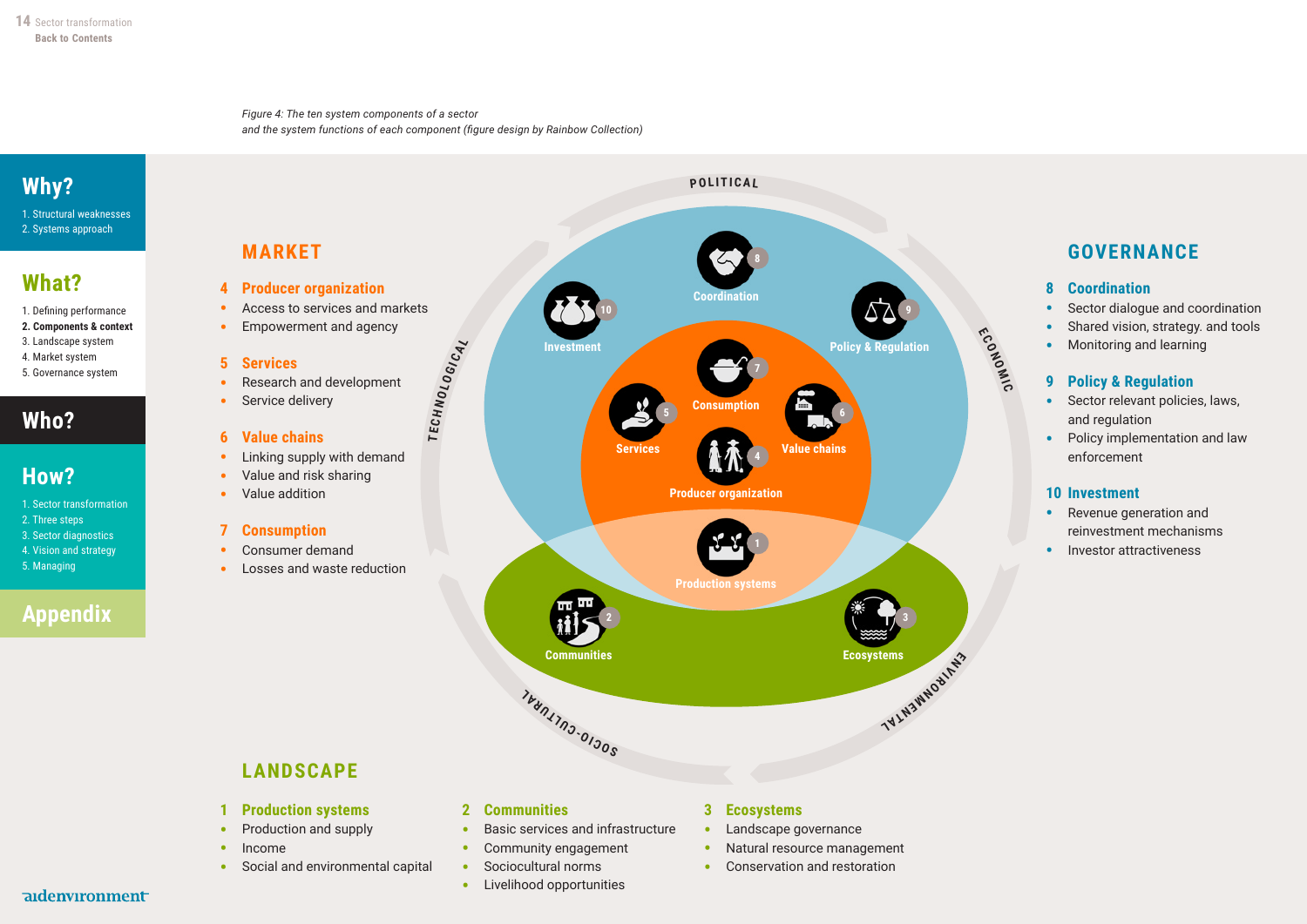<span id="page-14-0"></span>

[1. Structural weaknesses](#page-7-0) [2. Systems approach](#page-8-0)

### **[What?](#page-11-0)**

- [1. Defining performance](#page-11-0) [2. Components & context](#page-12-0)
- 3. Landscape system **3. Landscape system**
- [4. Market system](#page-16-0)
- [5. Governance system](#page-19-0)

# **[Who?](#page-22-0)**

# **[How?](#page-23-0)**

[1. Sector transformation](#page-23-0) [2. Three steps](#page-24-0) [3. Sector diagnostics](#page-25-0) [4. Vision and strategy](#page-27-0) [5. Managing](#page-31-0)

# **[Appendix](#page-35-0)**

### **3. Landscape system components**

The landscape space concerns the integration of production systems, communities, and ecosystems.

### **1 Production systems**

The production systems component refers to the producer unit, which may be a farm, a production forest, a fishery, or a mine. Small-scale units may also include the (extended) household. The production system is part of both the landscape and the market space. In a performing sector, production systems are competitive, sustainable, and resilient, and are capable of satisfying demand and meet food security objectives. They enable producers to earn a living income, to pay a living wage to their workers, and to reinvest in the longterm viability of their business. Production systems are cost-efficient, market-oriented, and able to adapt to changing market and climate circumstances. Producers respect human and labor rights, take gender relationships into account, and have positive relationships with the surrounding communities; they also have a sense of environmental stewardship, which means that they avoid negative environmental impacts and ensure long-term ecological sustainability.



In the production system component, the following system functions contribute to a performing sector:

- **Production and supply, supplying subsistence** households and commercial markets with quality, safe, and affordable products. In the case of food products, this includes the supply of diversified food products with nutritional value. This is supported by the ability to respond to changing market and climate circumstances without affecting the long-term viability of the production system.
- Income, generating revenues and wages, which can be used for continuous investment in the production system, livelihoods, and rural development.
- Social and environmental capital, creating social value (including food security and employment) while protecting and strengthening environmental values and improving climate resilience (including soil health and biodiversity).

Typical root causes of issues in the producer organization component include availability of land, labor, and capital, as well as mindsets (e.g., entrepreneurship and environmental stewardship) and the power relationships between producers and their workers, as well as unequal relations between men and women and other social groups. There are relations with other system components, including communities (like infrastructure and local norms), ecosystems (landscape governance), producer organizations (like services and marketing), services (such as inputs and finance), value chains (like marketing), and regulations (such as land tenure, labor laws, and chemical use).

### **2 Communities**

Communities are diverse in terms of social groups, gender, ethnicity, and land ownership. Communities are units of social networking, safeguarding, and respecting sociocultural norms. They also provide basic services and infrastructure. Communities may be governed by informal rules, such as land use rules. In a performing sector, local norms or belief systems support the sustainable production practices (including around gender roles, child labor, and occupational health and safety) and consumption behavior (e.g., of locally produced products). There are also mechanisms for managing conflicts (such as over land tenure). Communities also provide basic services and infrastructure which producers, value-chain actors, service providers, and their workers need to perform.

In the community component, the following system functions contribute to a performing sector:

- Basic services and infrastructure, providing water, health, education, roads, warehouses, electricity, and communication, while supporting producers' and workers' health and well-being, as well as providing access to services and markets.
- Community engagement, ensuring producers and community members collaborate and are able to resolve conflicts, while sharing resources equitably.
- **Sociocultural norms**, agreeing on and respecting desired sociocultural norms (for example regarding gender, child labor, and biodiversity protection).
- **•** Livelihood opportunities, providing local employment and other income opportunities to support producers in income diversification and exit strategies.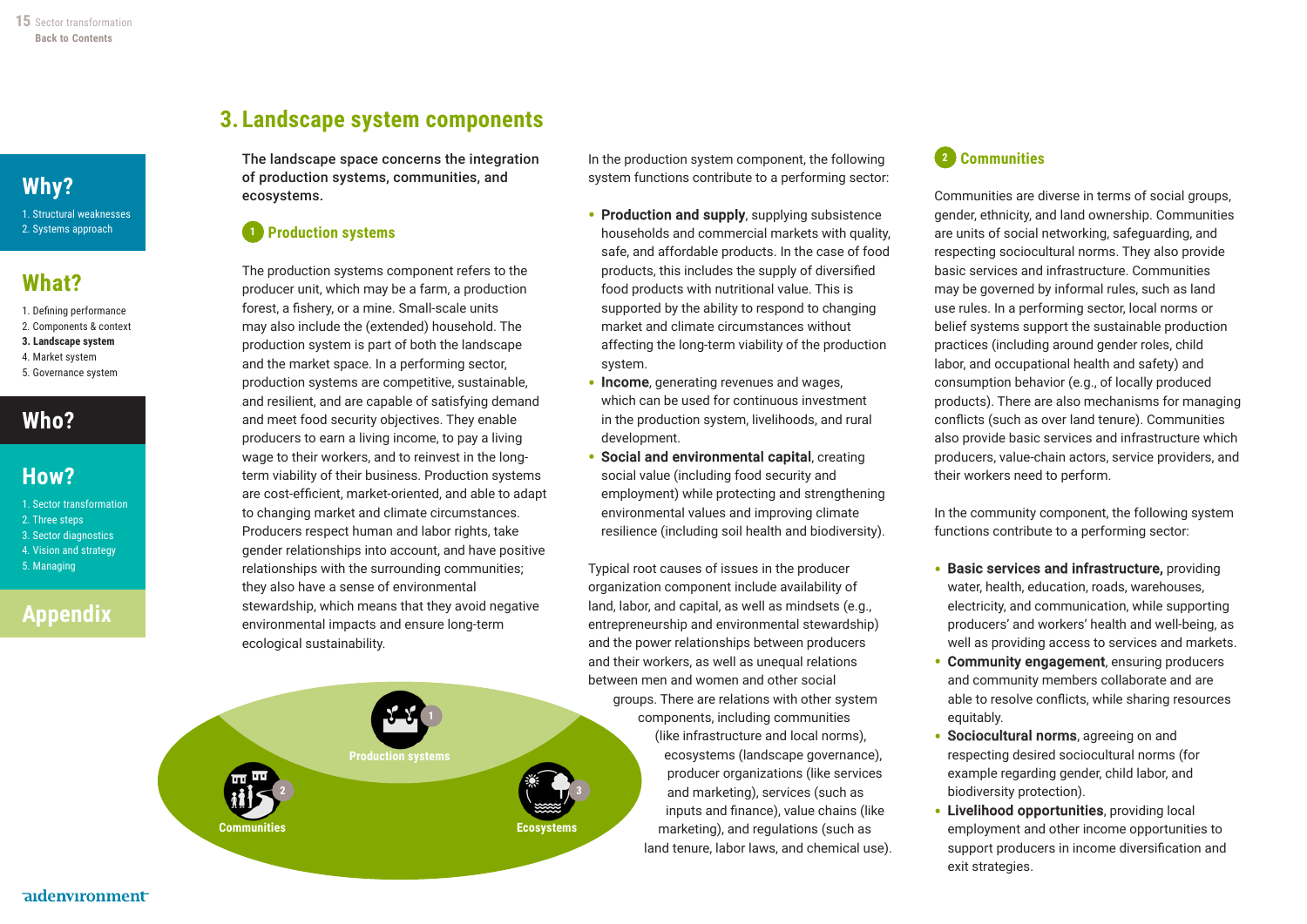[1. Structural weaknesses](#page-7-0) [2. Systems approach](#page-8-0)

# **[What?](#page-11-0)**

- [1. Defining performance](#page-11-0) [2. Components & context](#page-12-0) [3. Landscape system](#page-14-0) **3. Landscape system**[4. Market system](#page-16-0)
- [5. Governance system](#page-19-0)

# **[Who?](#page-22-0)**

### **[How?](#page-23-0)**

[1. Sector transformation](#page-23-0) [2. Three steps](#page-24-0) [3. Sector diagnostics](#page-25-0) [4. Vision and strategy](#page-27-0) [5. Managing](#page-31-0)

# **[Appendix](#page-35-0)**

Typical root causes of issues in the communities component include the available capacity and financial resources of local institutions, accountability of local governance mechanisms, and social cohesion and local sociocultural norms and values, for instance on gender relations. There are relations with other system components, including producers (such as infrastructure and local norms), ecosystems (like landscape governance), consumption (such as for locally produced products), regulation (such as land tenure and rural development policies), and investment (like investments for infrastructure).

### **3 Ecosystems**

Ecosystems provide both products, such as timber, and services, such as clean water or natural pollinators. Ecosystems also provide space for biodiversity, including buffer zones and corridors for migrating animals. Some ecosystem services operate on a large scale, such as climate regulation on the regional or global scale, surpassing the interest of local communities. Landscape users may have different interests in ecosystem services, and will thus have competing interests, which can undermine the viability of production systems. In a performing sector, positive ecological interactions exist between production systems and the surrounding landscape. Ecosystems are managed between the different users and support balanced production, livelihood, and conservation goals.

*Text box 1: Community-based child labor free zones*

Child labor is a persistent issue in many rural and urban contexts. There is an increasing awareness that supplier codes of conduct and certifications are not sufficient to eradicate this problem in a given geography and in global value chains. Consequently, the issue of child labor is increasingly approached from the community component. An example of this is the concept of child labor free zones, an areabased approach involving all stakeholders, including teachers, parents, children, unions, community groups, local authorities, religious leaders, and employers. It supports norm-setting and addresses other root causes. The power comes from the people living in these communities who set the norm that 'no child should work; every child should be in school'. This involves community-based monitoring systems, as well as investments aimed at making schools better and more accessible. It also involves teaching adults how they can make ends meet without the income generated by their children—for instance, by participating in savings and loan groups and developing income-generating activities. The approach also seeks active collaboration with large employees and their customers to create the right incentives for practices that are free of child labor.

*Further reading: https://stopchildlabour.org/child-labour-free-zones/* 

In the ecosystem component, the following system functions contribute to a performing sector:

- **•** Landscape governance, planning, managing, and monitoring land use across all landscape users in support of safeguarding ecosystem services and conservation.
- Natural resource management, sustainably managing water, soil, vegetation, and plant genetic resources in support of the long-term viability of production systems and other production, livelihood, and conservation goals.
- Conservation and restoration, conserving and restoring biodiversity and other high conservation values.

Typical root causes of issues in the landscape component include knowledge of and respect for sustainable management practices, financial resources, the accountability of governance mechanisms, the balance of trust and power between ecosystem users, and local norms and values. There are relations with other system components, include producers (such as production practices and expansion targets), communities (such as local institutions), value chains (like market incentives for sustainability), and regulation (such as land use planning and forest protection).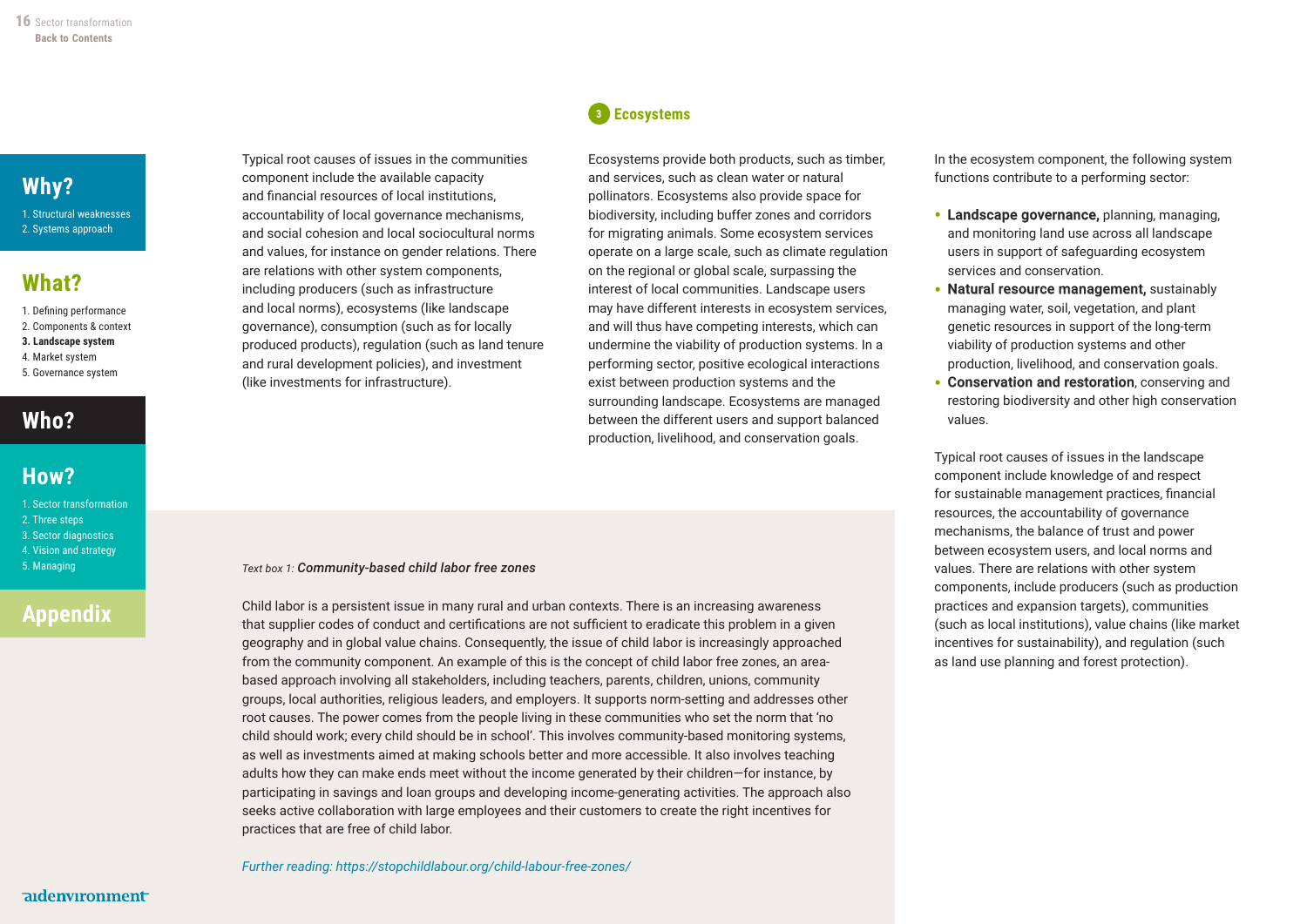<span id="page-16-0"></span>[1. Structural weaknesses](#page-7-0) [2. Systems approach](#page-8-0)

# **[What?](#page-11-0)**

- [1. Defining performance](#page-11-0) [2. Components & context](#page-12-0)
- [3. Landscape system](#page-14-0)
- 4. Market system **4. Market system** [5. Governance system](#page-19-0)

# **[Who?](#page-22-0)**

# **[How?](#page-23-0)**

[1. Sector transformation](#page-23-0) [2. Three steps](#page-24-0) [3. Sector diagnostics](#page-25-0) [4. Vision and strategy](#page-27-0) [5. Managing](#page-31-0)

# **[Appendix](#page-35-0)**

### **4. Market system components**

The market space consists of the organization of producers, value chains, service delivery, and consumption. Producer systems are also part of this space.

### **<sup>4</sup> Producer organization**

Producer organizations enable producers to access services and markets and to participate in sector coordination. Small-scale producers are often not organized, which is a challenge for producers, for service providers, and for value-chain actors. In a performing sector, producers are well governed and have the capacity to effectively and efficiently organize themselves around access to services and markets, and to participate in sector coordination.

Organizational models may be producer-based (including cooperatives and associations), value chain-based (including contract farming), and service provider-based (as service hubs) (Figure 5).

In the producer organization component, the following system functions contribute to a performing sector:

- Access to services and markets, to provide services in an equitable way for different segments of producers, including men and women and other social groups, and at scale. This can include producer-driven value-adding activities.
- Empowerment and agency, to support the defense of producer's interests against other actors, and to represent members in sector or landscape dialogues and platforms.

Typical root causes of issues in the producer organization component include professional management, viable business models and accountable governance of the groups, entrepreneurial spirit, and trust between members.

There are relations with other system components, including producers (sourcing), services (such as inputs and finance), value chains (such as marketing), regulation (like, cooperative laws), and coordination (like participation in sector dialogue).

**Consumption Producer organization Services Value chains <sup>4</sup> 7 5 6**

*Figure 5: Examples of producer organization models*

### **Service based**

- Service hubs
- **•** Input shops
- **•** Warehouse receipt
- systems **•** Microfinance networks

### **Value chain based**

- Contract farming
- Outgrower schemes
- Trader networks
- Joint venture based processing

#### **Producer based**

**•** Lead farmer model Producer groups (e.g., associations, cooperatives, unions) **•** Producer-owned companies **•** National federations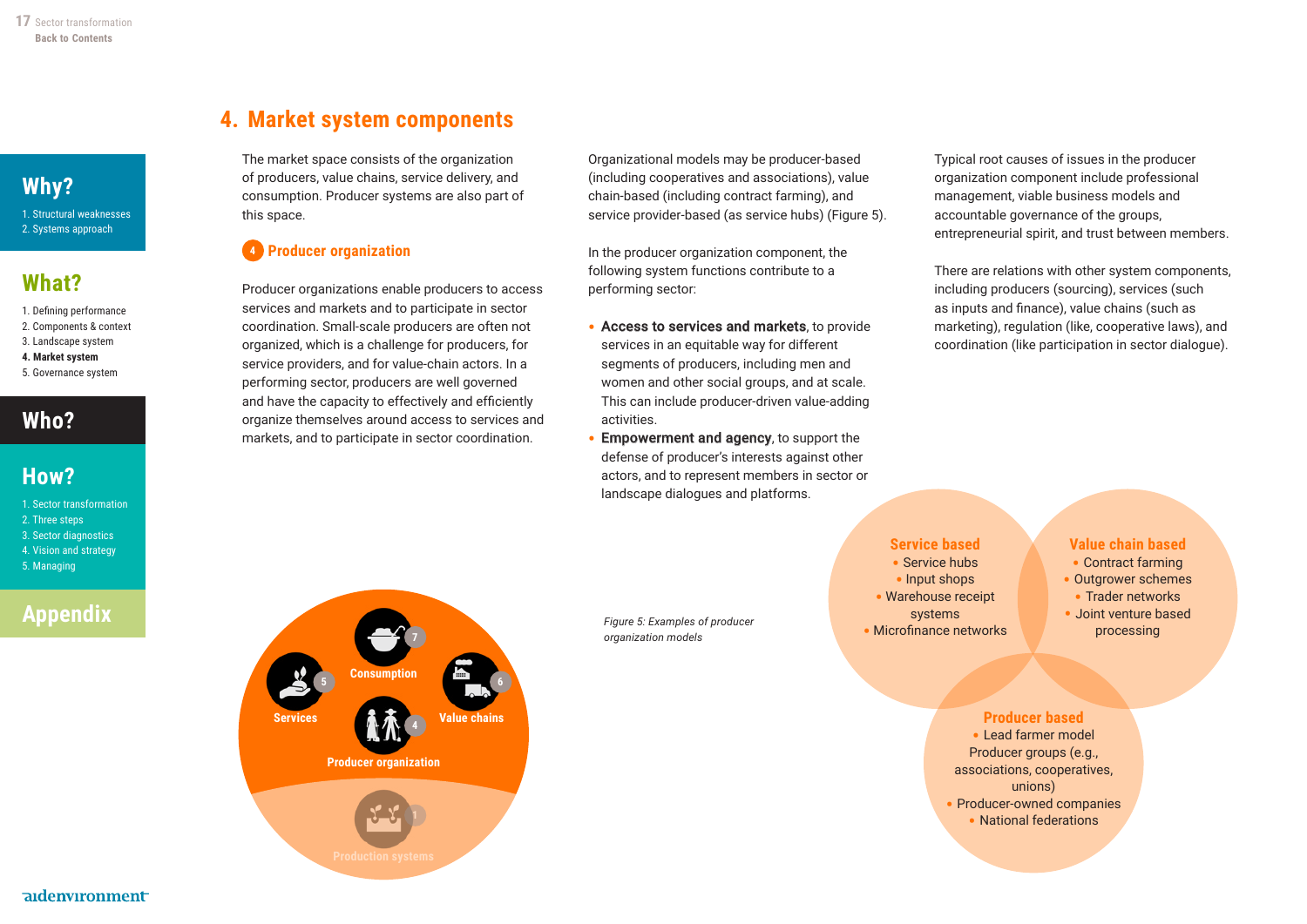[1. Structural weaknesses](#page-7-0) [2. Systems approach](#page-8-0)

### **[What?](#page-11-0)**

- [1. Defining performance](#page-11-0) [2. Components & context](#page-12-0) [3. Landscape system](#page-14-0)
- [4. Market system](#page-16-0) **4. Market system**
- [5. Governance system](#page-19-0)

# **[Who?](#page-22-0)**

# **[How?](#page-23-0)**

[5. Managing](#page-31-0)

[1. Sector transformation](#page-23-0) [2. Three steps](#page-24-0) [3. Sector diagnostics](#page-25-0) [4. Vision and strategy](#page-27-0)

# **[Appendix](#page-35-0)**

**<sup>5</sup> Services** 

Producers, their organizations, and value-chain actors require services such as knowledge, technology, inputs, market intelligence, and finance to improve their performance. In a performing sector, services are of high quality and tailored to the needs of specific segments of producers and value-chain actors. In a small-scale producer context, service providers offer services appropriate to the whole farming system and to household needs (instead of a single product focus), and recognize different needs by different producer types, gender, age group and other social groups.

To drive scale, service delivery models are costefficient, economically viable, and scalable. Service providers treat producers as customers (rather than beneficiaries) and offer services in a bundled way or to complement other critical services. Services can be provided by producer organizations, value-chain actors, public sector actors, or specialized service providers.

*Text box 2: Kickstarting Kenya's forage-related service sector*

Kenya's dairy sector has a number of structural weaknesses that prevent it becoming more competitive and sustainable. A key bottleneck is the poor access to and availability of good quality fresh and preserved forages (such as grass, hay, and silage), leading to seasonality in milk supply, low dairy cow productivity, and high cost per liter of raw milk produced.

In response to this challenge, SNV's Kenya Market-led Dairy program has successfully kick-started a market for high-quality forage. Over the eight years, it has supported an emerging forage-related service sector in introducing technological innovations and establishing viable service delivery models differentiated for small-scale, medium-scale, and large-scale farmers. Examples include mechanized services for maize production, as well as harvesting, silage-making, and baling services. On the demand side, it has introduced feed-rationing software and set up dairy advisory companies. The number of dairy farmers who understand the business case for using quality forage is increasing, as are the volumes of materials that can be supplied to them.

Although at the end of project the reach of service providers was still limited (in view of the total number of dairy farmers in Kenya), the forage sector was growing rapidly through expansion of existing service providers and crowding-in of new ones.

For more information, see "Kenya Market-led Dairy Programme", Close Out Magazine, August 2019 ([link\)](https://issuu.com/victor957/docs/closeout-magazine-v2.5-web2)

In the services component, the following system functions contribute to a performing sector:

- Research and development, ensuring innovation in supporting competitive and sustainable production systems, service delivery models, and value-chain models. They can also contribute to improvements in other system components, such as policy development.
- **Service delivery, providing quality services** that are accessible and tailored to the needs of different segments of customers, including inputs, finance, knowledge, and technology.

Typical root causes of issues in the services component include the resources, technology, and capacity available for R&D (for example, to promote climate resilience or develop new products), the business models of service delivery and mental models (such as considering producers as clients). There are relations with other system components, including producers, producer organizations and value chains (as customers), regulation (such as import regulation for inputs, licensing, and quality control of service providers), and investment (such as budget for R&D or subsidized services).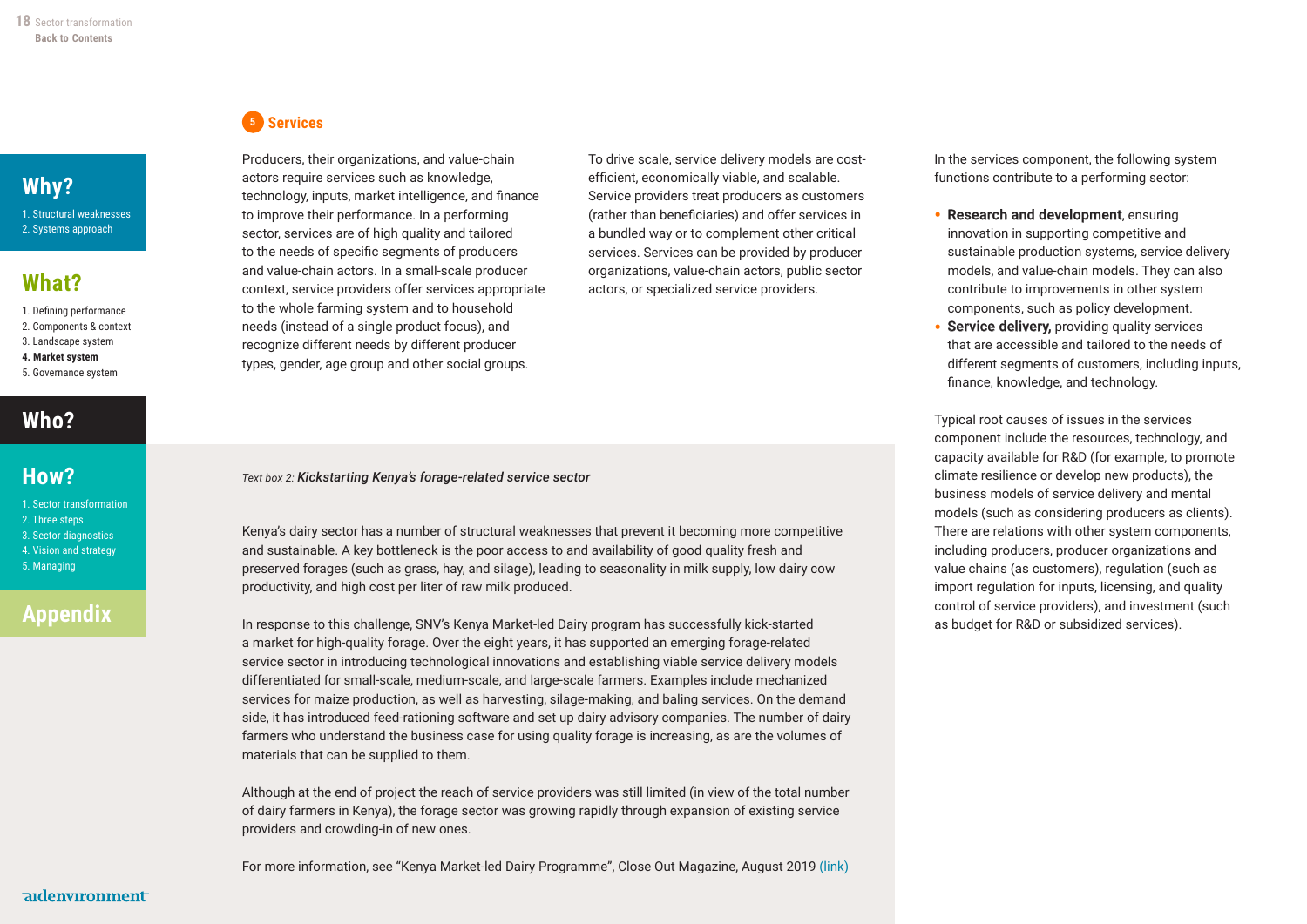[1. Structural weaknesses](#page-7-0) [2. Systems approach](#page-8-0)

### **[What?](#page-11-0)**

- [1. Defining performance](#page-11-0) [2. Components & context](#page-12-0)
- [3. Landscape system](#page-14-0)
- [4. Market system](#page-16-0) **4. Market system**

#### [5. Governance system](#page-19-0)

# **[Who?](#page-22-0)**

# **[How?](#page-23-0)**

[1. Sector transformation](#page-23-0) [2. Three steps](#page-24-0) [3. Sector diagnostics](#page-25-0) [4. Vision and strategy](#page-27-0) [5. Managing](#page-31-0)

# **[Appendix](#page-35-0)**

### **<sup>6</sup> Value chains**

Value chains distribute products from producers to consumers. The structure of value chains and the nature of the trading relationships strongly affect sector performance. In a performing sector, value chains are inclusive and efficient, and promote a fair distribution of the risks and value across all value-chain actors, from the producer to the end consumer. They incentivize the adoption of good practices and promote value creation rather than pushing for a race to the bottom in price. Having short, traceable, stable value chains promotes accountability, predictability, and shared responsibility. Value chains also need to be responsive to changing supply and market demand.

In the value chain component, the following system functions contribute to a performing sector:

- Linking supply with demand, moving products in an efficient and transparent manner between producers and consumers, while being responsive to changing supply and demand.
- Value and risk sharing, ensuring mutual beneficial, fair, and transparent relationships between value-chain actors, with pricing and trading practices that promote risk sharing and incentivize product quality and sustainability across the entire value chain.
- Value addition, capturing opportunities for additional value (such as through processing or market differentiation).

Typical root causes of issues in the value chain component include business models, trust and power relations between value-chain actors, and mental models related to fair and equitable value chain partnerships. Relationships with other system components include producers and producer

*Text box 3: Examples of value chain pricing and premium models*

- Fixed premiums: the payment of an additional fixed value per volume of produce independent of the current market price.
- **•** Flexible premiums: the payment of an additional value per volume of produce based upon a predetermined variable, like market price: as the market price decreases, the premium increases, and vice-versa.
- Floor or minimum prices: these set a limit on how low a price can be paid for a product. If the market price is above the floor price, the market price prevails.
- Fixed prices: Prices are fixed during a predetermined period and decoupled from the market price.

Prices and premiums can be based on different benchmarks, for instance value-added attributes (such as quality specifications or sustainability performance), the costs of sustainable production, including a certain margin (the cost-plus model), the poverty line, and living income and living wage benchmarks.

*See for more information: Aidenvironment and Sustainable Food Lab (2018), "Pricing mechanisms in the cocoa sector: options to reduce price volatility and promote farmer value capture". Study commissioned by GIZ and ISEAL Alliance. (se[e link](https://www.aidenvironment.org/gallery/pricing-mechanisms-in-the-cocoa-sector/))*

organizations (sourcing), services (such as market information and finance), consumption (such as demand), regulation (like market management), coordination (like aligning precompetitive sourcing targets), and investment (such as resources for market promotion).

### **<sup>7</sup> Consumption**

Consumer and end-user demand is a key driver in every sector. It is important in determining what products are produced and with what quality, and it can influence how they are produced and traded. The behavior also determines to a large extent the total footprint of a sector. In a performing sector, consumers demand for, and are willing to pay for, sustainably produced and traded goods. In the case of food, consumers also demand healthy and nutritious products. In a performing sector, consumers minimize (food) losses and waste.

In the consumption component, the following system functions contribute to a performing sector:

- **Consumer demand, supporting sustainably** produced and traded products and, in the case of food, healthy and nutritious diets.
- Losses and waste reduction through more efficient purchasing, storage, and recycling practices.

Typical root causes of issues in the consumption component include purchasing power, general public awareness and understanding of quality issues, and value and norms relating to consumption habits. There are key relationships with other system components, such as with the value chain (such as for distribution and marketing) and regulation (such as incentives to more sustainable and healthier consumption).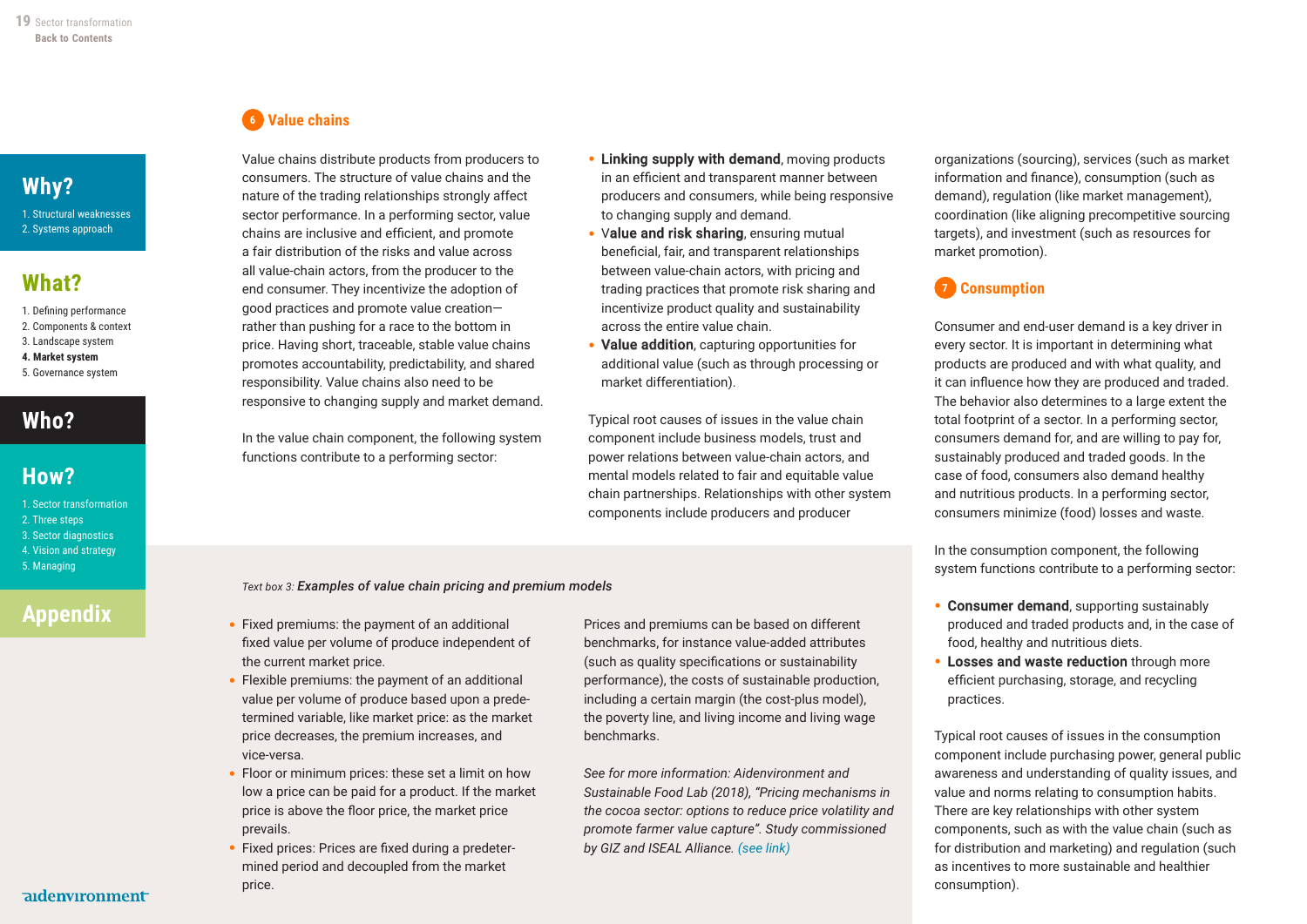<span id="page-19-0"></span>

[1. Structural weaknesses](#page-7-0) [2. Systems approach](#page-8-0)

# **[What?](#page-11-0)**

- [1. Defining performance](#page-11-0) [2. Components & context](#page-12-0)
- [3. Landscape system](#page-14-0)
- [4. Market system](#page-16-0)
- 5. Governance system **5. Governance system**

# **[Who?](#page-22-0)**

# **[How?](#page-23-0)**

- [1. Sector transformation](#page-23-0) [2. Three steps](#page-24-0) [3. Sector diagnostics](#page-25-0) [4. Vision and strategy](#page-27-0)
- [5. Managing](#page-31-0)

# **[Appendix](#page-35-0)**

### **5. Governance system components**

The governance spaces refer to the institutions and processes at sector level. It consists of three components: coordination, policy and regulation, and investments.

### **8 Coordination**

Sectors require good coordination and alignment of stakeholders. Without these, individual investments will be undermined and attempts to address the systemic issues that require collaborative action will be hindered. In a performing sector, key stakeholders collaborate, align their investments behind a common vision, and are held accountable. There is frequent dialogue between key stakeholders (such as through multistakeholder platforms) and, where needed, more formal governance mechanisms exist (like commodity boards). Platforms and bodies have a mandate from the government and can be located within the government, or at an arm's length from it. Effective coordination also requires sector-wide monitoring of progress towards the fulfilment of the vision and informing evidence-based learning.

Key functions that determine performance for this component are:

- **•** Sector dialogue and coordination, facilitating an inclusive dialogue, coordinating stakeholders, and informing policies and regulation.
- **•** Shared vision, strategy and tools, helping to align stakeholders behind a common vision and strategy of a competitive and sustainable sector. It also includes the development of precompetitive tools in line with the vision (e.g., production standards or training curricula).

**•** Monitoring and learning, to track the progress of sector performance in order to inform decisionmaking, accountability, and learning.

Typical root causes of issues in the coordination component include trust between stakeholders, willingness to collaborate, civic space and resources to convene stakeholders for dialogue and coordination. The coordination component is related to all the components included in the scope of the vison and strategy. Its functioning partly depends on producer organization (as in the case of producer agency), regulation (such as the rules to formalizing governance bodies) and investment (such as the functioning of platforms and bodies).



#### *Text box 4: Multistakeholder platforms in the coffee sector*

The Global Coffee Platform promotes national country platforms that allow national and international stakeholders, and public and private stakeholders, to collectively identify country-specific priorities and to work together to address them. Country platforms enable tailored solutions to local priorities and a more effective allocation of resources. They are a conduit for discussing and influencing policy, as well as for defining the levels of training needed. Examples of their activities include the development of National Sustainability Curricula, extension tools, and the monitoring of sector performance in line with the Sustainability Reporting Framework.

*For more information, see : https://www.globalcoffeeplatform.org/*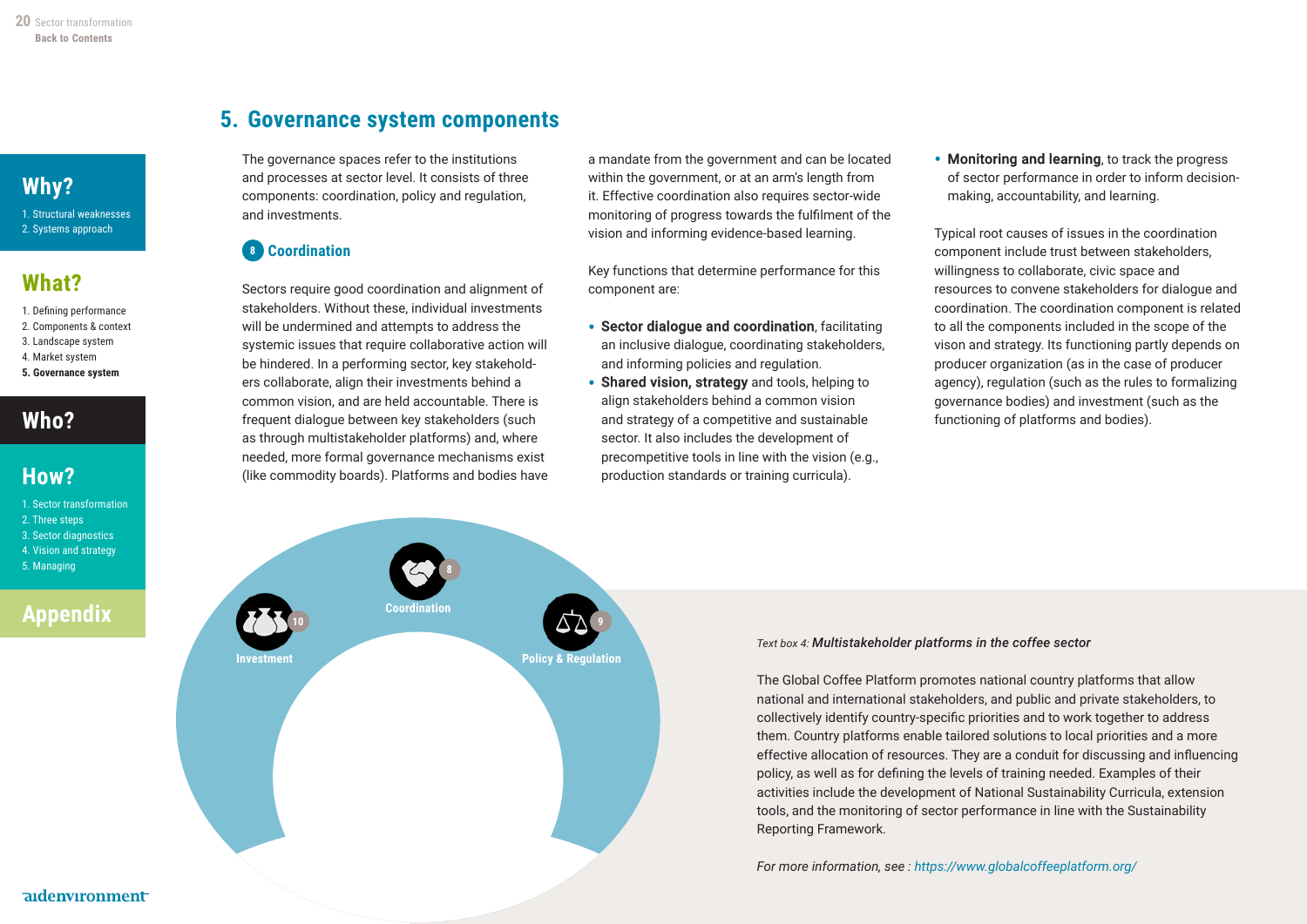[1. Structural weaknesses](#page-7-0) [2. Systems approach](#page-8-0)

### **[What?](#page-11-0)**

- [1. Defining performance](#page-11-0) [2. Components & context](#page-12-0) [3. Landscape system](#page-14-0) [4. Market system](#page-16-0)
- 5. Governance system **[5. Governance system](#page-19-0)**

# **[Who?](#page-22-0)**

# **[How?](#page-23-0)**

[1. Sector transformation](#page-23-0) [2. Three steps](#page-24-0) [3. Sector diagnostics](#page-25-0) [4. Vision and strategy](#page-27-0) [5. Managing](#page-31-0)

# **[Appendix](#page-35-0)**

### **9 Policy and regulation**

Policies and regulations can set the boundaries inside which other actors may operate. They can also address systemic issues that exceed the influence of individual actors. In a performing sector, coherent policies, laws, and regulations effectively govern markets and landscapes and their interactions. They create a level playing field, providing incentives for good performance and disincentives for poor performance. They also address, and aim to solve in a just manner, systemic issues such as price volatility, poor value capture, land tenure issues, and climate change. For some topics, such as market management, international coordination may be needed to avoid countries undermining each other's strategies.

Key functions that determine performance for this component are:

- Sector relevant policies, laws, and regulation, addressing systemic issues, creating level playing fields, and ensuring policy coherence, while providing incentives for good performance and disincentives for poor performance, including sustainability norms and standards, such as on food safety.
- Policy implementation and law enforcement, to ensure that the intent of the policies, laws, and regulations are realized.

Typical root causes of issues in the policy and regulation component include capacities and financial resources of public institutions, trust in the public sector, accountability mechanisms, and mental models of public agents (such as with regards to rent-seeking), and with respect to the importance of social and environmental sustainability.

The policy and regulation component relates to all other components and can include issues around:

- Market management, including trade, traceability, quality, prices, demand promotion, and supply management. supply management can be carried out through land-use planning, production or export quotas, buffer stock management, price incentives, and the promotion of crop diversification.
- Social and environmental practices, such as labor rights, social welfare, forest protection, water use and pollution.
- Land governance, such as land use planning and tenure.
- Producer organizations, such as cooperative law.
- Business environment, such as licenses, rule of contracts, import–export regulations, and finance laws.
- Fiscal and budgetary, such as taxes and fees, as well as public investments and subsidies.
- Broader agricultural and rural development.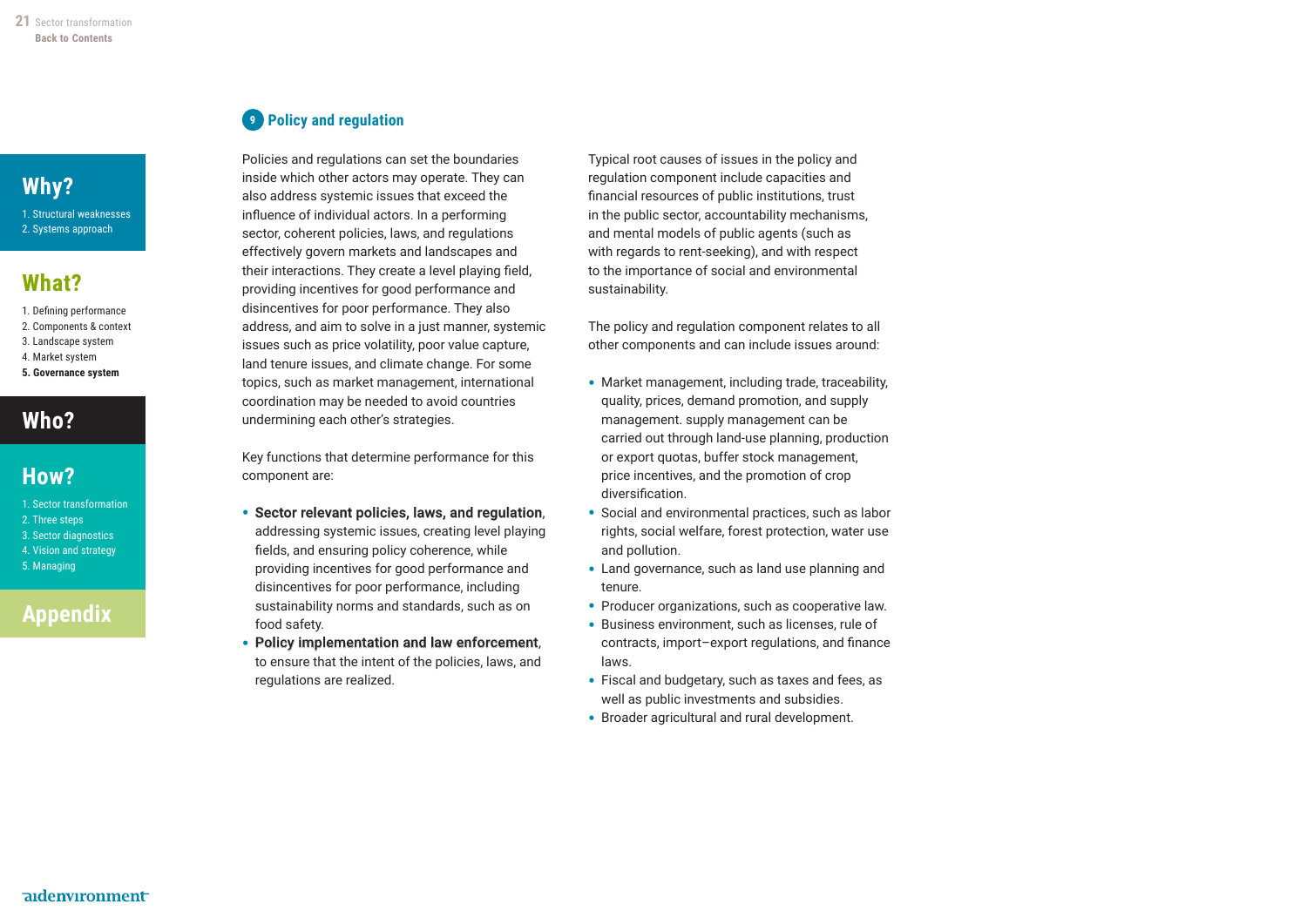[1. Structural weaknesses](#page-7-0) [2. Systems approach](#page-8-0)

### **[What?](#page-11-0)**

- [1. Defining performance](#page-11-0) [2. Components & context](#page-12-0) [3. Landscape system](#page-14-0) [4. Market system](#page-16-0)
- 5. Governance system **[5. Governance system](#page-19-0)**

# **[Who?](#page-22-0)**

# **[How?](#page-23-0)**

- [1. Sector transformation](#page-23-0) [2. Three steps](#page-24-0) [3. Sector diagnostics](#page-25-0)
- [4. Vision and strategy](#page-27-0) [5. Managing](#page-31-0)

# **[Appendix](#page-35-0)**

### **10 Investment**

To structurally improve the performance of a sector, precompetitive investments are required in research, capacity building for producers, quality management, subsidized services, price stabilization, market promotion, and landscape management. A performing sector has the ability to generate revenues at the sector level on a sustained and consistent basis. These revenues are then reinvested in the sector so as to support the realization of the sector vision and strategy. Revenue generation and reinvestment mechanisms are managed transparently and accountably.

Key functions that determine performance for this component are:

- Revenue generation and reinvestment mechanisms to raise revenues (such as through taxes and fees) that will be reinvested in the sector's strategic activities (such as through subsidies, trust funds, investment, loans, and payments for ecosystem services schemes).
- **•** Investor attractiveness, to pull additional private and public investments into the sector, possibly in the form of blended finance mechanisms that cater to funders with different risk appetites.

Typical root causes of issues in the investment component include the capacities and financial resources to implement these mechanisms, accountability mechanisms, and mental models (e.g., longer-term vision and inclusiveness ambition). The investment component can relate to any other component, but is particularly important for investments in services (such as R&D), coordination (such as functioning of platforms and governance bodies), regulation (like market management), communities (such as infrastructure), and landscapes (such as landscape governance). The revenue generation and reinvestment mechanisms often depend on the regulation component (such as the tax regime and investment policies).

*Text box 5: How 1.7% of the export price contributes to a competitive and sustainable coffee sector in Costa Rica*

ICAFE is a state-sanctioned nongovernmental organization with the mandate to regulate and supervise the entire Costa Rican coffee sector; that is, it is a governance body in line with the coordination system component. ICAFE imposes a 1.7% export levy. Of this, 0.5% is used to capitalize a Stabilization Fund which compensates farmers if prices drop below cost of production by more than 2.5%. The remaining 1.2% is used by ICAFE for its running costs, as well as various investments. For example, ICAFE invests in research and input programs targeting the control of pests and diseases, the renovation of plantations, and adaptations to climate change. It also implements rigorous national quality standards and control mechanisms. ICAFE is very active in promoting its coffee domestically and internationally. Costa Rica is one of the coffee producer countries with the highest domestic coffee consumption per capita. On an international level, Café de Costa Rica is presented as a country brand and positioned in specific markets through participation in fairs, advertisements, and publications. The high quality, in combination with the active marketing by ICAFE of the Costa Rica brand, means its coffee receive one of the highest premiums on the world market. ICAFE also implements a pricing policy in which farmers receive 80% of an annual weighted average of a daily reference price based on the New York exchange price. Margins are also set for washing stations and exporters. This model is supported by a rigorous traceability system.

*Sources: Aidenvironment, IIED, Sustainable Food Lab (2017)."c: Looking beyond the value chain to build high performing and resilient agriculture sectors." Study. ([see link](https://sustainablefoodlab.org/wp-contentuploads201705sector-governance-full-report_may2017-pdf-2/))*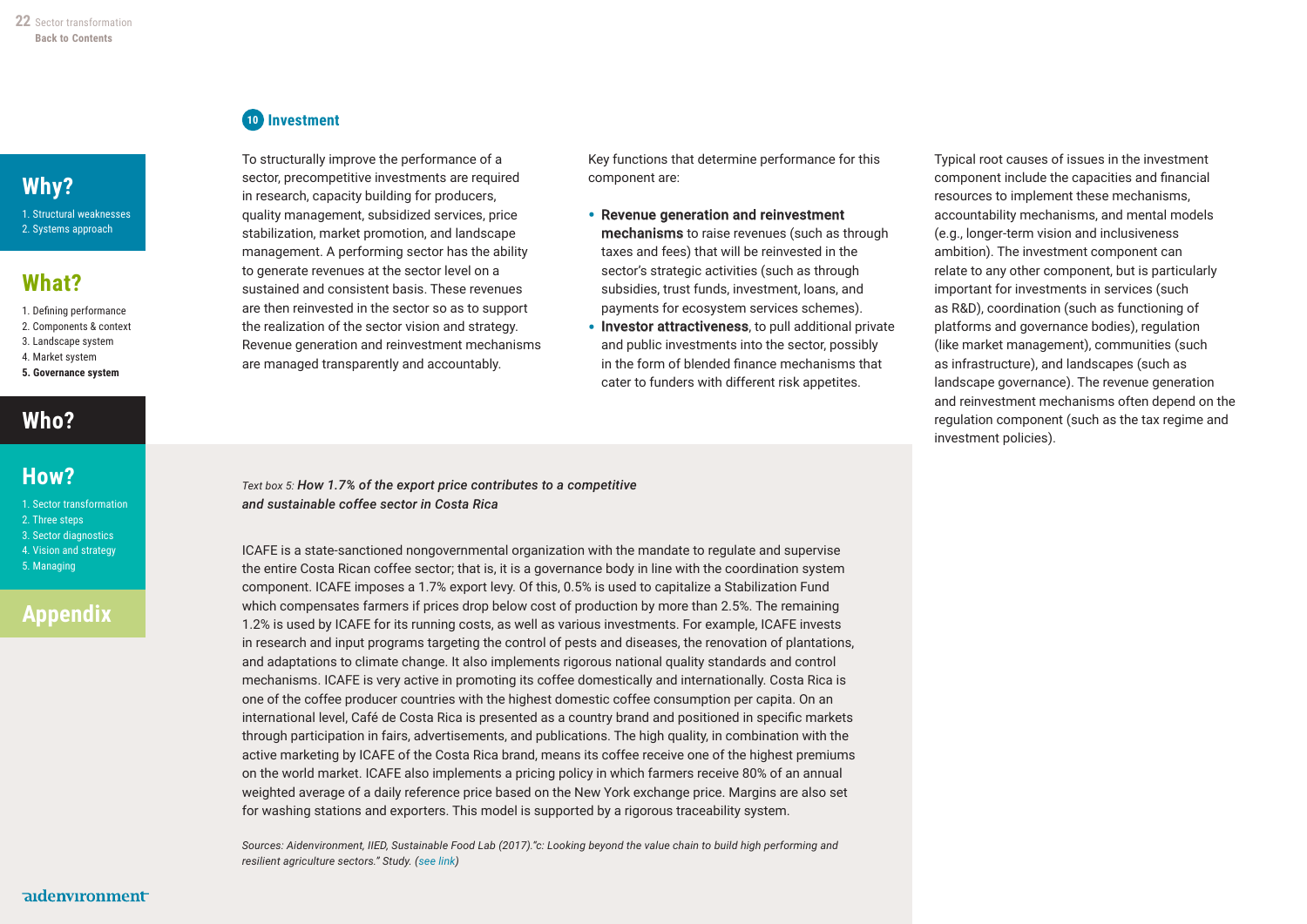# **Who?** Roles stakeholders can play

Sector transformation requires the sector stakeholders to address the systemic issues by adopting better practices through improved policies, improved relationships, and new mindsets in support of the vision of a competitive and sustainable sector. In doing so, stakeholders have specific roles to play. In line with our description of the system components, the following

roles can be distinguished for a selection of key stakeholders:

*Table 3: Roles stakeholders can play in sector transformation*

# <span id="page-22-0"></span>**[Why?](#page-7-0)**

[1. Structural weaknesses](#page-7-0) [2. Systems approach](#page-8-0)

# **[What?](#page-11-0)**

[1. Defining performance](#page-11-0) [2. Components & context](#page-12-0) [3. Landscape system](#page-14-0) [4. Market system](#page-16-0) [5. Governance system](#page-19-0)

# **Who?**

# **[How?](#page-23-0)**

[1. Sector transformation](#page-23-0) [2. Three steps](#page-24-0) [3. Sector diagnostics](#page-25-0) [4. Vision and strategy](#page-27-0) [5. Managing](#page-31-0)

# **[Appendix](#page-35-0)**

### **Governments in producing countries**

- Support or mandate a coordinated and participatory process of sector transformation
- Develop and enforce policies and regulations that enable sustainability and competitiveness
- Enable revenue generation and reinvestment mechanisms
- Ensure accountability and transparency

#### **Value-chain actors**

- Build direct, transparent, stable commercial relationships with suppliers
- Reward good performance (such as quality and sustainability) with price incentives and responsible sourcing practices.
- Invest in higher value end products and share that additional value with producers
- Have a mindset that considers small-scale producers to be business partners

#### **Producers**

- Invest in viable and sustainable production systems
- Develop positive relationships with surrounding communities

#### **Civil society**

- Initiate and convene sector dialogue and support the participation of vulnerable groups
- Advocate to public and private actors for effective and accountable policies and implementation
- Support community development and landscape governance projects
- Have a mindset to collaborate with private sector

#### **Governments in consuming countries**

- Promote markets for sustainable products
- Introduce policy measures that incentivize valuechain actors to invest in sustainable production and trade (such as due diligence and fair-trade practices)
- Have a mindset that cares about the environment and people in countries of origin

### **Research and service providers**

- Develop viable producer systems, service delivery models, and value-chain models. **•** Invest in service delivery tailored to specific segments of customers **•** Incentivize continuous improvement by offering diversified service packages to different segments of farmers **•** Invest in innovation and uptake by public and private sectors **Producer organizations •** Invest in viable models in support of inclusive service provision and market access and agency in sector dialogue **•** Ensure good governance, accountability, and transparency to members  **Donors and finance sector •** Support and invest in transformation processes and systemic solutions
- Have a mindset that recognizes a long-term perspective, adaptive management, and alternative models of measuring success (beyond the number of producers, cultivated area, and market share).
- Enable blended finance mechanisms that can enable financial inclusion at scale and strategic investments.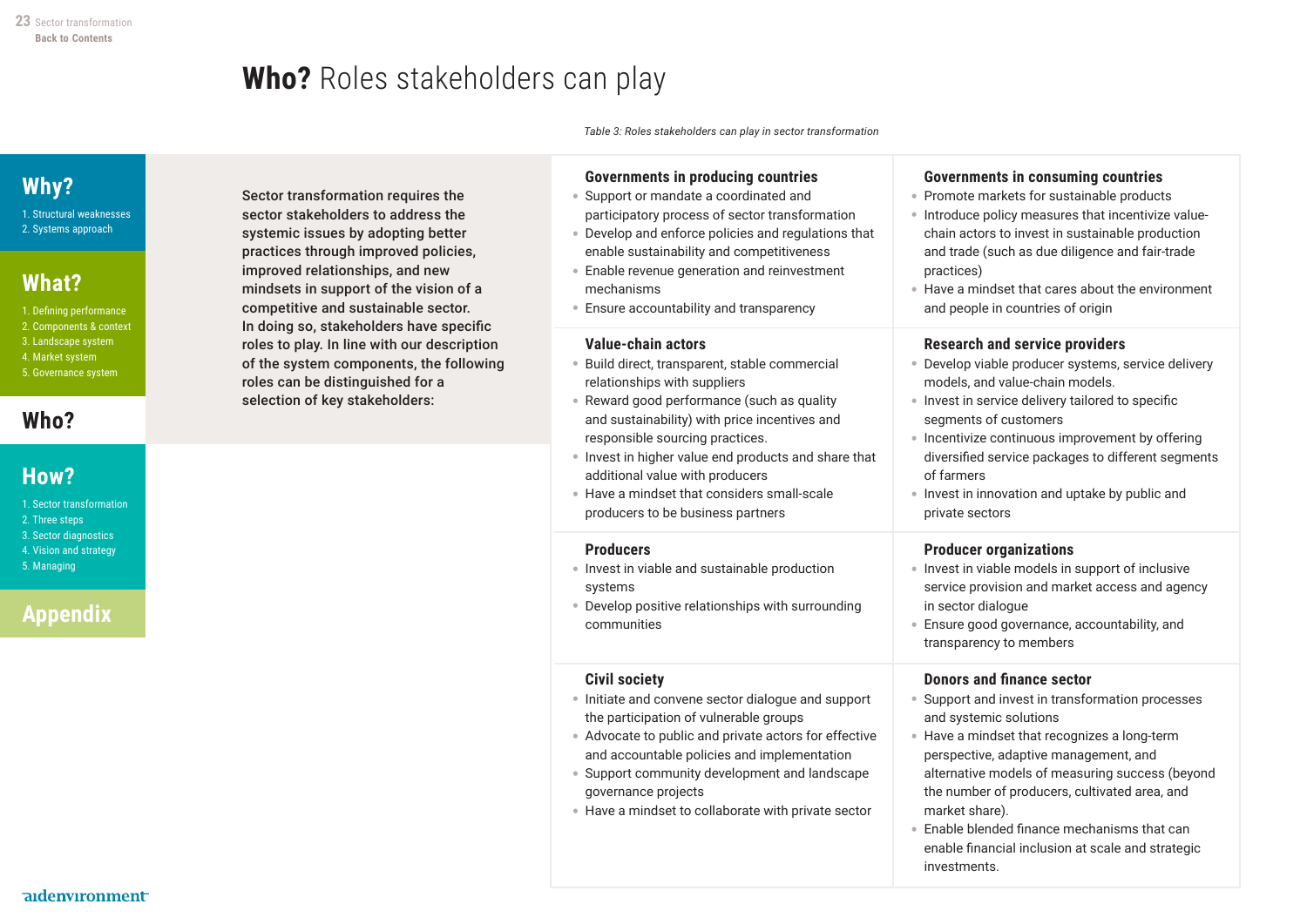# **How?** Practical guidelines for sector transformation

# <span id="page-23-0"></span>**[Why?](#page-7-0)**

[1. Structural weaknesses](#page-7-0) [2. Systems approach](#page-8-0)

# **[What?](#page-11-0)**

- [1. Defining performance](#page-11-0) [2. Components & context](#page-12-0) [3. Landscape system](#page-14-0)
- [4. Market system](#page-16-0)
- [5. Governance system](#page-19-0)

# **[Who?](#page-22-0)**

### **How?**

- 1. Sector transformation **1. Sector transformation**
- [2. Three steps](#page-24-0)
- [3. Sector diagnostics](#page-25-0)
- [4. Vision and strategy](#page-27-0)
- [5. Managing](#page-31-0)

# **[Appendix](#page-35-0)**

In this chapter, we introduce practical guidelines that can assist in understanding and identifying the key elements of complex systems, and then in developing sector transformation strategies. Before explaining the process, we begin by highlighting the fact that achieving sector transformation requires a different way of thinking from that used on traditional development projects.

### **1. Sector transformation requires a paradigm shift**

Pursuing the transformation of a sector as the main goal requires a different mindset from 'conventional' value chain and development thinking. This is valid for sector stakeholders, as well as for the agencies that promote sector transformation. While system change is often being addressed as a secondary 'enabling environment' component in projects, sector transformation requires system change to be the main focus.

*Table 4: The paradigm shift needed for sector transformation4*

| <b>Goal setting</b>                                                 |                                                                                        |
|---------------------------------------------------------------------|----------------------------------------------------------------------------------------|
| From solving today's problems                                       | to working towards a future vision                                                     |
| From addressing symptoms                                            | to addressing root causes                                                              |
| From short-term results                                             | to long-term solutions to systemic issues                                              |
| From small-scale impact (islands of success)                        | to large-scale impact (seas of change)                                                 |
| <b>Strategy</b>                                                     |                                                                                        |
| From an exclusive or narrow focus                                   | to a holistic view                                                                     |
| From individual projects                                            | to aligned, complementary multi-actor,<br>multi-level interventions                    |
| From ready-made solutions                                           | to context-specific strategic processes                                                |
| From tangible outcomes                                              | to tangible and intangible outcomes                                                    |
| From certainty and strong sphere of influence                       | to uncertainty and addressing issues<br>in a broader context                           |
| From logframe and linear thinking                                   | to theory of changes, pathways of change,<br>and adaptive management                   |
| <b>Implementation</b>                                               |                                                                                        |
| From individual project cycles                                      | to a continuous process of coordinated<br>implementation between key stakeholders      |
| From fixed budgets to achieve<br>predefined results                 | to the inclusion of flexible budgets to take new<br>opportunities into account         |
| From monitoring as separate activity<br>for accountability purposes | to monitoring embedded in the management<br>cycle for learning and adaptive management |

*4] The content of this table is based upon Aidenvironment's own experience and inspired by Herr, M., Uraguchi, Z. B. (2016) On Systemic Approach. What It Is and What It Is Not, published at https://www.helvetas.org/en/switzerland/how-you-canhelp/follow-us/blog/inclusive-systems/On-systemic-approach-what-it-is-and-what-it-is-not*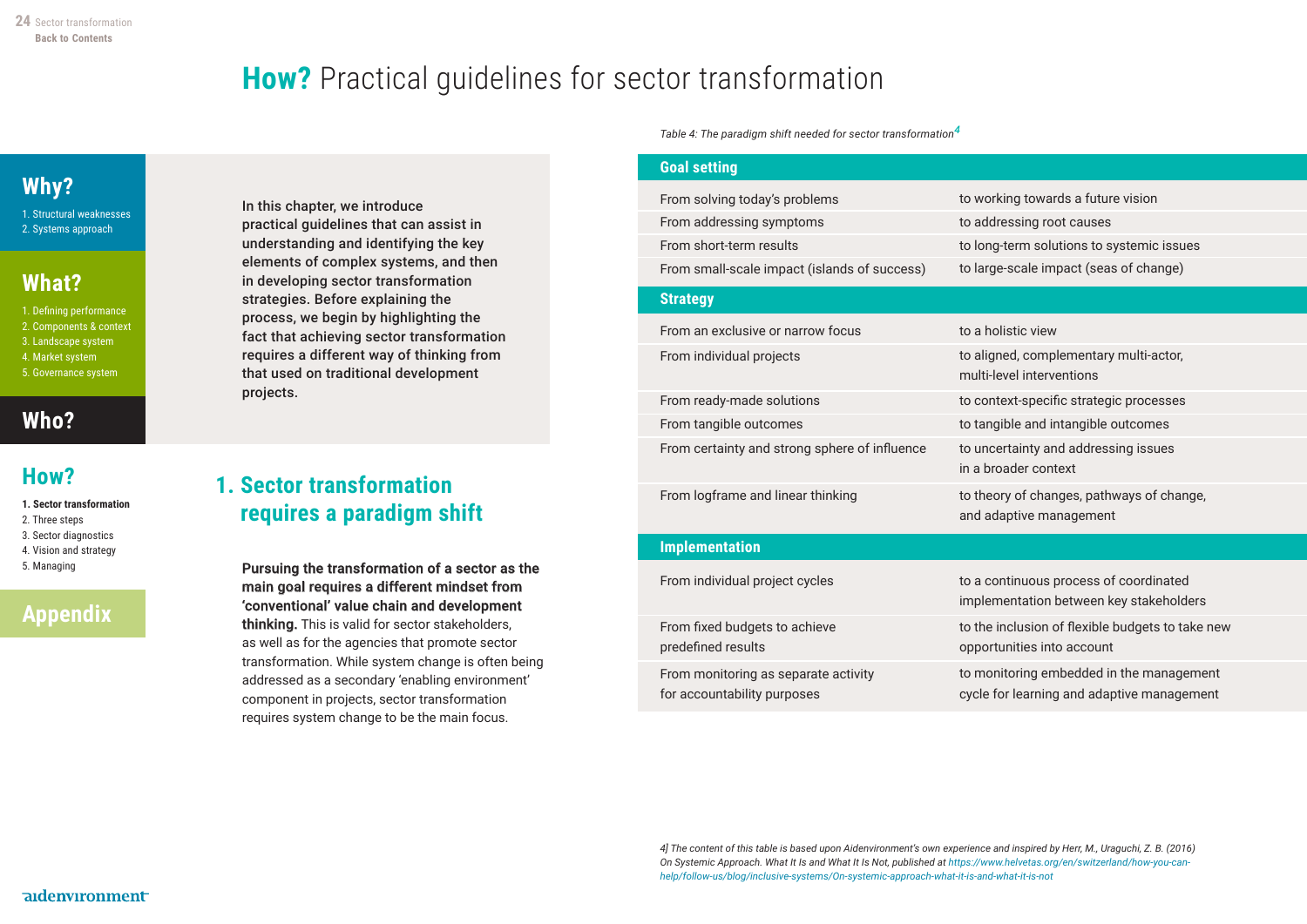<span id="page-24-0"></span>[1. Structural weaknesses](#page-7-0) [2. Systems approach](#page-8-0)

# **[What?](#page-11-0)**

- [1. Defining performance](#page-11-0) [2. Components & context](#page-12-0)
- [3. Landscape system](#page-14-0)
- [4. Market system](#page-16-0)
- [5. Governance system](#page-19-0)

# **[Who?](#page-22-0)**

# **[How?](#page-23-0)**

- [1. Sector transformation](#page-23-0)
- 2. Three steps **2. Three steps**
- [3. Sector diagnostics](#page-25-0)
- [4. Vision and strategy](#page-27-0) [5. Managing](#page-31-0)

# **[Appendix](#page-35-0)**

### **2.Three steps to pursue sector transformation**

In support of this paradigm shift, this document introduces practical guidelines that can help you to understand and identify the key elements of complex systems, and to consequently develop strategies for sector transformation. To do so, a systematic approach to sector transformation is needed, so that we can deal with the multiplicity of components that play a role. The approach has the following three steps (Figure 6):

- 1. Sector diagnostics: create a shared understanding of the system and its broader context by assessing the performance of system components and its functions, and the related root causes of underperformance.
- 2. Vision and strategy development: formulate a vision shared by the key stakeholders of the desired future state of sector performance, and agree on an effective strategy to address the root causes and thus to drive the transformation of the sector towards this vision.
- **3. Managing for transformation: coordinate** strategy implementation while collecting evidence and knowledge for learning, continuous improvement, and adaptive management.

These three steps will require a participatory and coordinated process. One fundamental

aspect of sector transformation is the change in mindset (the paradigm shift; see above), which applies not only to target groups but also to the implementing agencies. Such a change can be stimulated by the intense participation by the implementing agencies and the relevant stakeholders in the process of developing and implementing strategies aimed at sector transformation. The principles of the process of developing and implementing strategies for sector transformation are as follows:

- Ownership by the agencies that will be responsible for implementing the strategy
- Multistakeholder participation and communication
- Participation beginning with the diagnostics and design phase
- Creating a shared understanding of the sector and developing a shared vision and strategy.
- Coordinating between different stakeholders during implementation of the transformation strategy.

#### In addition, the process of sector transformation should be iterative. Along the

way, there will be changes in the dynamics in the sector and its broader context. Insights will emerge on which strategies are effective and which are not. New innovations can create new opportunities which were previously not considered possible. These changes require the continuous assessment of progress and context, and an openness to adapting the strategies, or even the vision itself.



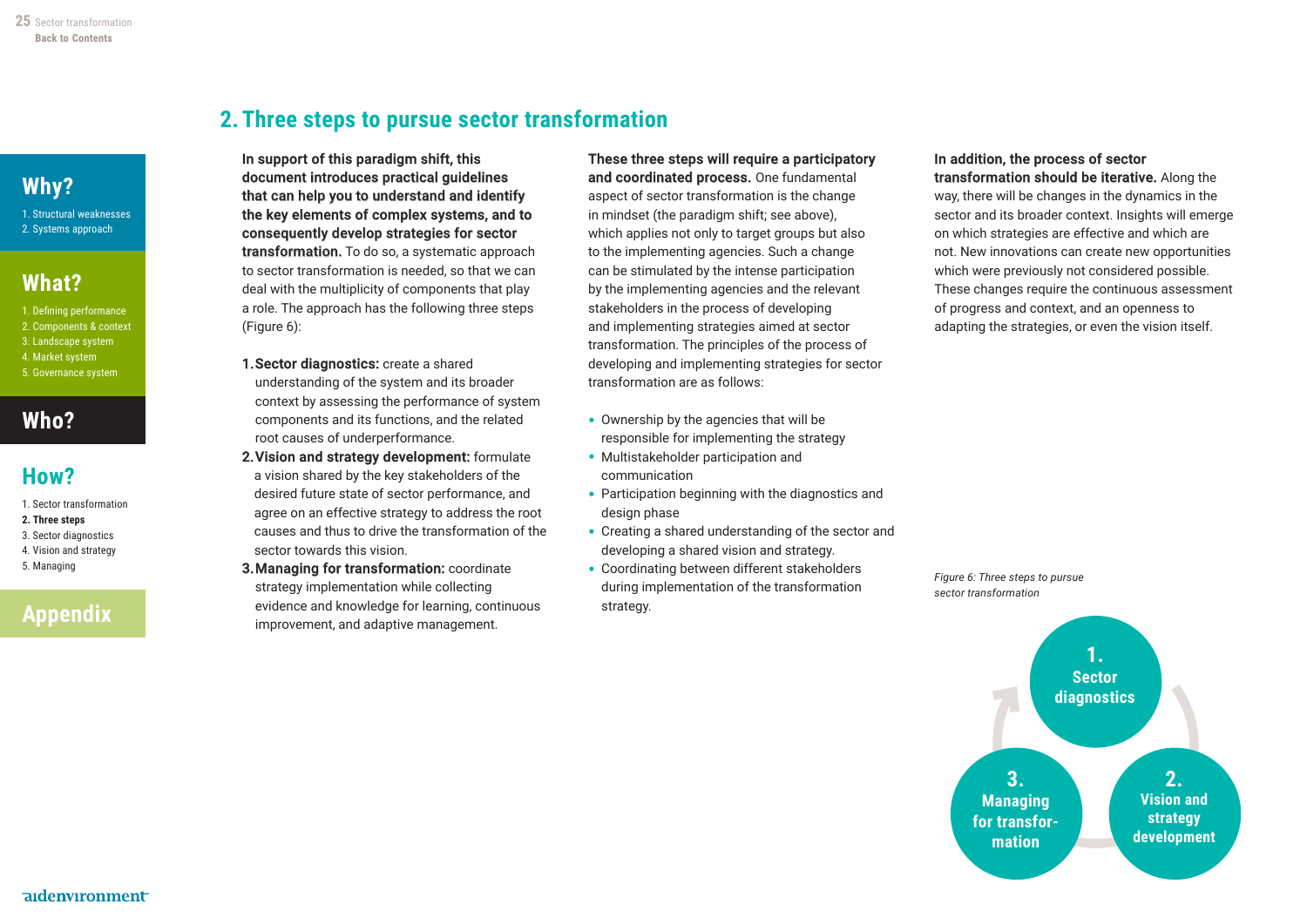<span id="page-25-0"></span>[1. Structural weaknesses](#page-7-0) [2. Systems approach](#page-8-0)

# **[What?](#page-11-0)**

- [1. Defining performance](#page-11-0) [2. Components & context](#page-12-0)
- [3. Landscape system](#page-14-0)
- [4. Market system](#page-16-0)
- [5. Governance system](#page-19-0)

# **[Who?](#page-22-0)**

# **[How?](#page-23-0)**

- [1. Sector transformation](#page-23-0)
- [2. Three steps](#page-24-0)
- 3. Sector diagnostics **3. Sector diagnostics**
- [4. Vision and strategy](#page-27-0) [5. Managing](#page-31-0)

# **[Appendix](#page-35-0)**

### **3.Step 1: Sector diagnostics**

To create an understanding of the wider system, systemic issues, root causes, and their interrelations, the following 3 actions are recommended, see also Figure 7:

### **Action 1 System analysis**

A diagnosis begins with the definition of the boundaries of the sector. It then requires identification of the relevant system components and functions. This can be done by distinguishing between components and functions that fall within the sector scope and the factors which can be considered part of the broader context (e.g., political, economic, environmental, sociocultural, and technological). Making this distinction is not always straightforward. It can help to relate this to the scope of your goals (such as the specific target actors or geography) and the expected sphere of influence of the initiative. This distinction is important in determining which issues fall within the scope of the strategy. Note that this distinction will be further detailed when doing the root cause analysis (Action 3), as some root causes may fall beyond the sphere of influence of the initiative.

The next activity is to assess the current level of performance of the relevant system functions, for each system component. This can be done by assessing against a desired level of performance using a scorecard approach (for example, a score ranging from 1 to 4, representing "far from the desired performance" to "desired performance"). Additional quantitative indicators can be used as evidence of the scoring (Table 5). Doing this consistently gives a holistic snapshot of the current status of a sector and an initial identification of the key issues where weaknesses are identified and improvements required.

#### *Table 5: Example of a scorecard to assess system functions*

| <b>Value chain</b><br>system<br><b>functions</b>         | <b>Characteristics of</b><br>the desirable state<br>(a score of 4)                                                                                                                                                     | <b>Current</b><br>performance,<br>scored $1-4$ | <b>Supportive</b><br>quantitative<br>evidence                                                                                             |
|----------------------------------------------------------|------------------------------------------------------------------------------------------------------------------------------------------------------------------------------------------------------------------------|------------------------------------------------|-------------------------------------------------------------------------------------------------------------------------------------------|
| Value<br>addition and<br>distribution                    | The value chain is capable of<br>creating sufficient value and fairly<br>distributing this along the value<br>chain to support viable businesses                                                                       |                                                | • Margin distribution along the value<br>chain<br>• Producer share of export and<br>consumer price<br>• Living Income Reference Price gap |
| Value chain<br>relationships<br>and trading<br>practices | The development of fair and<br>efficient value chain relations. Key<br>elements include transparency and<br>traceability, fair pricing, and trading<br>practices, and sufficient ownership<br>for producers, at scale. |                                                | • Average duration of contracts<br>• Occurrence of side selling<br>• Number of trade arbitration cases                                    |

The system assessment can be finalized by identifying clusters of related functions that show underperformance, and that jointly determine underperformance of a systemic issue. This is relevant as the the performance of one function often depends on that of other functions. For example, the systemic issue of poor product quality can depend on the production practices, value chain incentives, and the public sector quality control system. It is recommended that the number and size of the clusters be limited to the most significant issues in order to avoid 'paralysis by analysis'.

### **Action 2 Broader context analysis**

Next, one should look at how underperformance relates to the broader context. In most cases, there are external factors (within the broader context) that have a significant influence on the level of underperformance of the set of functions within the cluster. To identify these factors, look at factors in the broader context (political, economic, environmental, sociocultural and technological factors) and determine which of these are most influential. Being 'influential' can be determined by the relationship (direct or indirect) and the level of potential impact.

Once having determined external factors as being influential, one should determine whether these fall within the sphere of influence of the initiative. In that case, the system boundaries need to be adjusted and these factors become systemic issues that need to be addressed. For influential factors that fall outside the sphere of influence of the initiative, these can be considered as assumptions in a theory of change. They are important to have on the radar, as you may need to develop strategies to mitigate their risks or to capture the opportunities related to them.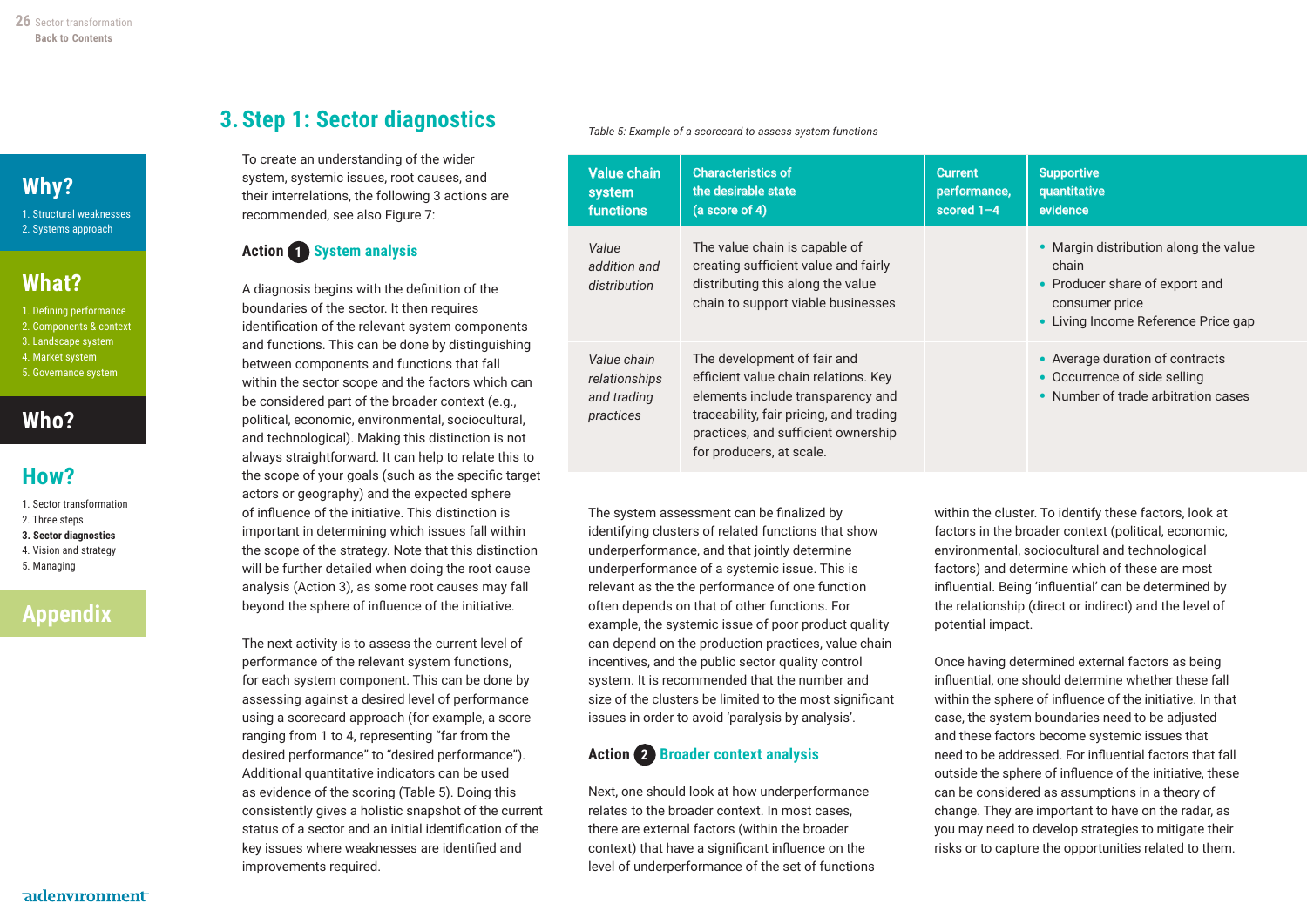[1. Structural weaknesses](#page-7-0) [2. Systems approach](#page-8-0)

# **[What?](#page-11-0)**

- [1. Defining performance](#page-11-0) [2. Components & context](#page-12-0)
- [3. Landscape system](#page-14-0)
- [4. Market system](#page-16-0) [5. Governance system](#page-19-0)

# **[Who?](#page-22-0)**

# **[How?](#page-23-0)**

- [1. Sector transformation](#page-23-0)
- [2. Three steps](#page-24-0)
- [3. Sector diagnostics](#page-25-0) **3. Sector diagnostics**
- [4. Vision and strategy](#page-27-0)
- [5. Managing](#page-31-0)

# **[Appendix](#page-35-0)**

*Figure 7: Identifying clusters of underperformance and the root causes of underperformance as part of sector diagnostics*

### **Action 3 Root cause analysis**

For each cluster, it will then be important to identify the root causes of underperformance. To do so, for defined systemic issues, define the root causes on the three levels of transformative change (see Figure 1). The starting point of the analysis is the identification of practices which lead to underperformance and would need to change to realize the desired level of performance. The next action is to identify the root causes which determine these practices. Root causes on level 1 (policies and resources directly influencing the practices) may be easiest to assess, while root causes on levels 2 and 3 (relationships, power dynamics, and mindsets) may be more difficult to identify, but they often play a crucial role. Each of the three levels of root causes should be assessed. Root causes are generally intertwined with and interact with each other, both in mutually reinforcing and counteracting ways. During this identification process, the desirable and current state of the root cause can also be described and scored (see step 1.2).



*Text box 6: Efficient and participatory approaches to sector diagnostics and vision development*

There are a number of different approaches to conducting sector diagnostics. It is best to combine desk research with a participatory approach. The desk research makes use of reports and statistics on sector performance and dynamics. The participatory approach uses key informant interviews, workshops, and focus group discussions, engaging the most relevant stakeholders of a sector, including producers, value chain actors, business service providers, research institutes, and representatives of the public sector and civil society. It may require explicit efforts to include voices of smallscale producers, workers, women, youth or other social groups in the diagnostics. In our experience, carrying out diagnostics can take two weeks of data collection and several weeks of preparation, analysis, validation, and reporting. The validation can also be used to define a sector vision and high-level strategic options.

Alternatively, system functions can be assessed in a workshop setting with sector experts. With proper preparation of the methodology and preselected system components and functions, this can be done efficiently. In our experience, it is possible to do this in a two-day workshop, which can include formulating a vision and high-level strategic options. The workshop can be followed by additional research into targeted issues that require more in-depth knowledge.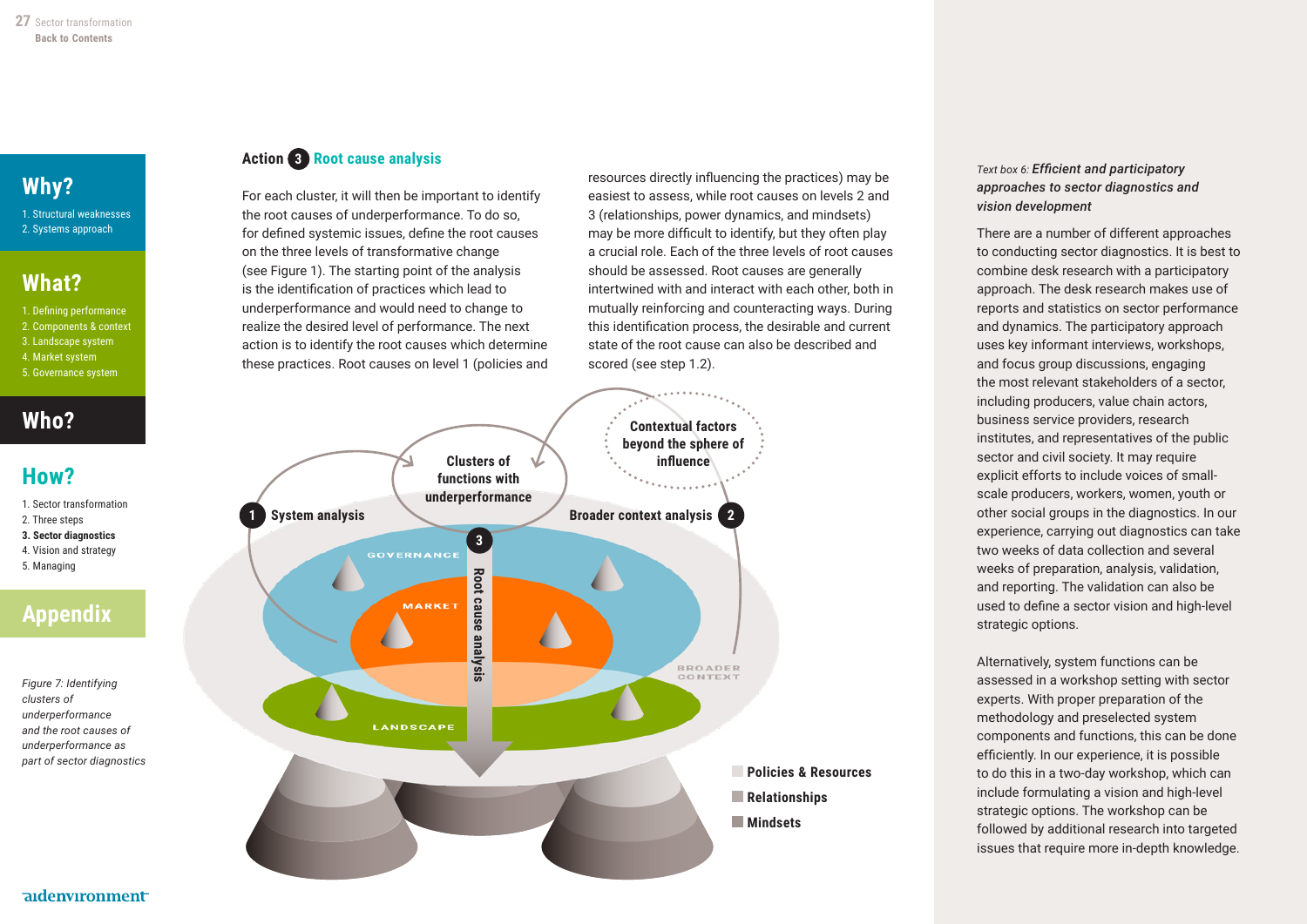<span id="page-27-0"></span>[1. Structural weaknesses](#page-7-0) [2. Systems approach](#page-8-0)

# **[What?](#page-11-0)**

- [1. Defining performance](#page-11-0) [2. Components & context](#page-12-0)
- [3. Landscape system](#page-14-0)
- [4. Market system](#page-16-0)
- [5. Governance system](#page-19-0)

# **[Who?](#page-22-0)**

# **[How?](#page-23-0)**

- [1. Sector transformation](#page-23-0)
- [2. Three steps](#page-24-0)
- [3. Sector diagnostics](#page-25-0)
- 4. Vision and strategy **4. Vision and strategy** [5. Managing](#page-31-0)

# **[Appendix](#page-35-0)**

# **4. Step 2: Vision and strategy development**

#### **4.1 Sector vision**

### The basis for a sector transformation strategy should be a shared vision on the desired future

**performance of the sector.** Defining a vision shared by the key stakeholders is an important step in ensuring a common understanding and guiding the strategy development process towards the desired overall sector performance, in line with the development goals of competitiveness, sustainability, and resilience. A sector vision describes the desired performance of the sector in, say, 10 or 15 years. A long-term vision can support more ambitious, innovative, or transformative goal setting.

A vision for transformative change should make explicit, for the whole sector or cluster of underperformance, the following points:

- The desired overall performance of the sector in terms of competitiveness, sustainability, and resilience, and more specifically of the relevant system components and functions (see Section 2.1).
- The desired performance of the three types of root causes identified (see Sections 2.3 and 2.4).
- The key actors responsible for the system components and functions, and their expected future relations, with specific attention to their expected future relationships and mindsets (see Chapter 3).

The vision should guide the strategy identification, but may over time be subject to change. As the sector transformation progresses, changing dynamics and new insights may require the vision to be adapted or refined.

### **4.2 Developing strategies for transformative change**

There are numerous handbooks and guidelines for developing strategies for improving sector performance and sustainability impact.*5* So what is critical for developing strategies for transformative change? Strategies that aim at transformative change need to fulfill the following requirements.

- 1. Vision-oriented: Strategies need to contribute to the long-term vision and to the desired state of the system components and functions. The strategic priorities and type of actions should be aligned with long-term objectives.
- 2. Integrated system perspective: A sector transformation strategy recognizes the interdependencies between system components and functions (that is, the systems perspective). This reasoning follows the logic of identifying clusters of underperformance in the diagnostics phase.
- **3. Truly transformative:** Strategies need to address the three levels of root causes of the systemic issues in order to achieve transformative change (that is, the root cause perspective). Strategies should also indicate which contextual factors are relevant, and which of these are assumptions. The strategy should describe how related risks can be mitigated and opportunities captured.

Strategies can be developed for a sector as a whole by addressing all relevant systemic issues, or only for (a) selected systemic issue(s), or for (a) cluster(s) of interrelated systemic issue(s) that show underperformance. In doing so, it can be

*5] A strategy is defined as a plan of action designed to achieve a long-term or overall aim. It can include defining strategic priorities, and defining a type of action that is appropriate given priorities and context.*

useful to take one system component or systemic issue as starting point (often the most relevant one). Answering the following questions can support the process of strategy development.

#### **•** Who and what needs to change if the vision set for this component is to be achieved?

List the specific systemic issues, functions, and root causes that need to change for this component, and the responsible actors for each of these. The identified actors may be existing ones or desired new actors, and may already have been defined as part of the vision. In defining the desired change, consider the changes for the actors on the three levels of root causes (policies and resources, relationships, and mindsets).

*Text box 7: Typical actions for strategies to address systemic issues*

- **•** Convening: building up or organizing multistakeholder coalitions, platforms, and dialogues
- **Dialogue**: aimed at creating commitment among decision-makers
- Capacity building: enhancing knowledge about one's own rights and abilities to take action
- Lobby and advocacy: influencing policy makers or other targeted actors
- Empowerment: strengthening individual and group potential in different levels of public debate and governance through the development of political consciousness
- **•** Action research: an approach in which an action researcher and a client collaborate in diagnosing a problem and developing a solution
- **•** Media campaigns: raising public awareness of urgent issues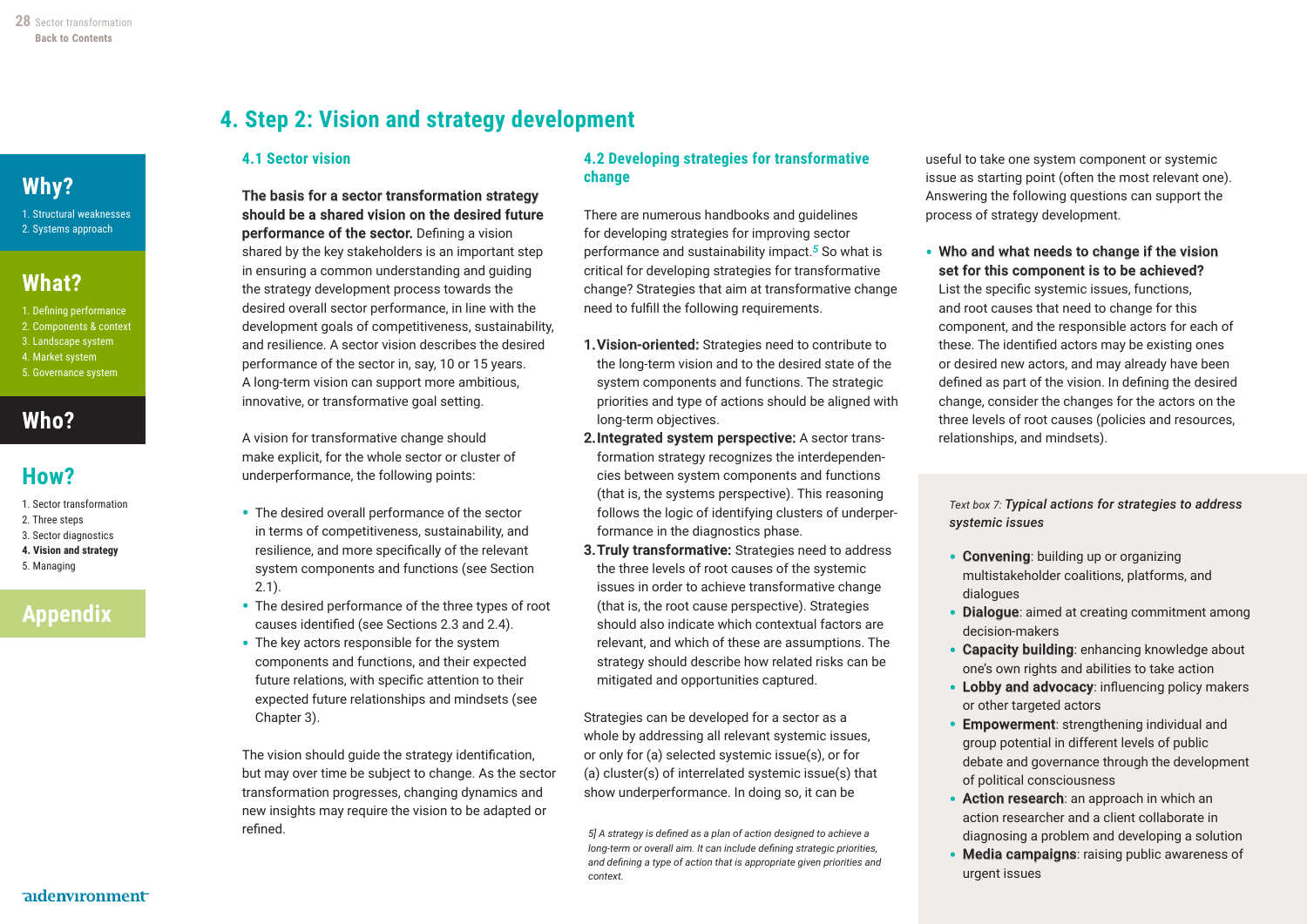[1. Structural weaknesses](#page-7-0) [2. Systems approach](#page-8-0)

# **[What?](#page-11-0)**

- [1. Defining performance](#page-11-0) [2. Components & context](#page-12-0)
- [3. Landscape system](#page-14-0) [4. Market system](#page-16-0)
- [5. Governance system](#page-19-0)

# **[Who?](#page-22-0)**

# **[How?](#page-23-0)**

- [1. Sector transformation](#page-23-0)
- [2. Three steps](#page-24-0)
- [3. Sector diagnostics](#page-25-0)
- 4. Vision and strategy **[4. Vision and strategy](#page-27-0)** [5. Managing](#page-31-0)

# **[Appendix](#page-35-0)**

### **•** What changes should the strategies bring about within this component?

 Identify the strategies in this component which should result in the desired transformative change, and the relevant types of action. The strategies directly target the key actors in this component. Text box 7 presents a list of types of action that are particularly suitable as elements of strategies for addressing systemic issues.

**•** What strategies in the other system components are needed to be successful in this component? Identify any changes required in other system components, based on insights into

the interrelations between system components, systemic issues, and the synergy needed to bring about real transformational change. For example, the transformation of the production component may require complementary strategies in the value chain, ecosystem, service, or policy and regulation component.

 Once this exercise has been repeated for each relevant component, a long-list of targeted issues and actors and associated strategies is likely to appear. Most likely there will be duplication, overlap, and patterns, from which interrelations and key issues and strategies will emerge. For instance, insufficient access to finance for smallholders, and the need for changes in underlying financial models and mindsets in favor of smallholder producers, may emerge at several points (e.g., from clusters of food security, poverty, unsustainable land use, and poorly served domestic markets). The next step is to set priorities, to remove overlaps, and to solve any inconsistencies. The result should be an overview of strategies for clusters or the sector as a whole, with indication of the critical relationships and expected synergies.

*Text box 8: Example of a vision and strategies to address a systemic issue for the production system component*

- **•** The major systemic issues in the production system component have to do with the fact that farmers' incomes are below living incomes, and production practices are below optimum levels. Drought is increasingly becoming a limiting factor.
- **•** The vision is that farmers earn a living income and produce what the markets desire taking into account social labor issues and environmental sustainability issues. Farmers are entrepreneurial, able to invest in more efficient and sustainable production practices and, over time, in larger farms.
- **•** Strategies in the production system component *Policies and resources (level 1):*
- Capacity building of farmers on desired productive and diverse farm systems with socially and environmentally friendly practices
- Capacity building on financial literacy to promote entrepreneurship
- Development of the business case for farm consolidation

*Relationships (level 2):* none *Mindsets (level 3):* 

- Empowerment and raising awareness to create a sense of stewardship towards the environmental resource base, as a basis for adopting sustainable practices
- **•** Strategies in other components:
	- Producer organization: Organization of farmers in cooperatives to promote access to services and markets (level 1); Promotion of accountable governance mechanisms within cooperatives (level 2); Promotion of a collaborative spirit and shared commitments among farmers (level 3) • Services: Promotion of service delivery models (e.g., training, inputs, finance) which can cater to different segments of farmers, including action research aimed at testing new models (level 1); • Value chains: promotion of responsible sourcing
	- policies and practices by value chain actors to provide market incentives for good quality

and environmentally sound products (level 1); promotion of equitable partnerships between smallholders and value-chain actors (level 2); promotion of a change of mindset by value chain actors regarding inclusive sourcing models to smallholders (level 3)

- Policy and regulation: Capacity building of product quality control systems, ensuring land tenure, and lobbying for environmental regulations to be enforced (level 1)
- Ecosystems: Establishment of a water catchment area governance platform for different ecosystem users to promote the availability and sustainable use of water (level 1); Empowerment of producers to give them a voice in water catchmentgovernance platform (level 2)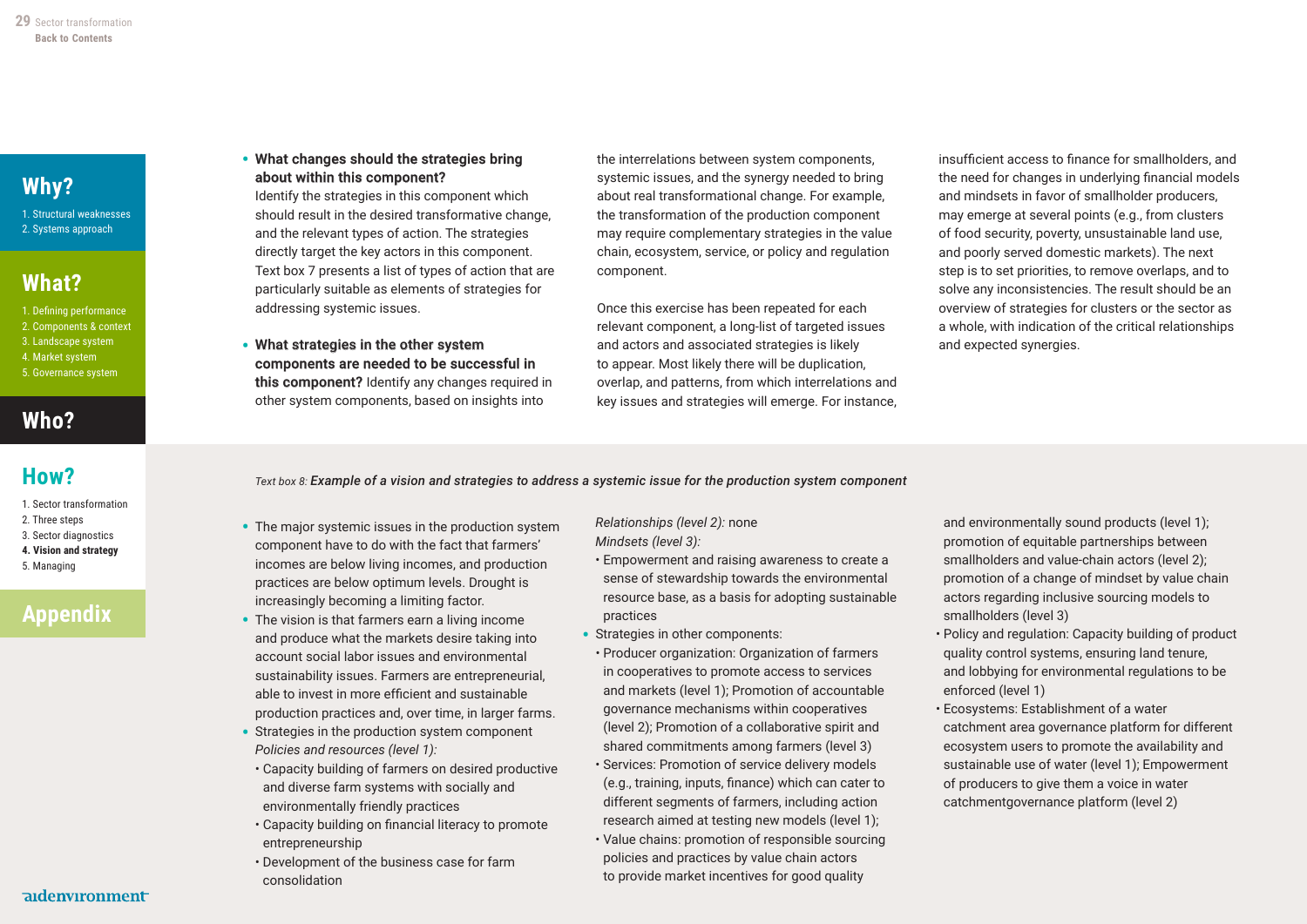[1. Structural weaknesses](#page-7-0) [2. Systems approach](#page-8-0)

# **[What?](#page-11-0)**

- [1. Defining performance](#page-11-0) [2. Components & context](#page-12-0) [3. Landscape system](#page-14-0)
- [4. Market system](#page-16-0)
- [5. Governance system](#page-19-0)

# **[Who?](#page-22-0)**

# **[How?](#page-23-0)**

- [1. Sector transformation](#page-23-0)
- [2. Three steps](#page-24-0)
- [3. Sector diagnostics](#page-25-0)
- 4. Vision and strategy **[4. Vision and strategy](#page-27-0)** [5. Managing](#page-31-0)

# **[Appendix](#page-35-0)**

Finally, the strategies can be worked out in a roadmap and action plan. These should define activities, timelines, and the roles and responsibilities of individual stakeholders and partnerships. It should also define milestones and the rules that keeps everybody accountable in fulfilling their roles. Particularly important for strategies for sector transformation are the coordination and synergy that can be realized between activities on multiple levels and with multiple actors (that is, the system and the root-cause perspective). For instance, without a change in mindset towards child labor, activities to reduce this practice may lead to the undesirable criminalization of poor households.

#### *Text box 9: Building a Theory of Change*

In support of strategy development, a theory of change (ToC) with impact pathways can be developed. A ToC shows visually the main components of a strategy and the expected unfolding of change towards the vision. Impact pathways show how the interventions, outputs, and outcomes lead to the expected impacts. They should also define the assumptions that may affect progress over time.

The strategies (or key impact pathways) can then be further worked out. They can be tailored to specific contexts and target groups, or adapted to the different phases of the innovation cycle. For example, one strategy could be to develop a proof of concept of a promising innovation, or to scale existing innovations to adoption by a larger number of actors.

### **4.3 An approach to prioritizing strategies across system spaces**

#### In prioritizing strategies, there may be a further need to take into account certain system characteristics and the broader context.

Some context factors might require implementing strategies in a different sequence or dropping certain strategies because they are not likely to be effective. To make such decisions, we look at the level of system spaces: which space should we take action in first? Where are the best opportunities, or at least the least constraints? And what spaces should be left aside for the time being?

To answer these questions, it is worth taking another look at the characteristics of a sector and its broader context (Figure 4). There are system characteristics and context factors which influence the likelihood of success of particular strategies. These can have a positive or negative effect on the effectiveness of strategies in a particular space. For example, when the goal is to enhance sustainable production at scale, the focus on value-chain driven strategies in the market space can be a good way to start, as value-chain actors may have some leverage over producers. However, this will also depend upon the way the market is organized. If the market is highly fragmented, with many different value-chain actors and end markets, it may be possible to begin with some value-chain actors at a certain location However, it will then be hard to scale successful strategies across all market actors, and hence all producers, as there are simply too many and they are too diverse. This may lead to a decision to focus on strategies in the governance space—for instance, to promote public investments in service delivery with a higher potential to reach all producers.

#### Table 6 gives an overview of some important system characteristics and context factors that will help you to determine whether strategies in a particular system space are likely to

**succeed.**<sup>6</sup> We refer to these system characteristics and context factors as 'conditions for systemic change strategies'. The conditions may show some overlap with systemic issues. In an ideal world, all these issues will be resolved over time. However, if the sector's conditions are severely limiting progress, it may make sense (at least initially) to put more emphasis on a particular space in order to improve the conditions for other strategies.

An enabling condition will increase the likelihood that working in this space will be effective. A disabling condition poses a limitation on what can be expected from working in the space. Some conditions may even be real showstoppers, with a negative effect that is difficult or impossible to overcome. As context will vary by sector, the different conditions should be weighed to make an overall combined judgement, including an appraisal of how this might affect the focus on spaces in the sector transformation strategy. Alternatively, strategies that aim to change a disabling condition into an enabling one could be considered. How possible this is will depend on your sphere of influence.

*6] This table is adapted from ISEAL Alliance & Aidenvironment (2020), Choosing effective strategies to drive sustainability improvements: A decision-making framework for sustainability systems to take enabling conditions into account*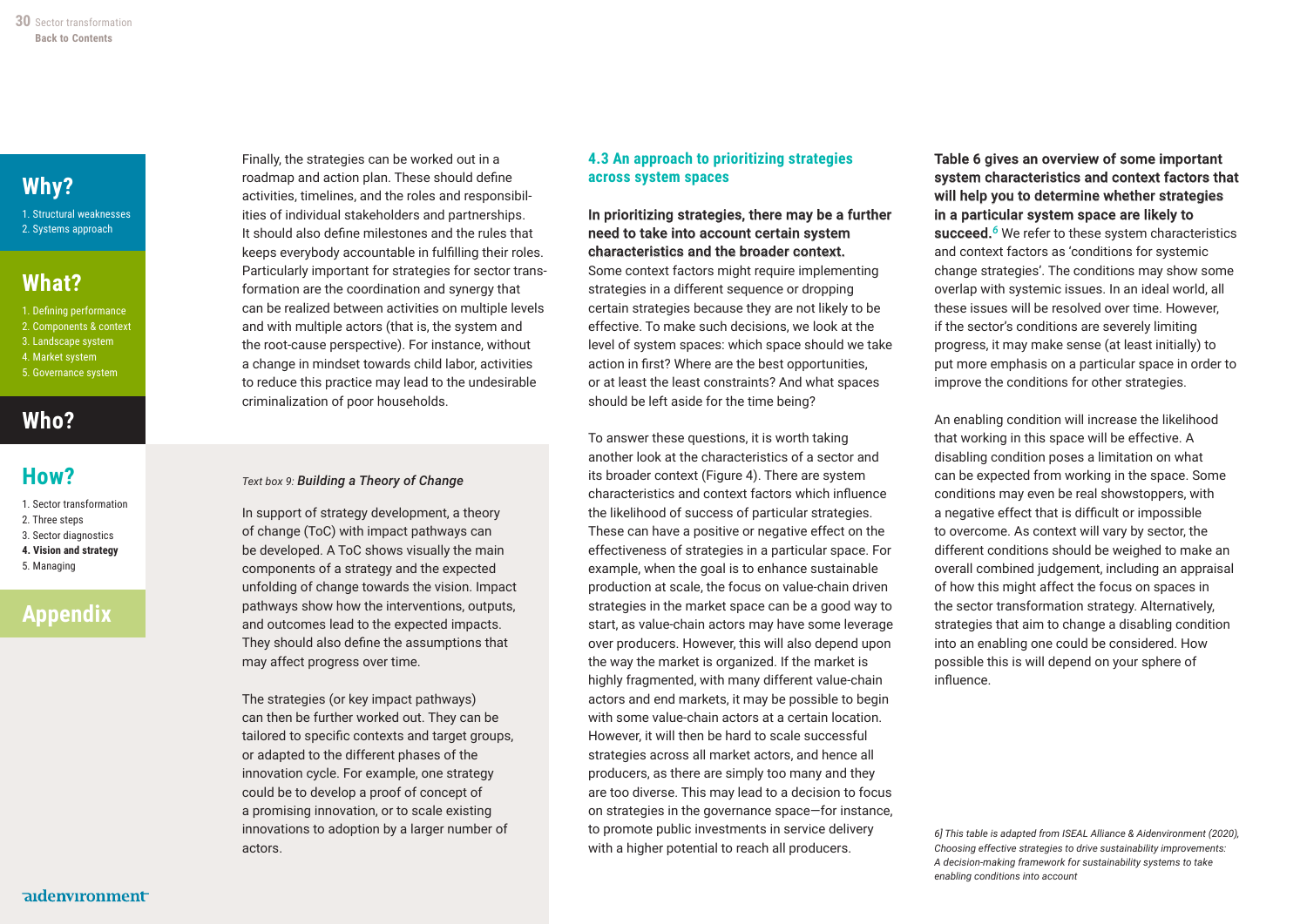[1. Structural weaknesses](#page-7-0) [2. Systems approach](#page-8-0)

# **[What?](#page-11-0)**

- [1. Defining performance](#page-11-0) [2. Components & context](#page-12-0)
- [3. Landscape system](#page-14-0)
- [4. Market system](#page-16-0)
- [5. Governance system](#page-19-0)

# **[Who?](#page-22-0)**

# **[How?](#page-23-0)**

- [1. Sector transformation](#page-23-0)
- [2. Three steps](#page-24-0)
- [3. Sector diagnostics](#page-25-0)
- 4. Vision and strategy **[4. Vision and strategy](#page-27-0)** [5. Managing](#page-31-0)

# **[Appendix](#page-35-0)**

Within sphere of influence

#### Beyond sphere of influence

Cannot be addressed, but require strategies to (partly) mitigate its influence.

Can be addressed as a root cause by working in this space, alongside other strategies in this or

other spaces.

**Disabling, but no showstopper**

**System characteristics or context factor**

**Example:** Work on sociocultural norms can be undertaken in the landscape space (e.g. through community engagement strategies on child labor monitoring), alongside introducing incentives for not using child

**Example:** price volatility cannot be avoided and hampers working in the market space, but strategies in the market or governance space can partly mitigate its potential

labor in the market space.

impact.

*Table 6: System characteristics and context factors as conditions for strategies to be successful in a particular system space (for more details, see Appendix I).*

| For example, if market conditions are generally<br>favorable, but the producers lack organization, then                                                                                                                                                                                                                                                                                                                                                                                                             | <b>Landscape</b>                                                                                                                                                                                                                                                                                                                                  | <b>Market</b>                                                                                                                                                                                                                                                                                                                                                                                                                                                                                    | <b>Governance</b>                                                                                                                                                                                                                                |
|---------------------------------------------------------------------------------------------------------------------------------------------------------------------------------------------------------------------------------------------------------------------------------------------------------------------------------------------------------------------------------------------------------------------------------------------------------------------------------------------------------------------|---------------------------------------------------------------------------------------------------------------------------------------------------------------------------------------------------------------------------------------------------------------------------------------------------------------------------------------------------|--------------------------------------------------------------------------------------------------------------------------------------------------------------------------------------------------------------------------------------------------------------------------------------------------------------------------------------------------------------------------------------------------------------------------------------------------------------------------------------------------|--------------------------------------------------------------------------------------------------------------------------------------------------------------------------------------------------------------------------------------------------|
| more regulatory approaches towards producers<br>could be pursued as the leverage of value chain<br>actors over producers is expected to be limited.<br>Alternatively, the organization of producers could<br>be prioritized so that value-chain driven strategies<br>can become successful. Table 7 can support your<br>thinking on how to deal with system characteristics<br>and context factors in prioritizing strategies across<br>system spaces and components.<br>Table 7: Framework to support prioritizing | • Shared need for<br>collaborative action (e.g.,<br>because sustainability<br>issues are deeply rooted<br>in community dynamics<br>or landscape dynamics,<br>or because capacity and<br>investment gaps require<br>collaborative action to<br>reach scale and efficiency)<br>• Stakeholder alignment and<br>trust<br>• Civic space to collaborate | • Awareness of and demand for<br>sustainability<br>• Business case for improvement<br>(e.g., operational efficiencies, value<br>capture, and market differentiation)<br>• Capacities and access to services<br>to improve<br>• Organization and concentration of<br>actors, and the leverage between<br>them<br>• Value chain transparency and<br>stability<br>• Market stability<br>• Regulatory level playing field<br>• Market infrastructure (e.g.,<br>communications and<br>transportation) | • Public awareness of<br>sustainability<br>• Business case for decision-<br>makers to change<br>• Public sector leverage over<br>market actors<br>• Supportive policy<br>frameworks<br>• Institutional strength<br>• Civic space for influencing |
| strategies by considering disabling system<br>characteristics and context factors.                                                                                                                                                                                                                                                                                                                                                                                                                                  |                                                                                                                                                                                                                                                                                                                                                   |                                                                                                                                                                                                                                                                                                                                                                                                                                                                                                  |                                                                                                                                                                                                                                                  |
| <b>Custom pharaotoriction or context factor</b>                                                                                                                                                                                                                                                                                                                                                                                                                                                                     |                                                                                                                                                                                                                                                                                                                                                   |                                                                                                                                                                                                                                                                                                                                                                                                                                                                                                  |                                                                                                                                                                                                                                                  |

### **Showstopper**

Can be addressed, but may result in postponing other strategies in this space.

Cannot be addressed, and another space will need to be focused on. It may also be necessary to reduce your ambitions of transforming this sector.

**Example:** Poor civic space does not allow stakeholders to come together, but there is room to change this. Before this has improved, it does not make sense to invest much in other strategies in the governance space.

**Example:** very weak institutional strength and high levels of corruption. If it is impossible to change this, working in the governance space may be infeasible.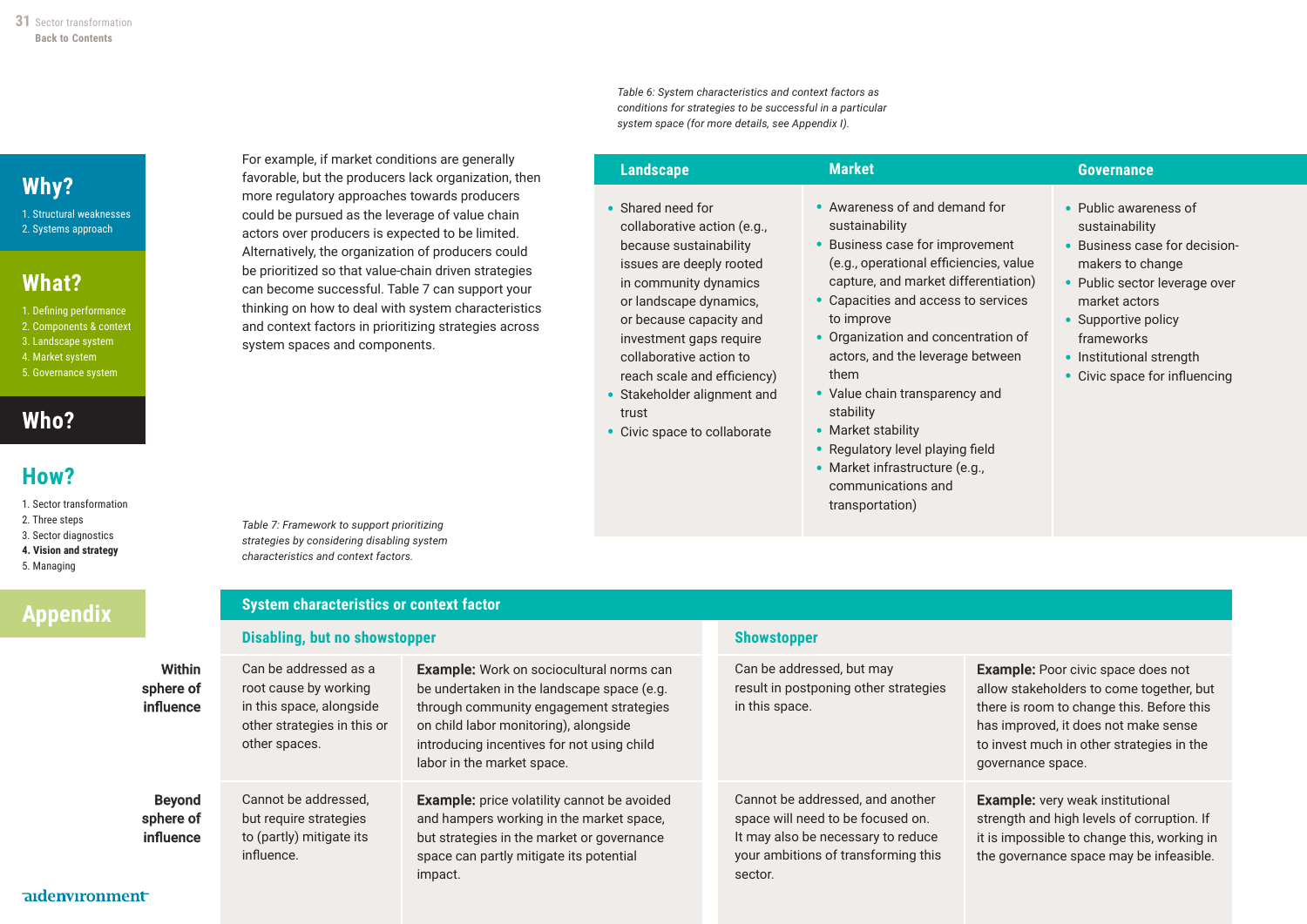<span id="page-31-0"></span>

[1. Structural weaknesses](#page-7-0) [2. Systems approach](#page-8-0)

# **[What?](#page-11-0)**

- [1. Defining performance](#page-11-0) [2. Components & context](#page-12-0)
- [3. Landscape system](#page-14-0)
- [4. Market system](#page-16-0)
- [5. Governance system](#page-19-0)

# **[Who?](#page-22-0)**

# **[How?](#page-23-0)**

- [1. Sector transformation](#page-23-0)
- [2. Three steps](#page-24-0)
- [3. Sector diagnostics](#page-25-0)
- [4. Vision and strategy](#page-27-0)
- 5. Managing **5. Managing**

# **[Appendix](#page-35-0)**

### **5. Step 3: Managing for transformation**

#### **5.1 Coordination**

#### Work on sector transformation requires participation and ownership by the agencies that will be responsible for implementing

the strategy. Participation by all the relevant stakeholders should start with the diagnostics and design phase, and continue during implementation. During implementation, it is particularly important to ensure that stakeholders continue to align and together learn the lessons that lead to the strategy being updated. Multistakeholder-based sector platforms or governing bodies can be established or supported to take up the facilitation or management role. They can create a space for dialogue and coordination by sector stakeholders. Sector platforms are generally voluntary and focused on alignment, learning, or the coordination of development efforts. It helps if platforms have a mandate from the government to play this role. A more formal set-up includes governing bodies, such as Commodity Boards. These are state-sanctioned and have a formal mandate to coordinate sectors, and possibly to manage markets. They can be placed within or at arm's length of the government. To a large extent, it is the participants who determine the success of these platforms or governing bodies. It is important to have the right mix of experts and decision-makers on board across all relevant stakeholders. Additional effort may be required to ensure participation by more vulnerable stakeholders (such as smallholders and workers).

### Success factors for effective sector governance include the quality of facilitation.

It can help to have a neutral and experienced facilitator to build the case for the initiative among potential stakeholders—someone understands the values and interests of the participants; facilitates dialogue, trust, and consensus building; and brings in expertise, and possibly funding, for the early activities.

### A sector transformation process will benefit from balancing quick wins with long-term

outcomes. Whereas long-term outcomes are often needed to address the systemic issues, quick wins can support ownership, build trust, and develop collaboration and commitment of the participants, while preventing initiatives being perceived as just talking shops.

### Small wins are valuable in addressing complex or wicked systemic issues. Small wins are different from quick wins.*7* They refer to in-depth changes, including changes in routines, behavior, norms, and values, in line with the sector vision. Small wins have the potential to accumulate into a series that may ultimately result in transformative change. They are often intangible and difficult to fit

in a linear change process. Rather than attacking big problems with big solutions, the approach could rather be one of creating meaningful improvement through a series of small, but significant, actions.

### Sector transformation is a continuous and iterative process. The long-term ambitions and complex relationships between the system components and broader context make it unlikely

that goals will be met by linear change processes. New sector dynamics will alter the relevance and effectiveness of the initial goals and strategies. This will require a continuous assessment of progress and changes within the system and its broader context, as well as corresponding adaptation of strategies, and possibly of the vision.

#### Sector transformation also requires sustained

funding. Establishing a sector transformation initiative can be costly, mainly because of the staff time needed to convene and the initial activities, such as research and pilot activities. To support these costs, it can help to have an external independent donor who does not have a specific interest in any stakeholder. Over time, when participants have experienced the value of the initiative, they may also be willing to contribute more financially. However, changing policies and realizing systemic changes often requires several years. Quick wins are possible, but a typical fouryear project timeframe is too short to change public and private policy environments to the degree that sectors can be said to have been transformed with significant and sustained impact. Four years may also be too short to create the commitment by national governments and industry to fully fund a sector transformation strategy. In these cases, some level of external co-funding remains critical to continue the initiative. In the long-run, the ability to generate revenues on a sustained and consistent basis on the sector level (such as though export levies) may be needed to remove the dependency on donors or lead firms.

*7] Catrien J.A.M, Termeer & Art Dewulf (2019) A small wins framework to overcome the evaluation paradox of governing wicked problems, Policy and Society, 38:2, 298–314*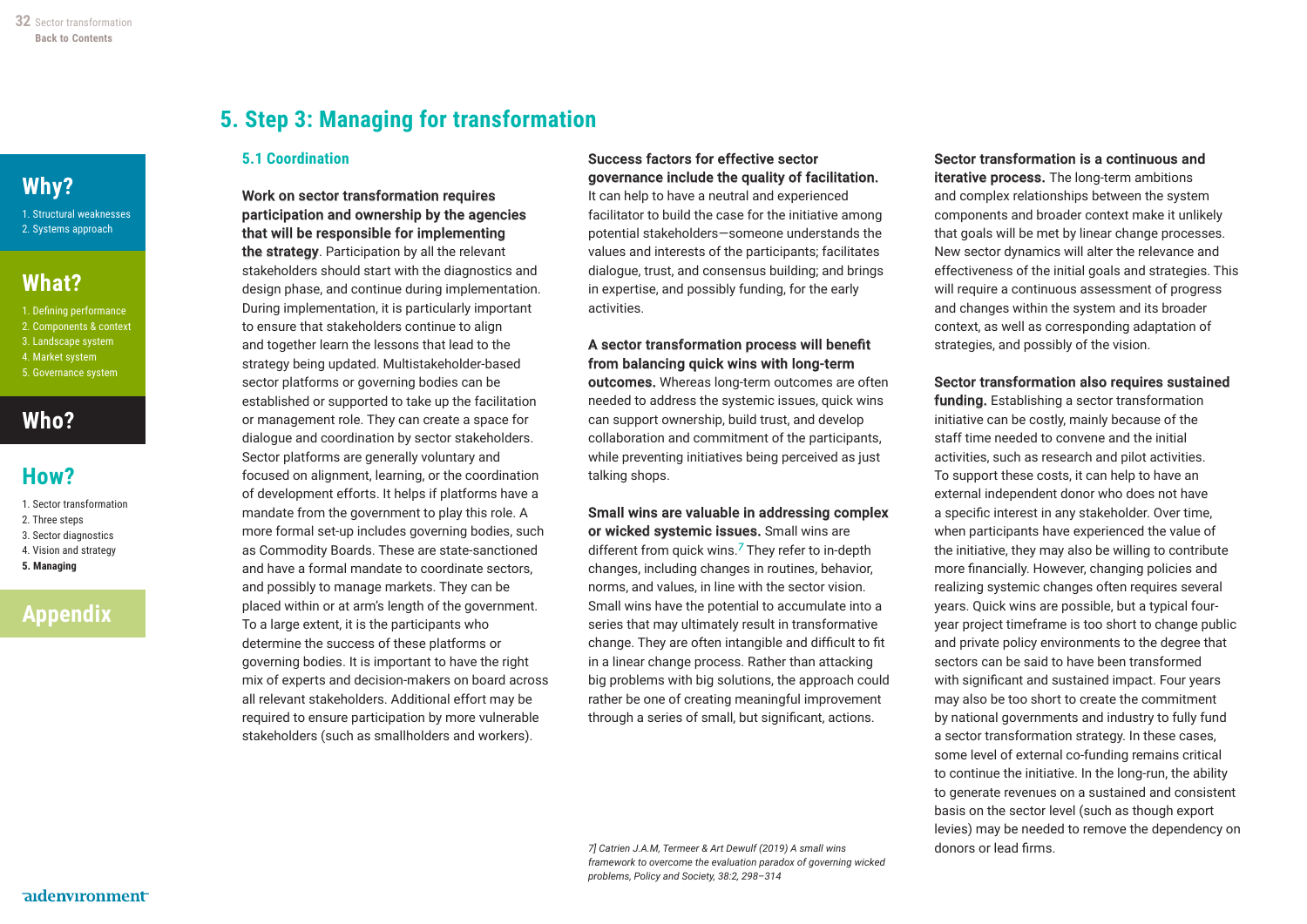[1. Structural weaknesses](#page-7-0) [2. Systems approach](#page-8-0)

# **[What?](#page-11-0)**

- [1. Defining performance](#page-11-0) [2. Components & context](#page-12-0)
- [3. Landscape system](#page-14-0)
- [4. Market system](#page-16-0)
- [5. Governance system](#page-19-0)

# **[Who?](#page-22-0)**

# **[How?](#page-23-0)**

- [1. Sector transformation](#page-23-0)
- [2. Three steps](#page-24-0)
- [3. Sector diagnostics](#page-25-0) [4. Vision and strategy](#page-27-0)
- 
- 5. Managing **[5. Managing](#page-31-0)**

# **[Appendix](#page-35-0)**

### **5.2 Monitoring and learning**

#### Once implementation has begun, monitoring using mixed methods should inform further alignment and strategy adaptation. Sector

transformation is the process of solving all relevant systemic issues that undermine the competitiveness and sustainability of a sector as a whole. Measuring transformative change is not an easy task; some would say it is not possible, as many changes are qualitative or intangible, and many take time to appear and are generally less visible or implicit. However, our experiences show that it can be done by using mixed methods (quantitative and qualitative) to acquire useful insights with plausible levels of evidence.

The main elements of an approach to monitor systemic changes and sector transformation include:

- The starting point is the sector diagnostics, using the approach described above. This will allow you to define the priority systemic issues, associated system functions, and their interrelations, and to determine the root causes of the issues. For each systemic issue, change is expected at the level of system functions and root causes, that both need to be monitored.
- To assess the current level of performance of these systemic issues, there is need for indicators that can characterize the quality of each of these issues. Here use can be made of a combination of quantitative and qualitative indicators (Table 8). For qualitative indicators, scorecards can be developed with different levels of performance. In addition, it is recommended that a few priority indicators are monitored (for example, linked to the performance indicators on competitiveness and sustainability).
- Make use of specific impact pathways that show the process of expected changes from the outputs to outcomes and impact. For instance, this will link changes in the capacities and policies of individuals and organizations to changes in practices. The impact pathways should also highlight assumptions, as explained in the above steps. On assumptions, there may be a need to include indicators for monitoring if changes occur, as this may require adjustment of the strategy.
- Develop a measurement protocol describing how data on the quality of priority systemic issues is to be collected, at what frequency, and by whom; and how validation of the findings should take place. Data collection should ensure involvement of social groups (women, men, youth, disadvantaged stakeholders) and ensure they have the opportunity to validate the findings. This should include the conditions under which they are more likely to participate. Broad participation contributes to experience sharing and mutual learning.
- The contribution of interventions to changes can be assessed, at least indicatively, by relating the observed changes to interventions and other influencing factors; this will be a largely subjective assessment. It is not useful to even try to assess attribution.

### For dedicated monitoring that supports accountability and learning, a participatory

approach is essential. The monitoring can be performed by the dedicated staff of a sector transformation program, a government agency, or external consultants or researchers, but is best decided on and positioned within a multistakeholder or sector governance body. The use of qualitative indicators calls for a participatory approach, which will be instrumental in contributing to joint learning. This can be done through expert surveys or an expert workshop. In a workshop, experts are asked to score the current status of the functions in the components. Explicit attention may be needed to include the voices of vulnerable groups such as women and youth in these workshops. They also assess the changes since previous measurement, and indicate whether changes were a result of the interventions or external influences. The workshop is an opportunity to reassess the strategy and sector vision for the coming years.

### The need for committed management is critical for continuous improvement based on evidence-based learning. To ensure that monitoring contributes to better strategies, it is crucial to embed this activity in a management system. This requires management buy-in and sufficient resources.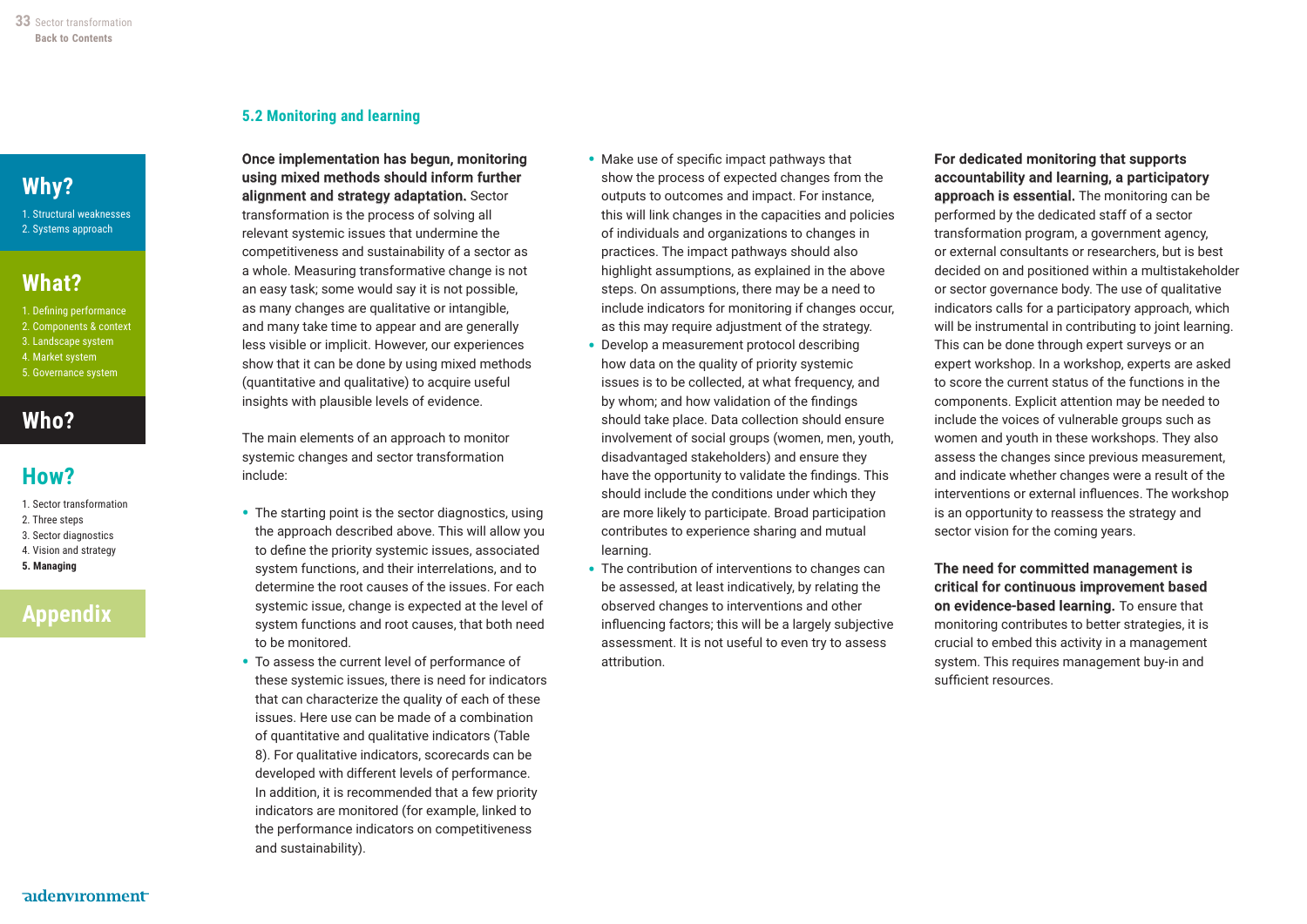#### *Table 8: Example of monitoring framework*

# **[Why?](#page-7-0)**

[1. Structural weaknesses](#page-7-0) [2. Systems approach](#page-8-0)

# **[What?](#page-11-0)**

[1. Defining performance](#page-11-0) [2. Components & context](#page-12-0)

- [3. Landscape system](#page-14-0)
- [4. Market system](#page-16-0)
- [5. Governance system](#page-19-0)

# **[Who?](#page-22-0)**

# **[How?](#page-23-0)**

- [1. Sector transformation](#page-23-0)
- [2. Three steps](#page-24-0)
- [3. Sector diagnostics](#page-25-0)
- [4. Vision and strategy](#page-27-0)

**[Appendix](#page-35-0)**

5. Managing **[5. Managing](#page-31-0)**

### A monitoring framework could consist of a combination of qualitative perception scorecards and supportive quantitative evidence indicators, structured according to system components, functions and root causes.

| <b>System</b><br>component                                        | <b>System</b><br><b>functions</b>                  | <b>Qualitative indicator</b><br>characteristics of the desirable state<br>$(a \text{ score of } 4)$                                                                      | <b>Current perception</b><br>of performance,<br>scored $1 - 4$ | <b>Supportive</b><br>quantitative<br>evidence                                             |
|-------------------------------------------------------------------|----------------------------------------------------|--------------------------------------------------------------------------------------------------------------------------------------------------------------------------|----------------------------------------------------------------|-------------------------------------------------------------------------------------------|
| <b>Communities</b><br>(improved<br>governance by<br>decentralized | To provide basic<br>services and<br>infrastructure | Communities have good access to<br>water, health, nutrition, education, roads,<br>markets, electricity, and communication                                                |                                                                | Percent of population<br>with access to                                                   |
| institutions)                                                     | To contribute<br>to resolve conflicts              | Conflicts are being resolved with<br>support by local government                                                                                                         |                                                                | Number of outstanding<br>conflicts                                                        |
|                                                                   | To protect<br>against terrorism                    | Communities feel safe and protected<br>against terrorism                                                                                                                 |                                                                |                                                                                           |
|                                                                   | <b>Root causes</b>                                 |                                                                                                                                                                          |                                                                |                                                                                           |
|                                                                   | Policies and<br>resources                          | Local government has capacity and<br>financial resources, and accountability<br>mechanisms are in place, enabling<br>civil society to hold local agencies<br>accountable |                                                                | Amount of funding available<br>for public investments                                     |
|                                                                   | Relationships                                      | There are collaboration platforms<br>between local government and civil<br>society, with decision-making based on<br>equitable participation                             |                                                                | Number of dialogues with<br>the active participation of<br>local authorities taking place |
|                                                                   | Mindsets                                           | Local government has the overall<br>attitude of serving the citizens in their<br>jurisdiction                                                                            |                                                                |                                                                                           |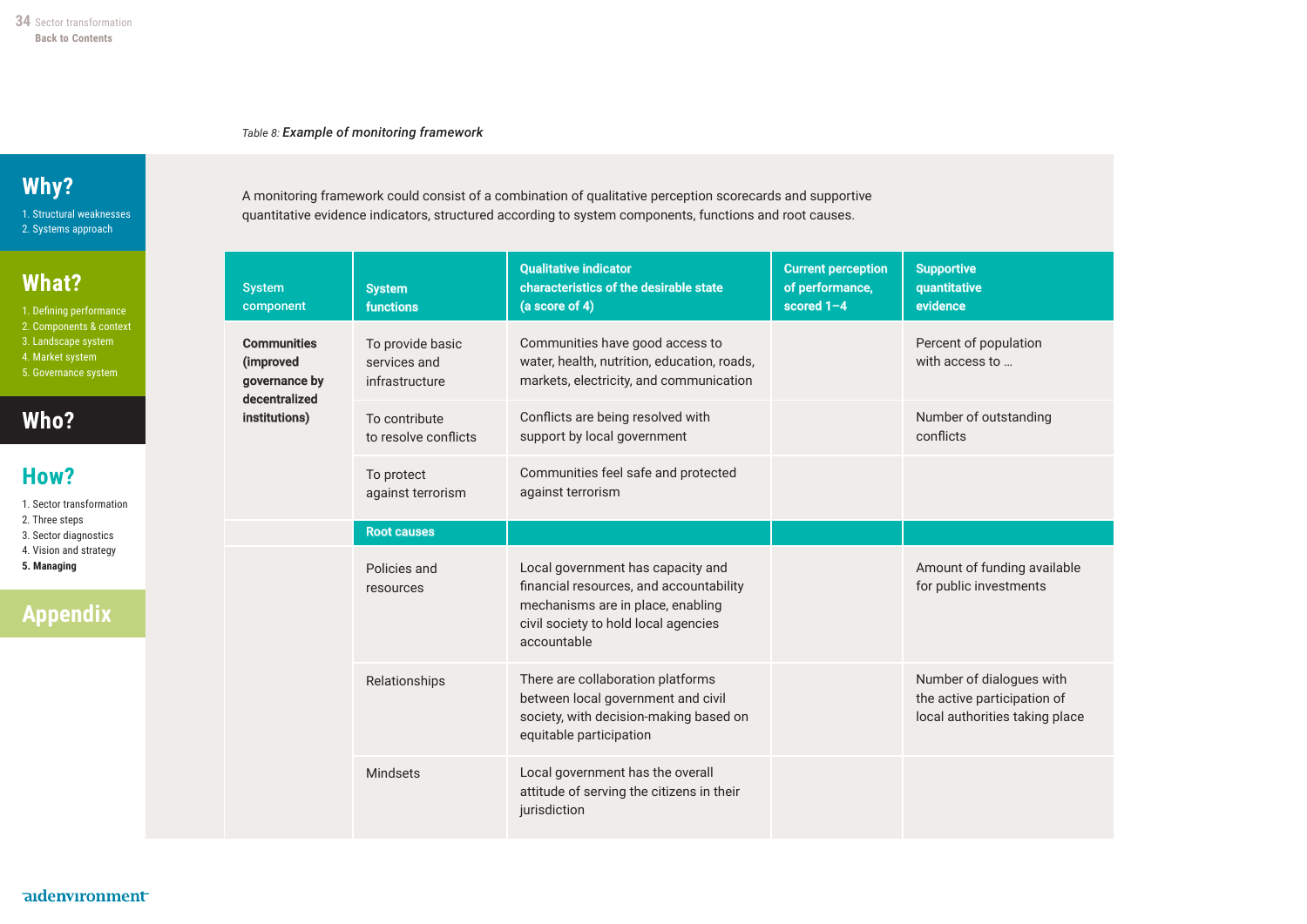*Text box 10: Case study of the Integrated Seed Sector Development Ethiopia*

# <span id="page-34-0"></span>**[Why?](#page-7-0)**

[1. Structural weaknesses](#page-7-0) [2. Systems approach](#page-8-0)

# **[What?](#page-11-0)**

- [1. Defining performance](#page-11-0) [2. Components & context](#page-12-0)
- [3. Landscape system](#page-14-0)
- [4. Market system](#page-16-0)
- [5. Governance system](#page-19-0)

# **[Who?](#page-22-0)**

# **[How?](#page-23-0)**

- [1. Sector transformation](#page-23-0)
- [2. Three steps](#page-24-0)
- [3. Sector diagnostics](#page-25-0)
- [4. Vision and strategy](#page-27-0)
- 5. Managing **[5. Managing](#page-31-0)**

# **[Appendix](#page-35-0)**

### The Integrated Seed Sector Development Ethiopia (IISD Ethiopia) aims to transform

the Ethiopian seed sector. The program is implemented by the Wageningen Centre for Development Innovation (WCDI) and began in 2012. The transformation of the Ethiopian seed sector should improve female and male smallholder farmers' access to and use of quality seed of new, improved, and preferred varieties. The vision of ISSD Ethiopia is a vibrant, pluralistic, market-oriented seed sector in Ethiopia. During its implementation, it has introduced innovations in various components. Much attention has been directed to the system level and to underlying causes of systemic problems. However, many of these accomplishments were piecemeal. To create a truly transformational agenda, an inclusive process was begun in 2018 to develop a more holistic approach to seed sector development on the national level.

#### ISSD facilitated a series of national workshops to create a long-term vision and seed sector transformation agenda. The agenda

involves strategic directions for the most crucial components in the sector. This agenda, endorsed by the State Minister of the Ministry of Agriculture, has become the basis for revisions of two critical documents governing the seed sector on seed policy and seed law. Since these initial results, WCDI has continued to support the federal Ministry and the regional Bureaus of Agriculture in implementing the agenda. It is developing a system to monitor the transformation of the seed sector.

ISSD's experience in Ethiopia offers various interesting lessons and key insights.

#### Embrace and unpack transformative change:

To improve the performance of the seed sector as a whole, complementary action, and possibly disruptive change, is needed by many actors. ISSD Ethiopia did well to focus its narrative on systems, systemic change, and the root causes of problems in the seed sector, and to elevate its ambitions in this way. Developing the vision of tomorrow was a much better point of departure than dealing with the problems of today, as it raised the dialogue to a more strategic level. The use of simple concepts and frameworks, such as the sector transformation model, was instrumental in helping people understand the complex reality and in creating a common language.

**Manage adaptively:** The policy context in Ethiopia has been dynamic and one of ISSD's strengths was to be strategic and adaptive to unfolding contexts. To successfully facilitate a sector transformation process, it is necessary to grasp opportunities as they arrive.

Invest in social capital: The credibility of ISSD Ethiopia was of crucial importance in its acceptance as a facilitator of multistakeholder dialogue. Its eight years of presence in the country have shown its commitment. In addition, ISSD Ethiopia's policy dialogue on the regional and federal levels has made people familiar with the approach and the people. Collaboration with other partners has also led to this success. Finally, ISSD Ethiopia invested in committed and skillful staff, hiring some of the most recognized seed experts in the country. These people opened doors and drew audiences. These technical and institutional experts were complemented by a team of knowledgeable, enthusiastic, and creative facilitators.

*"The sector transformation model was an important instrument in our facilitation of a stakeholderowned roadmap for the development of the seed sector in Ethiopia."*

*Gareth Borman, coordinator of ISSD Ethiopia, Wageningen Centre for Development Innovation*

*Source: Borman, G.D., Hassena, M., Verhoosel, K.S. and Molenaar, J.W. (2020) Guiding sector transformation: the case of integrated seed sector development in Ethiopia. June 2020. Wageningen Centre for Development Innovation.*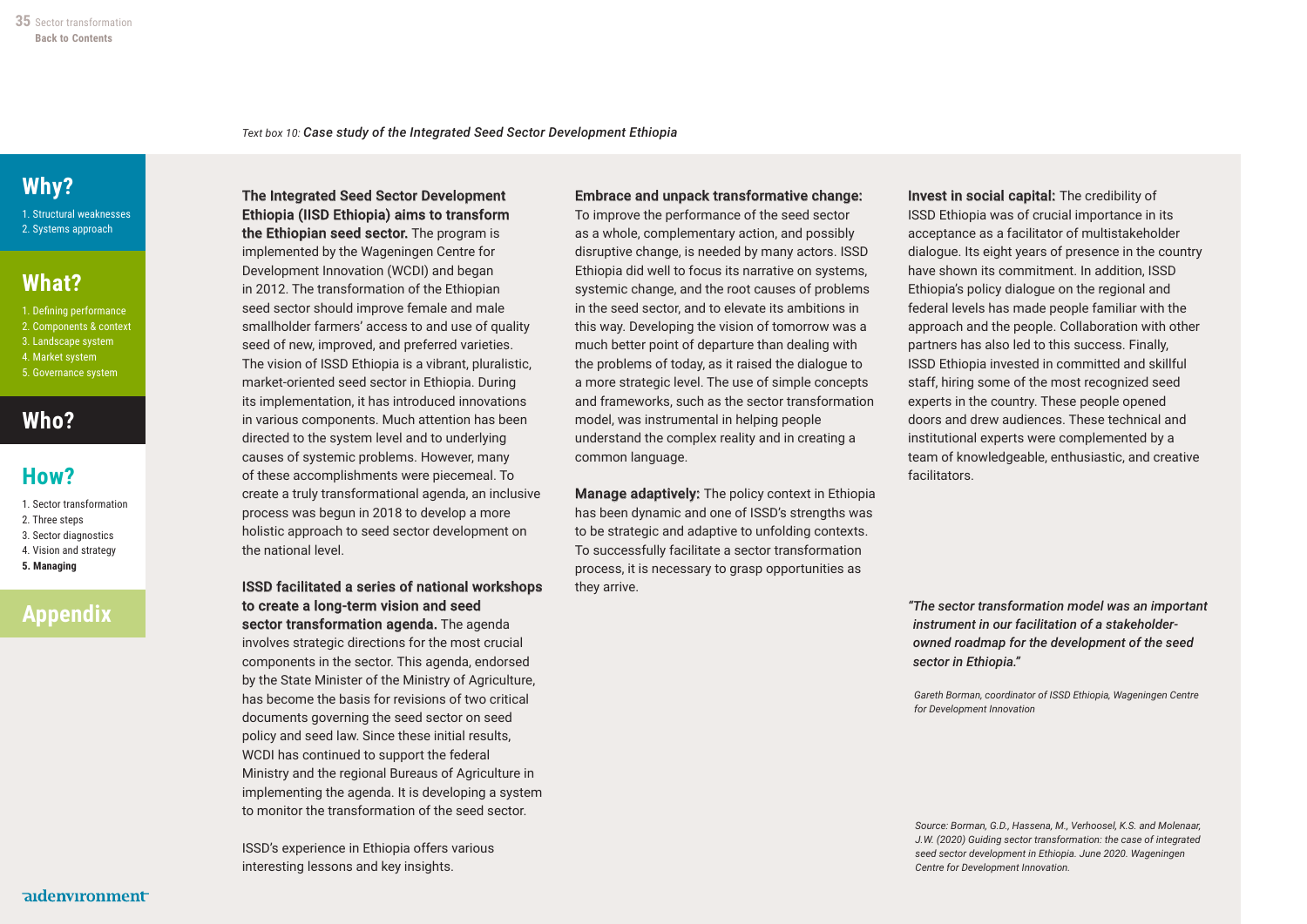# **Appendix I:** System characteristics and context factors

# <span id="page-35-0"></span>**[Why?](#page-7-0)**

[1. Structural weaknesses](#page-7-0) [2. Systems approach](#page-8-0)

# **[What?](#page-11-0)**

- [1. Defining performance](#page-11-0)
- [2. Components & context](#page-12-0) [3. Landscape system](#page-14-0)
- [4. Market system](#page-16-0)
- [5. Governance system](#page-19-0)

# **[Who?](#page-22-0)**

# **[How?](#page-23-0)**

- [1. Sector transformation](#page-23-0) [2. Three steps](#page-24-0) [3. Sector diagnostics](#page-25-0)
- [4. Vision and strategy](#page-27-0) [5. Managing](#page-31-0)

# **Appendix**

#### Section 4.4.3 presents a logic for prioritizing strategies across spaces. It refers to the system characteristics and context factors that are the conditions for strategies to be successful in a particular system space. The following overview describes the most important ones.*<sup>8</sup>*

#### Landscape

- Shared need for collaborative action: Whether relevant stakeholders feel a need to collaborate to solve sustainability challenges, and to influence key stakeholder. Such a need can exist in the case of:
- sustainability issues that are deeply rooted in community dynamics (such as child labor and gender inequality) or in landscape dynamics (as in the case of competing interests around different landscape users), and are therefore difficult to address by individual actors.
- capacity and investment gaps that cannot be closed by individual actors, but which require collaborative action to reach scale and efficiency
- Stakeholder alignment and trust: Whether stakeholders trust each other enough to enter into dialogue and pursue collaboration.
- Civic space to collaborate: whether all stakeholders are allowed to organize, participate, communicate, and collaborate with each other freely and without hindrance.

- 
- 
- 

*8] The content of this appendix is adapted from ISEAL Alliance & Aidenvironment (2020), Choosing effective strategies to drive sustainability improvements: A decision-making framework for sustainability systems to take enabling conditions into account*

### Market

- Awareness of and demand for sustainability: Whether there is a sense of urgency for sustainability improvements among producers, value-chain actors, and consumers, resulting in a market push or pull for sustainable products.
- Business case for improvement: Whether sustainability improvements can result in sustained benefits, such as operational efficiencies, market access and opportunities for value capture (e.g., through market differentiation).
- Capacities and access to services to improve: Whether producers, producer organizations, and value-chain actors have the capacities or access to services to implement sustainability improvements.
- Organization and concentration of actors, and the leverage between them: Whether producers are concentrated or organized to facilitate transfers of market incentives and support activities at scale, and whether value-chain actors are organized, concentrated, and have leverage over each producer.
- Value chain transparency and stability: Whether value chains are transparent, short, and stable, and whether producers and value-chain actors trust each other.
- Market stability: Whether structural (e.g., oversupply) and temporary (e.g., price volatility) market imbalances which can undermine investments in sustainability improvements are absent.
- Regulatory level playing field: Whether the institutional environment creates a level playing field for voluntary producer and supply chain improvement (this includes policy implementation and law enforcement).
- Market infrastructure: Whether there is the necessary transportation infrastructure and basic services for value-chain activities

### Governance

- Public awareness of sustainability: Whether there is an awareness of or sense of urgency among key decision-makers in the public and private sector.
- Business case for decision-makers to change: Whether key decision-makers have a business case for solving sustainability challenges (such as commitments to existing policy frameworks and conventions; reputational and political risks could strengthen this business case).
- Public sector leverage over market actors: Whether the public sector has influence over consumers, producers, value-chain actors, and other stakeholders.
- Supportive policy frameworks: Whether existing policy frameworks support sector-specific policy development and implementation mechanisms.
- Institutional strength: Whether the actors have the leadership and human, and financial resources to respect their commitments (particularly without corruption, red tape, or rent-seeking).
- Civic space for influencing: Whether stakeholders, including civil society, are allowed to organize, participate, and communicate with each other freely and without hindrance. In doing so, they can affect the political and social structures around them.

The assessment of these system characteristics and context factors will have a direct impact on the strategic options open to you. Table 9 describes the possible implications of various combinations of enabling and disabling contexts in the three spaces.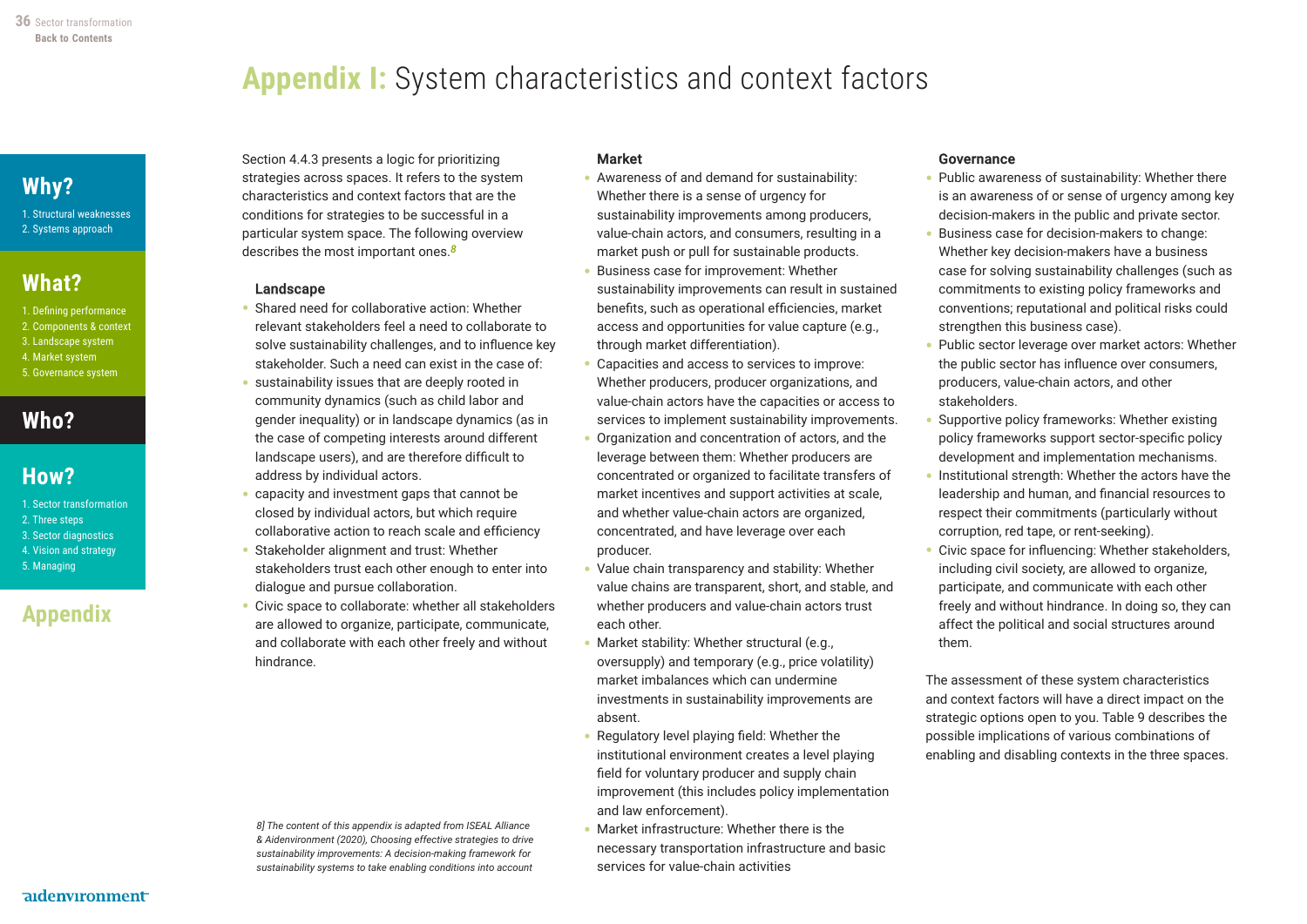#### *Table 9: Example of monitoring framework*

# **[Why?](#page-7-0)**

[1. Structural weaknesses](#page-7-0) [2. Systems approach](#page-8-0)

# **[What?](#page-11-0)**

| 1. Defining performance |  |
|-------------------------|--|
| 2. Components & context |  |

- [3. Landscape system](#page-14-0)
- [4. Market system](#page-16-0)
- [5. Governance system](#page-19-0)

# **[Who?](#page-22-0)**

# **[How?](#page-23-0)**

[1. Sector transformation](#page-23-0) [2. Three steps](#page-24-0) [3. Sector diagnostics](#page-25-0)

- [4. Vision and strategy](#page-27-0)
- [5. Managing](#page-31-0)

# **[Appendix](#page-35-0)**

|  | Landscape<br>context | <b>Market</b><br>context | Governance<br>context | Landscape<br>context                                                                                                                                                                                                                                                                                                                                                                   |                                                                                                                                                       |  |   |                                                                                                                                                                                                                                                                                                    |                                                                                                                                                       |  |  |  |  |                                                                                                                                                                                                                                                                                                                                                               |                                                                                                                                                                                                                                  |  |  |  |
|--|----------------------|--------------------------|-----------------------|----------------------------------------------------------------------------------------------------------------------------------------------------------------------------------------------------------------------------------------------------------------------------------------------------------------------------------------------------------------------------------------|-------------------------------------------------------------------------------------------------------------------------------------------------------|--|---|----------------------------------------------------------------------------------------------------------------------------------------------------------------------------------------------------------------------------------------------------------------------------------------------------|-------------------------------------------------------------------------------------------------------------------------------------------------------|--|--|--|--|---------------------------------------------------------------------------------------------------------------------------------------------------------------------------------------------------------------------------------------------------------------------------------------------------------------------------------------------------------------|----------------------------------------------------------------------------------------------------------------------------------------------------------------------------------------------------------------------------------|--|--|--|
|  | $\ddagger$           | ╋                        | ٠                     | Good context to promote a coordinated sector transformation process with<br>a strong focus on market-driven solutions. Landscape projects are relevant<br>when sustainability issues require collaborative action at that level. Governance<br>strategies focusses on creating alignment, a level playing field for market-based<br>action and, if needed, precompetitive investments. |                                                                                                                                                       |  |   |                                                                                                                                                                                                                                                                                                    |                                                                                                                                                       |  |  |  |  |                                                                                                                                                                                                                                                                                                                                                               |                                                                                                                                                                                                                                  |  |  |  |
|  |                      |                          |                       | Favors market-driven strategies with complementary landscape action where<br>needed. Strong undermining dynamics in the governance context may need to<br>be addressed.                                                                                                                                                                                                                |                                                                                                                                                       |  |   |                                                                                                                                                                                                                                                                                                    |                                                                                                                                                       |  |  |  |  |                                                                                                                                                                                                                                                                                                                                                               |                                                                                                                                                                                                                                  |  |  |  |
|  |                      | 士                        |                       |                                                                                                                                                                                                                                                                                                                                                                                        |                                                                                                                                                       |  | ÷ | Market-driven strategies can be pursued if supply chain actors have reach or<br>leverage over producers. If not, emphasis on producer organization is needed.<br>The public sector can play a role in enforcing the regulatory environment,<br>capacity building, and other strategic investments. |                                                                                                                                                       |  |  |  |  |                                                                                                                                                                                                                                                                                                                                                               |                                                                                                                                                                                                                                  |  |  |  |
|  |                      |                          |                       |                                                                                                                                                                                                                                                                                                                                                                                        |                                                                                                                                                       |  |   |                                                                                                                                                                                                                                                                                                    |                                                                                                                                                       |  |  |  |  | The role of the public sector in supporting producers will be limited, making the<br>role of market actors more important. Market-driven collaborative strategies<br>may support a level playing field and co-investment and risk-sharing. A sector<br>dialogue with a strong market participation can raise awareness among public<br>sector to engage more. |                                                                                                                                                                                                                                  |  |  |  |
|  | $\ddagger$           |                          |                       |                                                                                                                                                                                                                                                                                                                                                                                        |                                                                                                                                                       |  |   | ٠                                                                                                                                                                                                                                                                                                  | Focus on landscape and governance strategies with the aim of improving<br>producer and value chain performance (such as through mandatory standards). |  |  |  |  |                                                                                                                                                                                                                                                                                                                                                               |                                                                                                                                                                                                                                  |  |  |  |
|  |                      |                          |                       |                                                                                                                                                                                                                                                                                                                                                                                        |                                                                                                                                                       |  |   |                                                                                                                                                                                                                                                                                                    |                                                                                                                                                       |  |  |  |  |                                                                                                                                                                                                                                                                                                                                                               | Work on producer-centric approaches. Engage with front-runner value-chain<br>actors so as to build proofs of concept of sustainability improvements, which<br>may inspire the public sector and other value-chain actors to act. |  |  |  |
|  |                      |                          |                       |                                                                                                                                                                                                                                                                                                                                                                                        | Focus on strengthening the governance of the sector, and on feed this with<br>proofs of concept from producer and value-chain best practice projects. |  |   |                                                                                                                                                                                                                                                                                                    |                                                                                                                                                       |  |  |  |  |                                                                                                                                                                                                                                                                                                                                                               |                                                                                                                                                                                                                                  |  |  |  |
|  |                      |                          |                       |                                                                                                                                                                                                                                                                                                                                                                                        |                                                                                                                                                       |  |   |                                                                                                                                                                                                                                                                                                    |                                                                                                                                                       |  |  |  |  |                                                                                                                                                                                                                                                                                                                                                               |                                                                                                                                                                                                                                  |  |  |  |